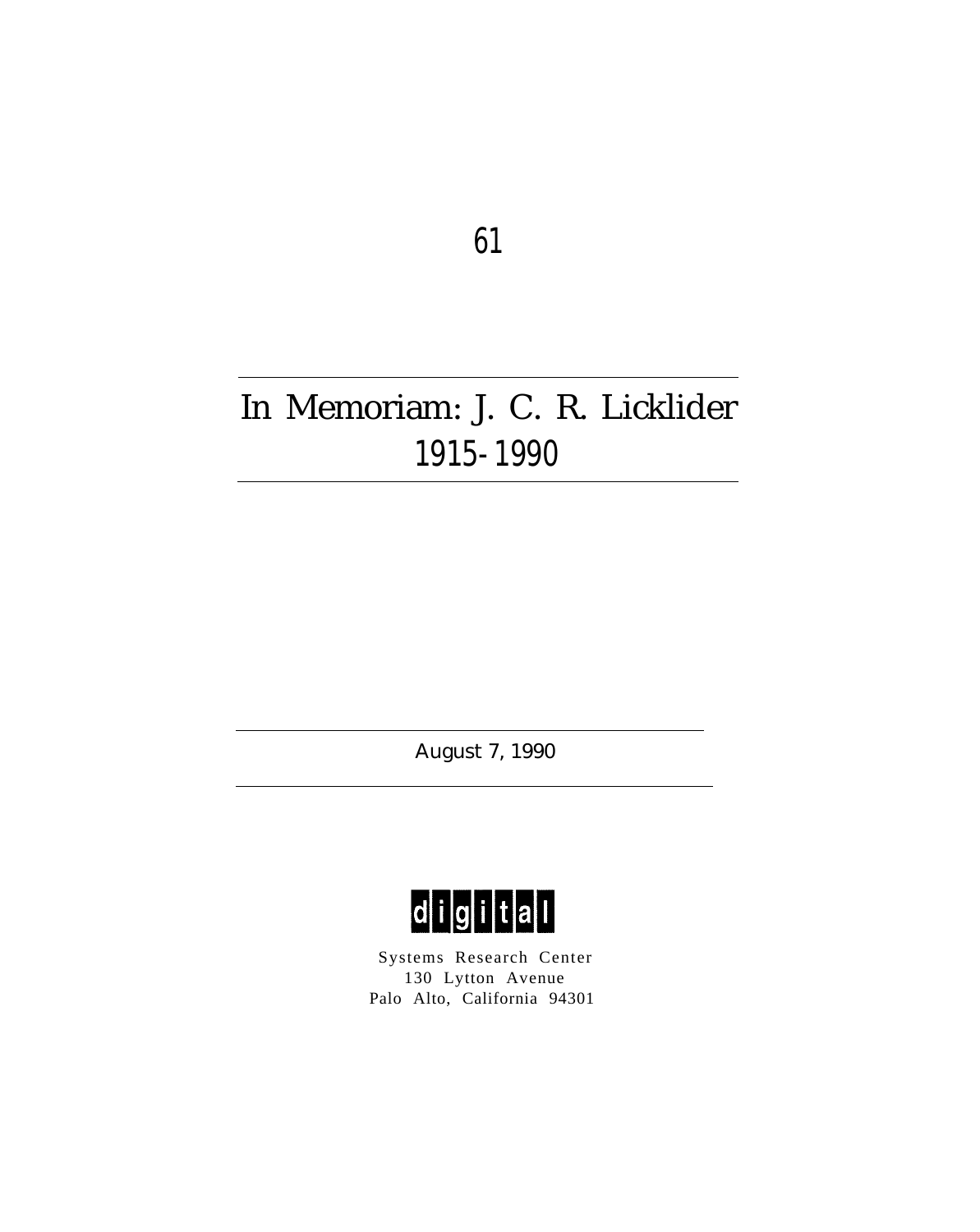# **Systems Research Center**

The charter of SRC is to advance both the state of knowledge and the state of the art in computer systems. From our establishment in 1984, we have performed basic and applied research to support Digital's business objectives, Our current work includes exploring distributed personal computing on multiple platforms, networking, programming technology, system modelling and management techniques, and selected applications.

Our strategy is to test the technical and practical value of our ideas by building hardware and software prototypes and using them as daily tools. Interesting systems are too complex to be evaluated solely in the abstract; extended use allows us to investigate their properties in depth. This experience is useful in the short term in refining our designs, and invaluable in the long term in advancing our knowledge. Most of the major advances in information systems have come through this strategy, including personal computing, distributed systems, and the Internet.

We also perform complementary work of a more mathematical flavor. Some of it is in established fields of theoretical computer science, such as the analysis of algorithms, computational geometry, and logics of programming. Other work explores new ground motivated by problems that arise in our systems research.

We have a strong commitment to communicating our results; exposing and testing our ideas in the research and development communities leads to improved understanding. Our research report series supplements publication in professional journals and conferences. We seek users for our prototype systems among those with whom we have common interests, and we encourage collaboration with university researchers.

Robert W. Taylor, Director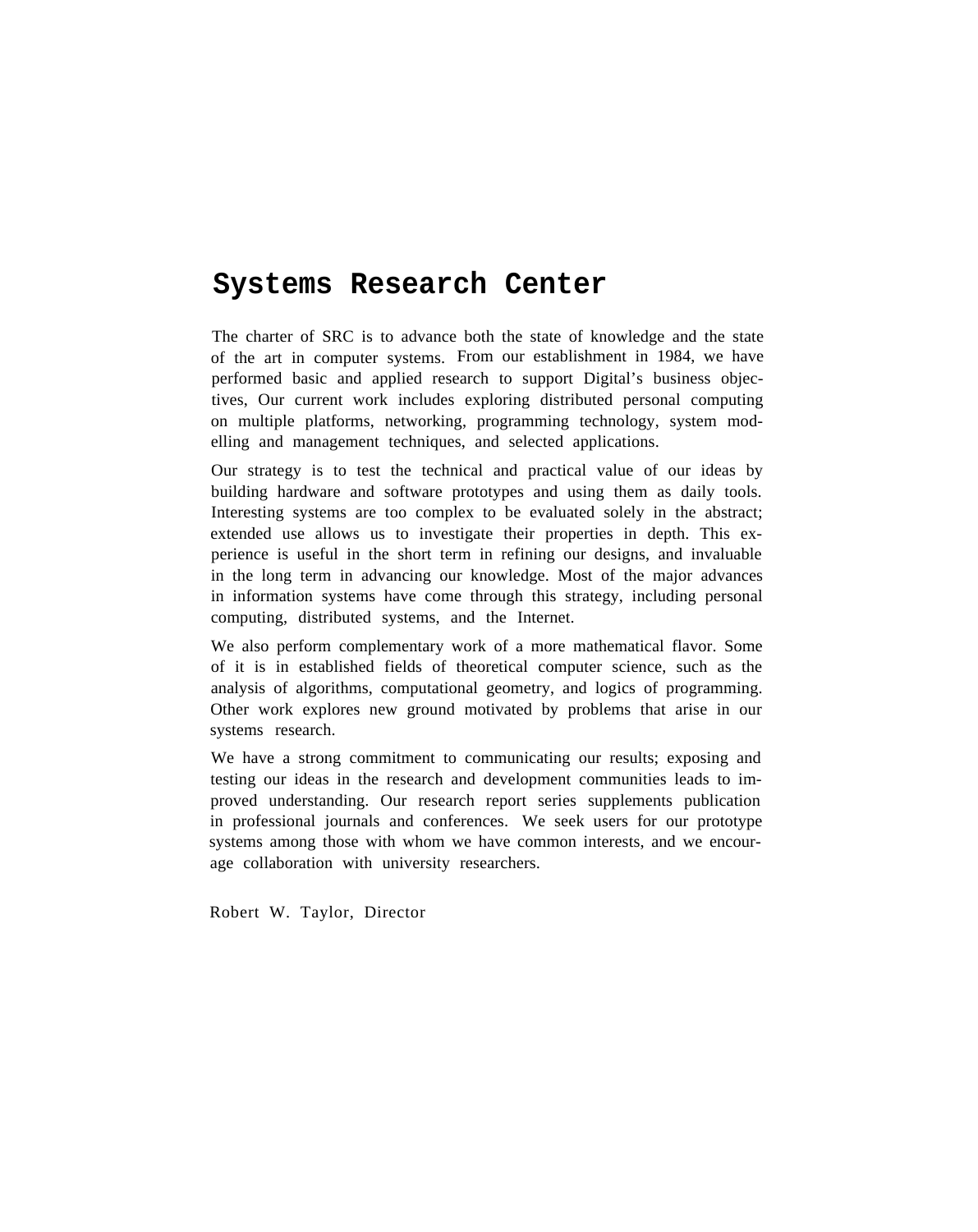# **In Memoriam: J. C. R. Licklider**

1915–1990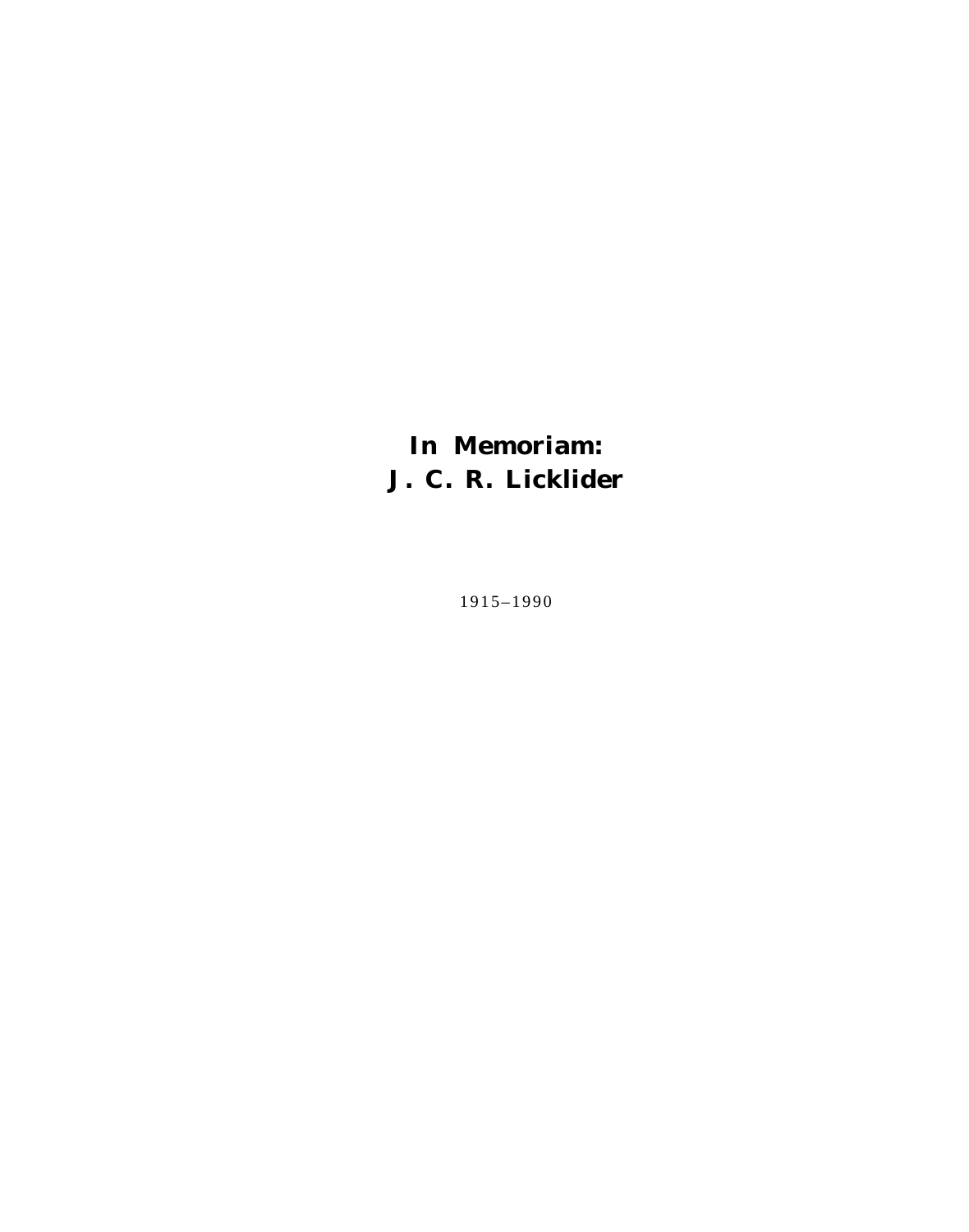©IRE (now IEEE) 1960

"Man-Computer Symbiosis" is reprinted, with permission, from *IRE Transactions on Human Factors in Electronics,* volume HFE-1, pages 4–11, March 1960.

©Science and Technology 1968 "The Computer as a Communication Device" is reprinted from *Science and Technology,* April 1968.

©Digital Equipment Corporation 1990

This work may not be copied or reproduced in whole or in part for any commercial purpose. Permission to copy in whole or in part without payment of fee is granted for nonprofit educational and research purposes provided that all such whole or partial copies include the following: a notice that such copying is by permission of the Systems Research Center of Digital Equipment Corporation in Palo Alto, California; an acknowledgment of the authors and individual contributors to the work; and all applicable portions of the copyright notice. Copying, reproducing, or republishing for any other purpose shall require a license with payment of fee to the Systems Research Center. All rights reserved.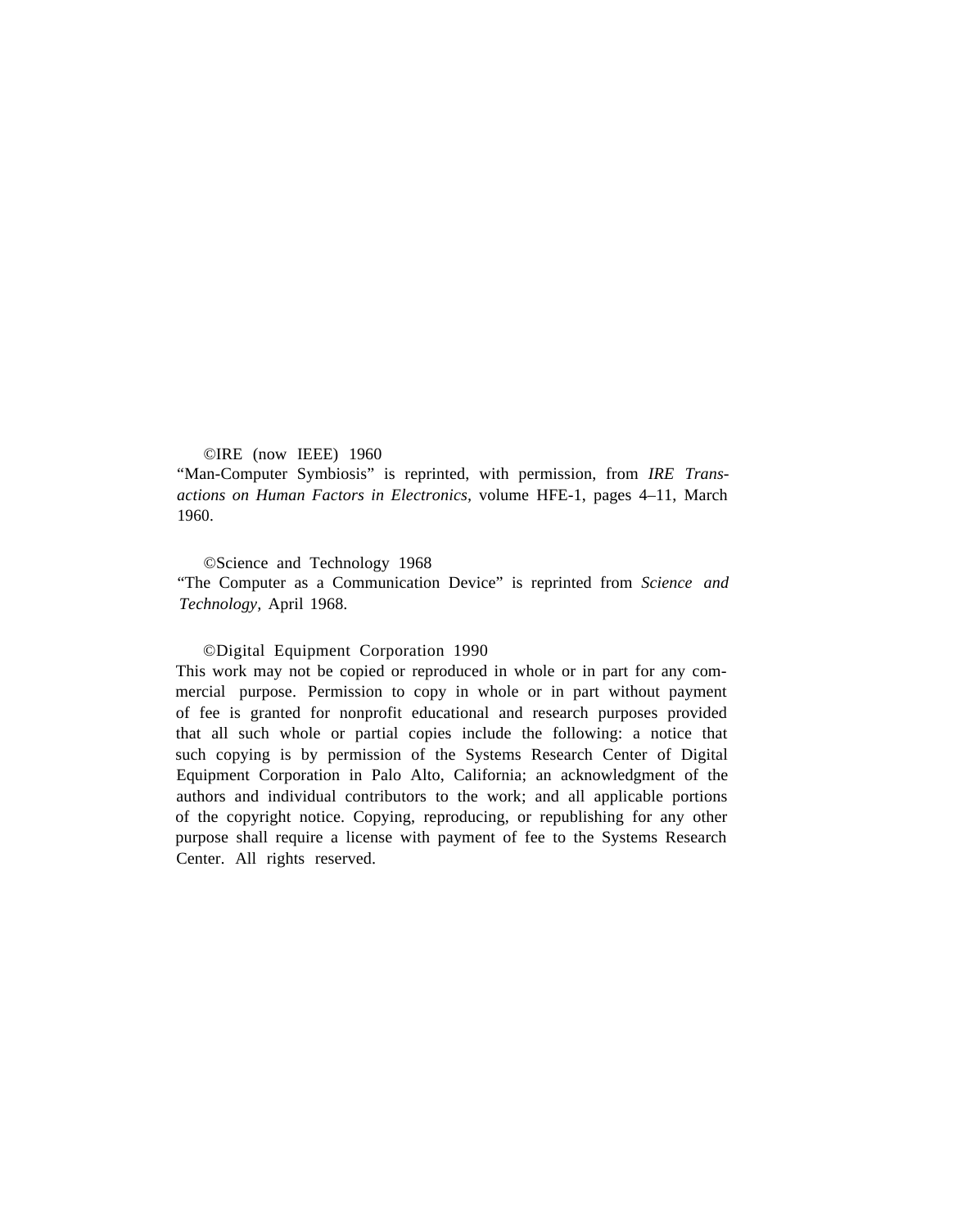## **Preface**

This report honors J. C. R. Licklider for his contributions to computer science research and education in this country. We reprint here two of his papers, originally published in the 1960s, which exemplify his ideas about how computers could enhance human problem-solving.

If you were ever fortunate enough to meet him, and you said something like, "It's nice to meet you, Dr. Licklider," he would ask right away that you please call him Lick. He was Lick to friends, colleagues, and casual acquaintances alike.

Lick had a vision of a better way of computing. Once upon a time, to get a computer to do your bidding, you had to punch holes in paper cards or tapes, give the paper to someone who fed it to the machine, and then go away for hours or days. Lick believed we could do better and, more than any other single individual, saw to it that we did.

In the paper entitled "Man-Computer Symbiosis," published thirty years ago, Lick provided a guide for decades of computer research to follow. The paper was based on work performed by a small research group organized and headed by him at Bolt, Beranek, and Newman. In the late 1950s, the group purchased the first PDP- 1 from Digital. On this machine, Lick's group designed and built one of the earliest time-sharing systems.

In 1962, Lick was asked by the Director of the Advanced Research Projects Agency (ARPA) to join the agency to create and manage a program for funding research. Although its annual budget was greater than the total amount of money allocated to computer research by all other governmentsupported agencies, it was one of the smaller programs within ARPA. This program led the way to commercial time-sharing in the late 60s and to networking in the mid-70s.

The computer establishment criticized Lick's ARPA program. Most computer manufacturers and directors of computer centers argued that timesharing was an inefficient use of machine resources and should not be pursued. But Lick had the courage to persevere.

His ARPA responsibilities included selecting and funding researchers to build and lead research groups. In this connection, Lick was the architect of Project MAC at MIT and a number of other projects that shaped the field. The leaders he chose twenty-five years ago now read like a Who's Who of computing research.

The least known of Lick's accomplishments is perhaps his most significant. Prior to his work at ARPA, no U.S. university granted a Ph.D. in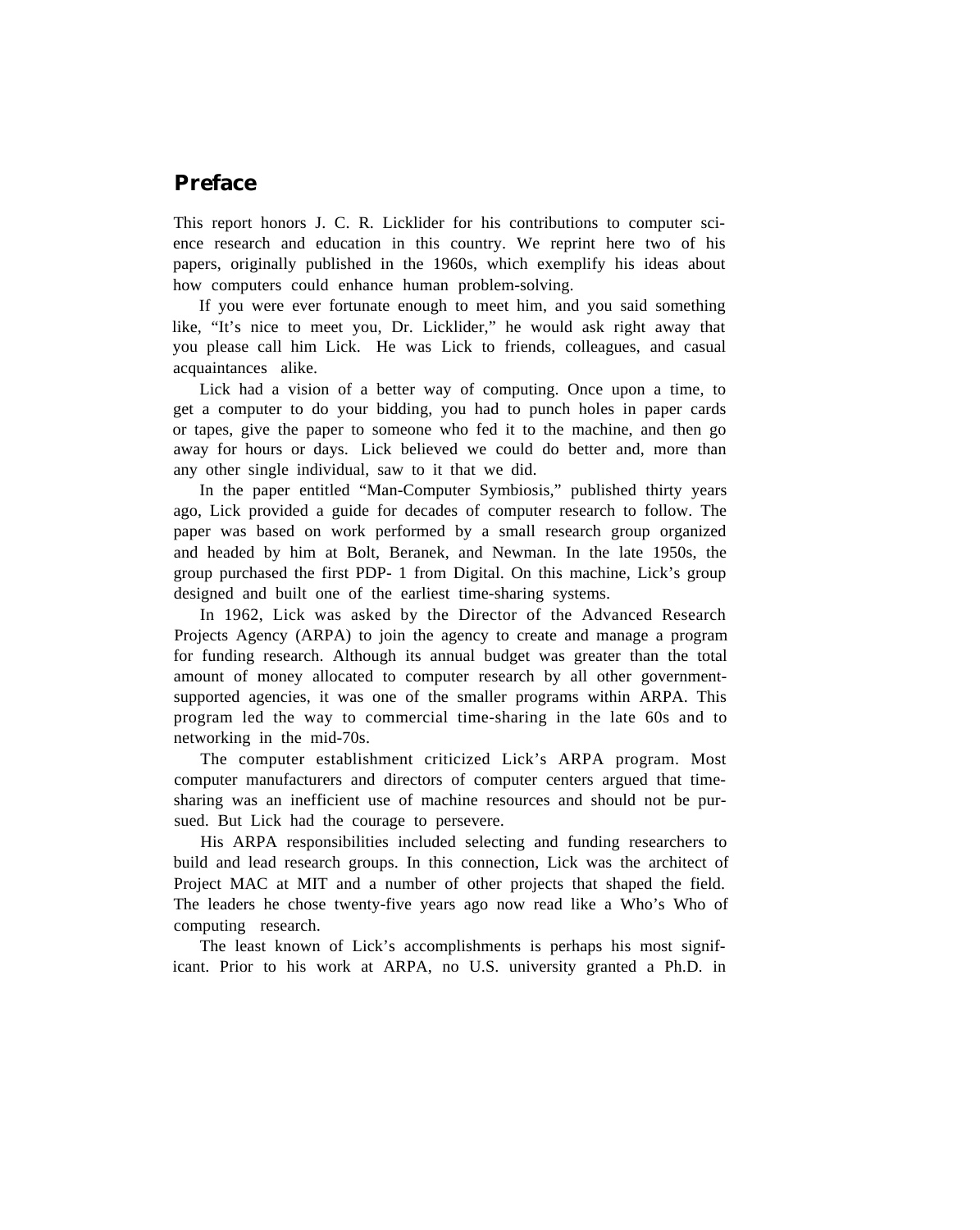computer science. A university graduate program requires a research base, and that in turn requires a long-term commitment of dollars. Lick's ARPA program set the precedent for providing the research base at four of the first universities to establish graduate programs in computer science: U.C. Berkeley, CMU, MIT, and Stanford. These programs, started in 1965, have remained the country's strongest and have served as role models for other departments that followed. Their success would have been impossible without the foundation put in place by Lick in 1962-64.

For all his considerable influence on computing, Lick retained his modesty. He was the most unlikely "great man" you could ever encounter. His favorite kind of joke was one at his own expense. He was gentle, curious, and outgoing.

Lick's vision provided an extremely fruitful, long-term direction for computing research. He guided the initial research funding that was necessary to fulfil the early promises of the vision. And he laid the foundation for graduate education in the newly created field of computer science. All users of interactive computing and every company that employs computer people owe him a great debt.

Robert W. Taylor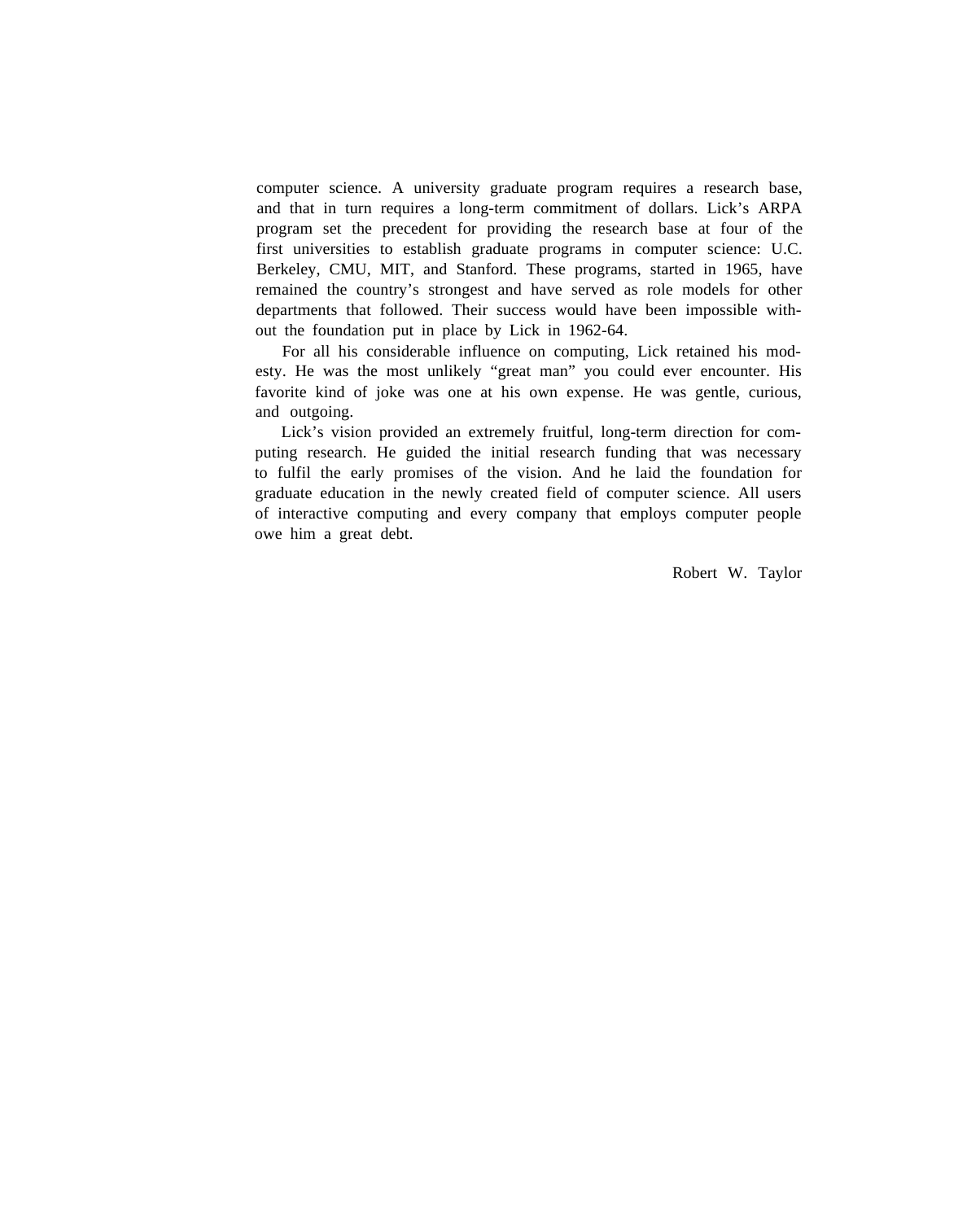# **Contents**

| Man-Computer Symbiosis |  |  |
|------------------------|--|--|
| J.C.R. Licklider       |  |  |
|                        |  |  |

21

The Computer as a Communication Device J.C.R. Licklider and Robert W. Taylor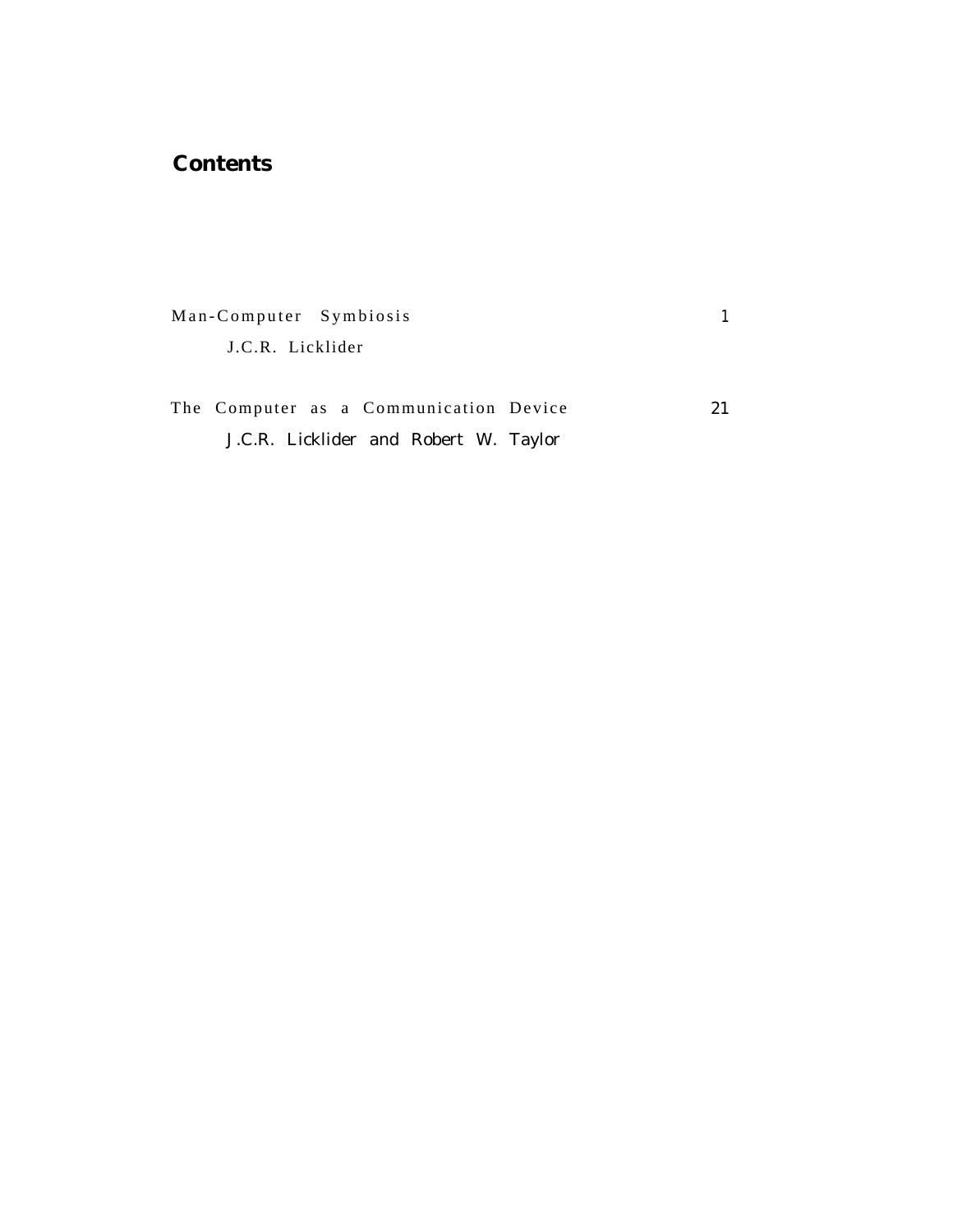# **Man-Computer Symbiosis**

#### **Summary**

Man-computer symbiosis is an expected development in cooperative interaction between men and electronic computers. It will involve very close coupling between the human and the electronic members of the partnership. The main aims are 1) to let computers facilitate formulative thinking as they now facilitate the solution of formulated problems, and 2) to enable men and computers to cooperate in making decisions and controlling complex situations without inflexible dependence on predetermined programs. In the anticipated symbiotic partnership, men will set the goals, formulate the hypotheses, determine the criteria, and perform the evaluations. Computing machines will do the routinizable work that must be done to prepare the way for insights and decisions in technical and scientific thinking. Preliminary analyses indicate that the symbiotic partnership will perform intellectual operations much more effectively than man alone can perform them. Prerequisites for the achievement of the effective, cooperative association include developments in computer time sharing, in memory components, in memory organization, in programming languages, and in input and output equipment.

### **1 Introduction**

#### **1.1 Symbiosis**

The fig tree is pollinated only by the insect *Blastophaga grossorun.* The larva of the insect lives in the ovary of the fig tree, and there it gets its food. The tree and the insect are thus heavily interdependent: the tree cannot reproduce wit bout the insect; the insect cannot eat wit bout the tree; together, they constitute not only a viable but a productive and thriving partnership. This cooperative "living together in intimate association, or even close union, of two dissimilar organisms" is called symbiosis [27].

"Man-computer symbiosis" is a subclass of man-machine systems. There are many man-machine systems. At present, however, there are no mancomputer symbioses. The purposes of this paper are to present the concept and, hopefully, to foster the development of man-computer symbiosis by analyzing some problems of interaction between men and computing machines, calling attention to applicable principles of man-machine engineering, and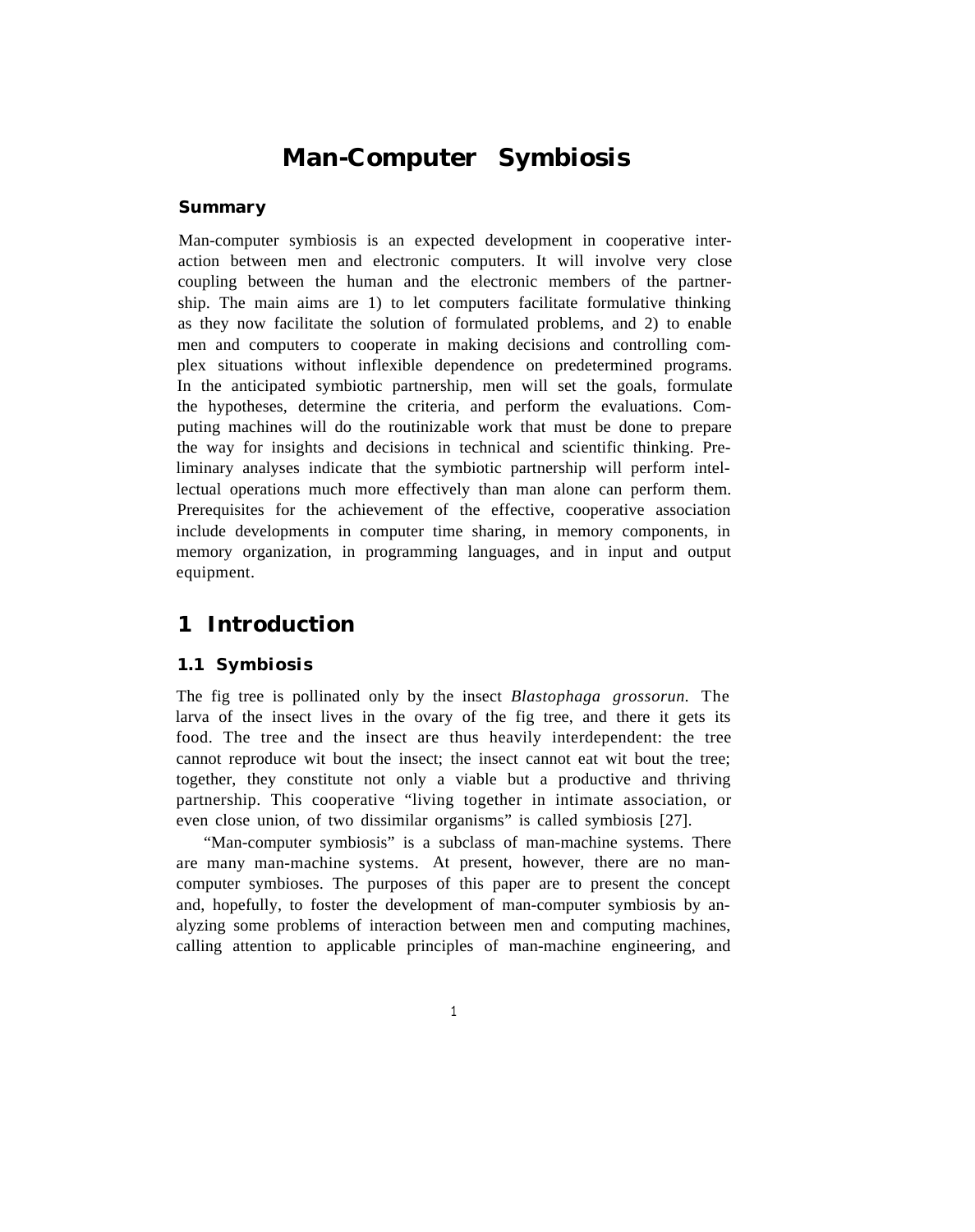pointing out a few questions to which research answers are needed. The hope is that, in not too many years, human brains and computing machines will be coupled together very tightly, and that the resulting partnership will think as no human brain has ever thought and process data in a way not approached by the information-handling machines we know today.

#### **1.2 Between "Mechanically Extended Man" and "Artificial Intelligence"**

As a concept, man-computer symbiosis is different in an important way from what North [21] has called "mechanically extended man." In the manmachine systems of the past, the human operator supplied the initiative, the direction, the integration, and the criterion. The mechanical parts of the systems were mere extensions, first of the human arm, then of the human eye. These systems certainly did not consist of "dissimilar organisms living together …" There was only one kind of organism—man—and the rest was there only to help him.

In one sense of course, any man-made system is intended to help man, to help a man or men outside the system. If we focus upon the human operator within the system, however, we see that, in some areas of technology, a fantastic change has taken place during the last few years. "Mechanical extension" has given way to replacement of men, to automation, and the men who remain are there more to help than to be helped. In some instances, particularly in large computer-centered information and control systems, the human operators are responsible mainly for functions that it proved infeasible to automate. Such systems ("humanly extended machines," North might call them) are not symbiotic systems. They are "semi-automatic" systems, systems that started out to be fully automatic but fell short of the goal.

Man-computer symbiosis is probably not the ultimate paradigm for complex technological systems. It seems entirely possible that, in due course, electronic or chemical "machines" will outdo the human brain in most of the functions we now consider exclusively within its province. Even now, Gelernter's IBM-704 program for proving theorems in plane geometry proceeds at about the same pace as Brooklyn high school students, and makes similar errors.[12] There are, in fact, several theorem-proving, problem-solving, chess-playing, and pattern-recognizing programs (too many for complete reference [1, 2, 5, 8, 11, 13, 17, 18, 19, 22, 23, 25] ) capable of rivaling human intellectual performance in restricted areas; and Newell, Simon, and Shaw's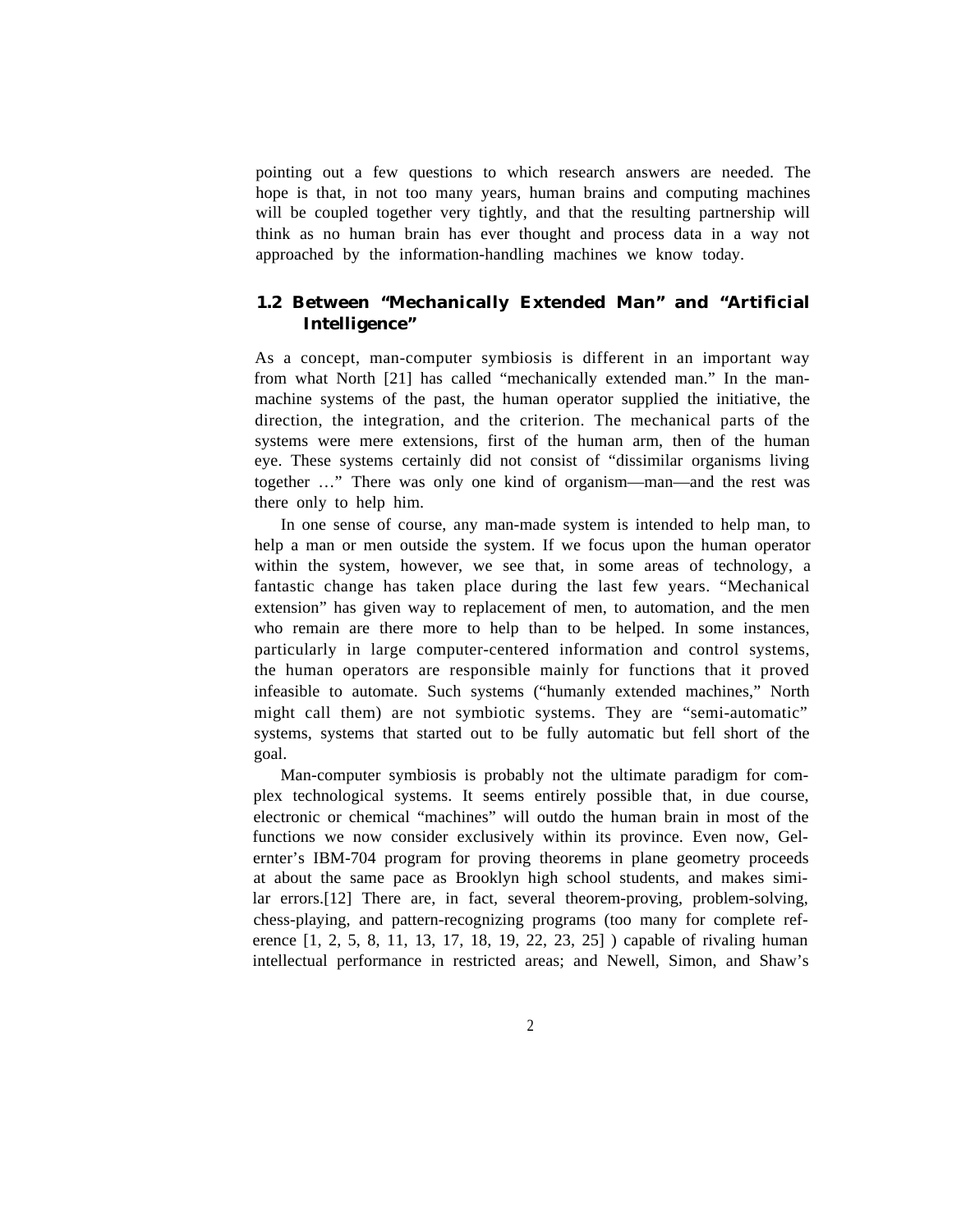[20] "general problem solver" may remove some of the restrictions. In short, it seems worthwhile to avoid argument with (other) enthusiasts for artificial intelligence by conceding dominance in the distant future of cerebration to machines alone. There will nevertheless be a fairly long interim during which the main intellectual advances will be made by men and computers working together in intimate association. A multidisciplinary study group, examining future research and development problems of the Air Force, estimated that it would be 1980 before developments in artificial intelligence make it possible for machines alone to do much thinking or problem solving of military significance. That would leave, say, five years to develop mancomputer symbiosis and 15 years to use it. The 15 may be 10 or 500, but those years should be intellectually the most creative and exciting in the history of mankind.

## **2 Aims of Man-Computer Symbiosis**

Present-day computers are designed primarily to solve preformulated problems or to process data according to predetermined procedures. The course of the computation may be conditional upon results obtained during the computation, but all the alternatives must be foreseen in advance. (If an unforeseen alternative arises, the whole process comes to a halt and awaits the necessary extension of the program.) The requirement for preformulation or predetermination is sometimes no great disadvantage. It is often said that programming for a computing machine forces one to think clearly, that it disciplines the thought process. If the user can think his problem through in advance, symbiotic association with a computing machine is not necessary.

However, many problems that can be thought through in advance are very difficult to think through in advance. They would be easier to solve, and they could be solved faster, through an intuitively guided trial-anderror procedure in which the computer cooperated, turning up flaws in the reasoning or revealing unexpected turns in the solution. Other problems simply cannot be formulated without computing-machine aid. Poincaré anticipated the frustration of an important group of would-be computer users when he said, "The question is not, 'What is the answer?' The question is, 'What is the question?' " One of the main aims of man-computer symbiosis is to bring the computing machine effectively into the formulative parts of technical problems.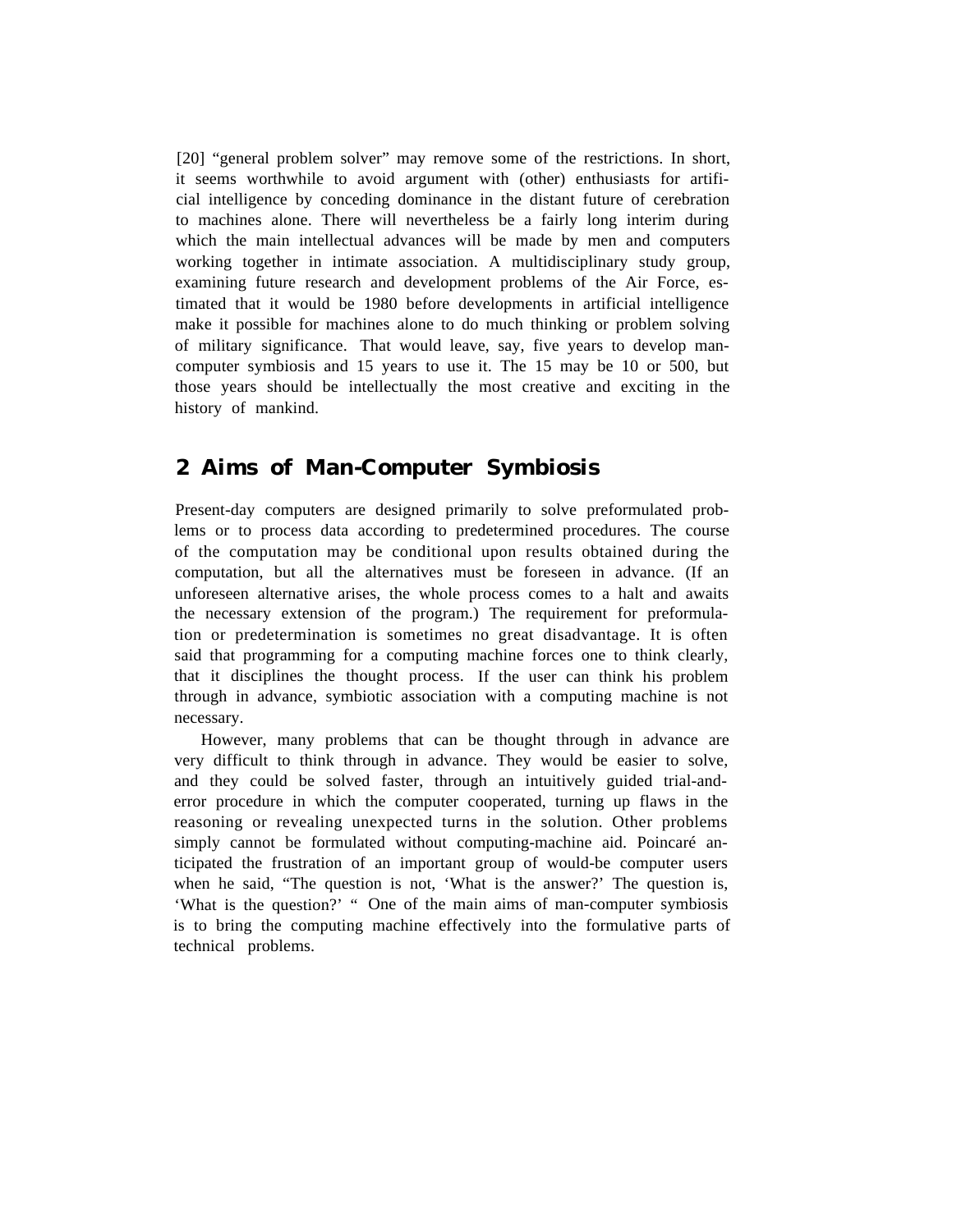The other main aim is closely related. It is to bring computing machines effectively into processes of thinking that must go on in "real time," time that moves too fast to permit using computers in conventional ways. Imagine trying, for example, to direct a battle with the aid of a computer on such a schedule as this. You formulate your problem today. Tomorrow you spend with a programmer. Next week the computer devotes 5 minutes to assembling your program and 47 seconds to calculating the answer to your problem. You get a sheet of paper 20 feet long, full of numbers that, instead of providing a final solution, only suggest a tactic that should be explored by simulation. Obviously, the battle would be over before the second step in its planning was begun. To think in interaction with a computer in the same way that you think with a colleague whose competence supplements your own will require much tighter coupling between man and machine than is suggested by the example and than is possible today.

# **3 Need for Computer Participation in Formulative and Real-Time Thinking**

The preceding paragraphs tacitly made the assumption that, if they could be introduced effectively into the thought process, the functions that can be performed by data-processing machines would improve or facilitate thinking and problem solving in an important way. That assumption may require justification.

#### **3.1 A Preliminary and Informal Time-and-Motion Analysis of Technical Thinking**

Despite the fact that there is a voluminous literature on thinking and problem solving, including intensive case-history studies of the process of invention, I could find nothing comparable to a time-and-motion-study analysis of the mental work of a person engaged in a scientific or technical enterprise. In the spring and summer of 1957, therefore, I tried to keep track of what one moderately technical person actually did during the hours he regarded as devoted to work. Although I was aware of the inadequacy of the sampling, I served as my own subject.

It soon became apparent that the main thing I did was to keep records, and the project would have become an infinite regress if the keeping of records had been carried through in the detail envisaged in the initial plan.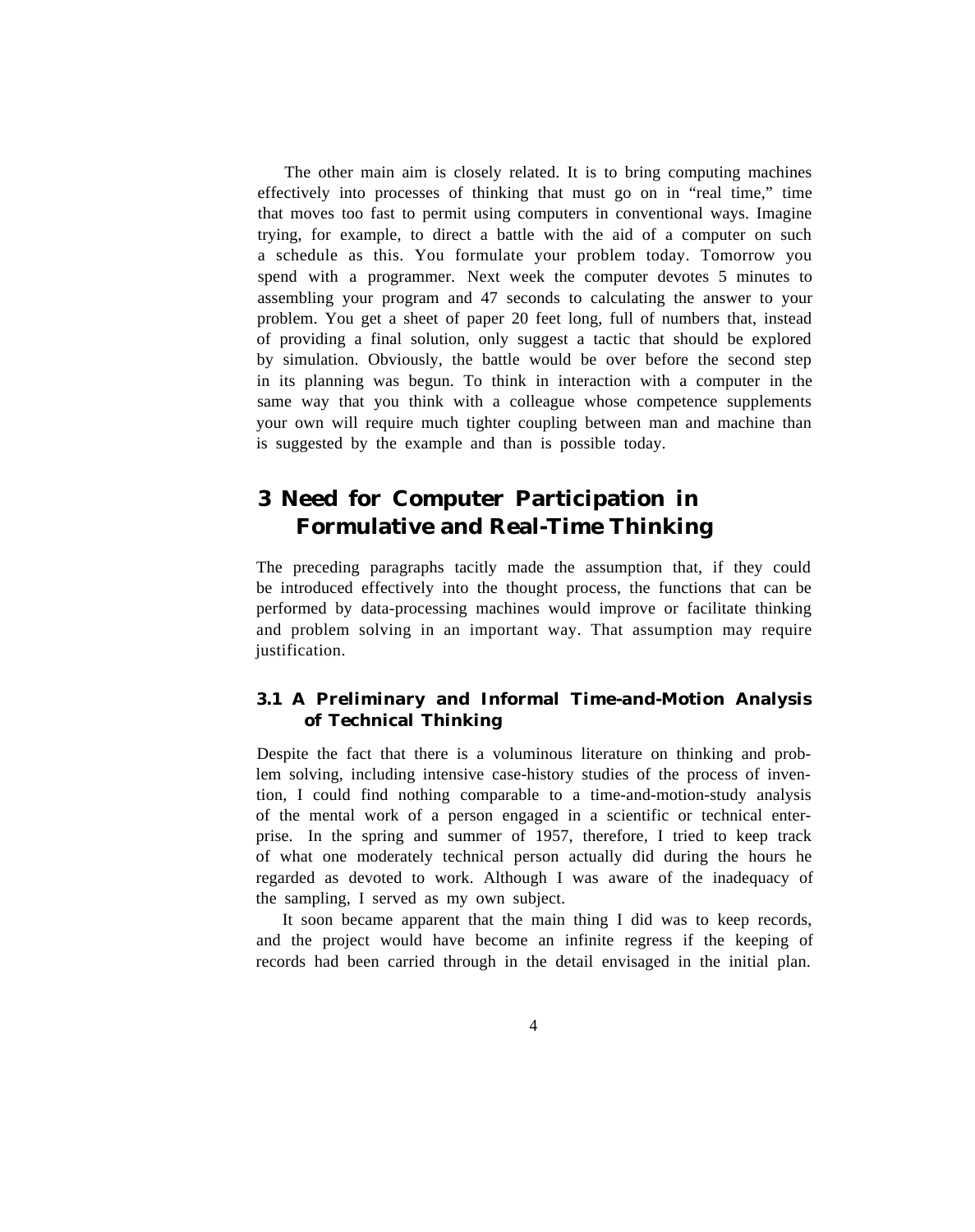It was not. Nevertheless, I obtained a picture of my activities that gave me pause. Perhaps my spectrum is not typical—I hope it is not, but I fear it is.

About 85 per cent of my "thinking" time was spent getting into a position to think, to make a decision, to learn something I needed to know. Much more time went into finding or obtaining information than into digesting it. Hours went into the plotting of graphs, and other hours into instructing an assistant how to plot. When the graphs were finished, the relations were obvious at once, but the plotting had to be done in order to make them so. At one point, it was necessary to compare six experimental determinations of a function relating speech-intelligibility to speech-to-noise ratio. No two experimenters had used the same definition or measure of speech-to-noise ratio. Several hours of calculating were required to get the data into comparable form. When they were in comparable form, it took only a few seconds to determine what I needed to know.

Throughout the period I examined, in short, my "thinking" time was devoted mainly to activities that were essentially clerical or mechanical: searching, calculating, plotting, transforming, determining the logical or dynamic consequences of a set of assumptions or hypotheses, preparing the way for a decision or an insight. Moreover, my choices of what to attempt and what not to attempt were determined to an embarrassingly great extent by considerations of clerical feasibility, not intellectual capability.

The main suggestion conveyed by the findings just described is that the operations that fill most of the time allegedly devoted to technical thinking are operations that can be performed more effectively by machines than by men. Severe problems are posed by the fact that these operations have to be performed upon diverse variables and in unforeseen and continually changing sequences. If those problems can be solved in such a way as to create a symbiotic relation between a man and a fast information-retrieval and data-processing machine, however, it seems evident that the cooperative interaction would greatly improve the thinking process.

It may be appropriate to acknowledge, at this point, that we are using the term "computer" to cover a wide class of calculating, data-processing, and information-storage-and-retrieval machines. The capabilities of machines in this class are increasing almost daily. It is therefore hazardous to make general statements about capabilities of the class. Perhaps it is equally hazardous to make general statements about the capabilities of men. Nevertheless, certain genotypic differences in capability between men and computers do stand out, and they have a bearing on the nature of possible man-computer symbiosis and the potential value of achieving it.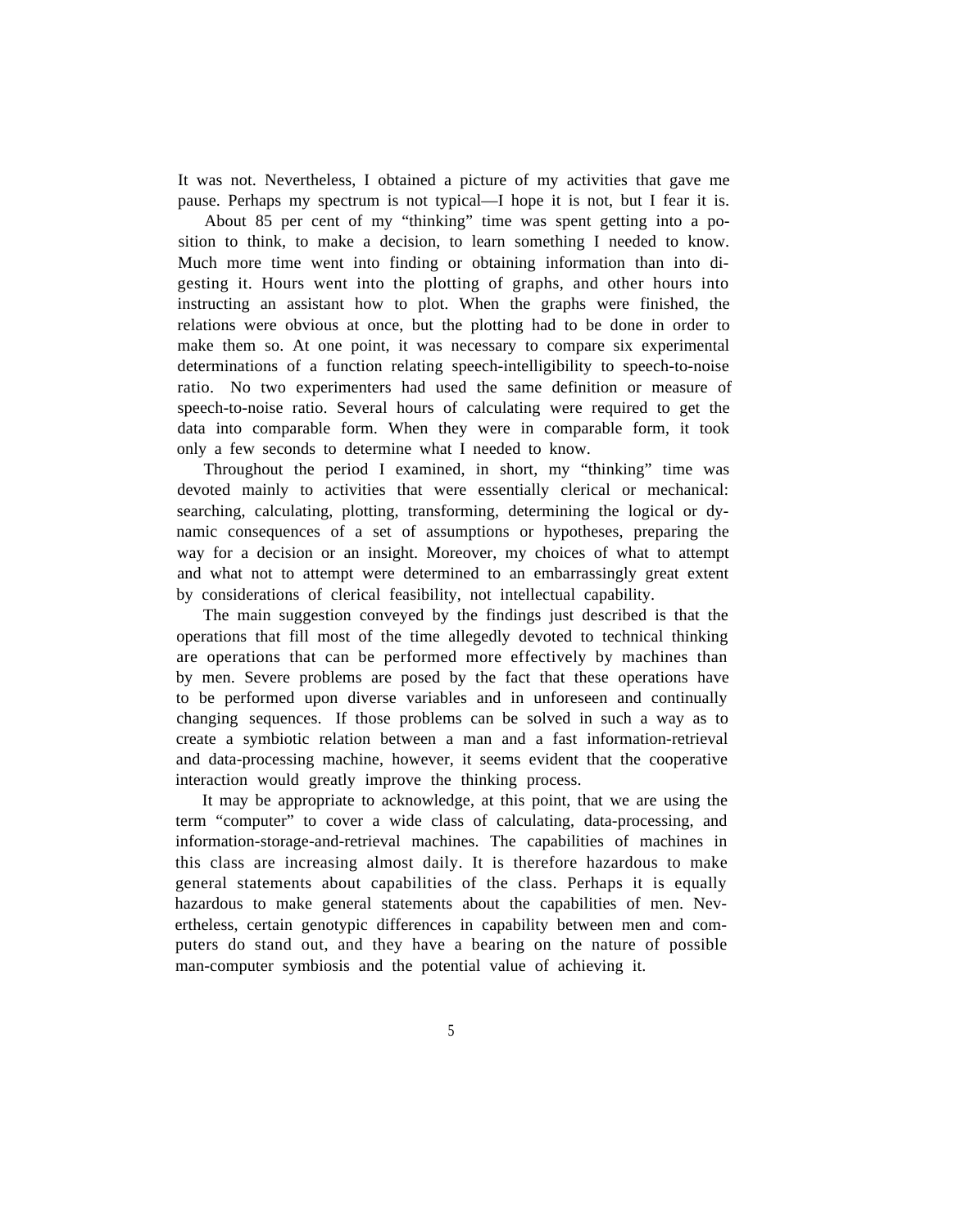As has been said in various ways, men are noisy, narrow-band devices, but their nervous systems have very many parallel and simultaneously active channels. Relative to men, computing machines are very fast and very accurate, but they are constrained to perform only one or a few elementary operations at a time. Men are flexible, capable of "programming themselves contingently" on the basis of newly received information. Computing machines are single-minded, constrained by their " pre-programming." Men naturally speak redundant languages organized around unitary objects and coherent actions and employing 20 to 60 elementary symbols. Computers "naturally" speak nonredundant languages, usually with only two elementary symbols and no inherent appreciation either of unitary objects or of coherent actions.

To be rigorously correct, those characterizations would have to include many qualifiers. Nevertheless, the picture of dissimilarity (and therefore potential supplementation) that they present is essentially valid. Computing machines can do readily, well, and rapidly many things that are difficult or impossible for man, and men can do readily and well, though not rapidly, many things that are difficult or impossible for computers. That suggests that a symbiotic cooperation, if successful in integrating the positive characteristics of men and computers, would be of great value. The differences in speed and in language, of course, pose difficulties that must be overcome.

# **4 Separable Functions of Men and Computers in the Anticipated Symbiotic Association**

It seems likely that the contributions of human operators and equipment will blend together so completely in many operations that it will be difficult to separate them neatly in analysis. That would be the case if, in gathering data on which to base a decision, for example, both the man and the computer came up with relevant precedents from experience and if the computer then suggested a course of action that agreed with the man's intuitive judgment. (In theorem-proving programs, computers find precedents in experience, and in the SAGE System, they suggest courses of action. The foregoing is not a far-fetched example. ) In other operations, however, the contributions of men and equipment will be to some extent separable.

Men will set the goals and supply the motivations, of course, at least in the early years. They will formulate hypotheses. They will ask questions. They will think of mechanisms, procedures, and models. They will remem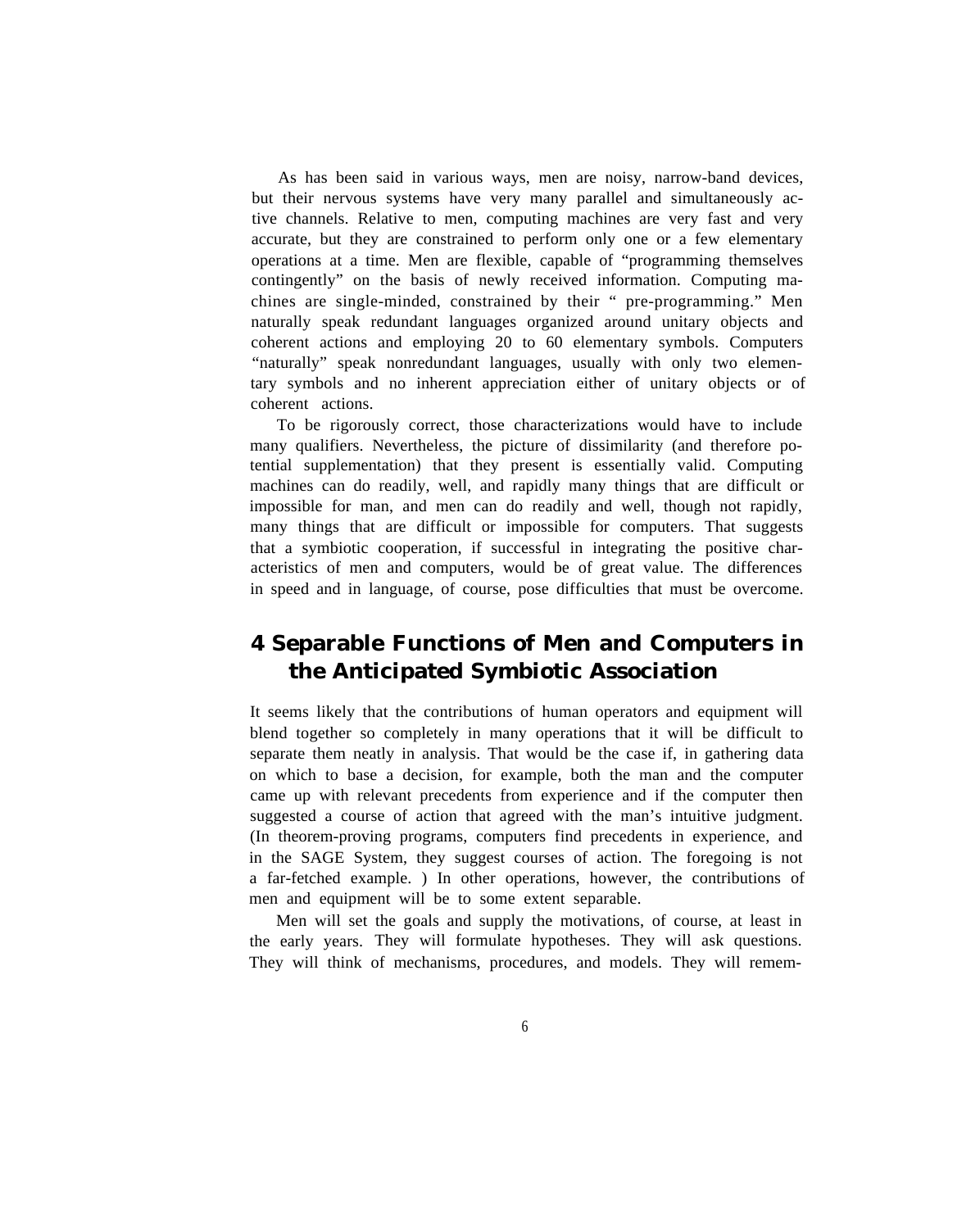ber that such-and-such a person did some possibly relevant work on a topic of interest back in 1947, or at any rate shortly after World War II, and they will have an idea in what journals it might have been published. In general, they will make approximate and fallible, but leading, contributions, and they will define criteria and serve as evaluators, judging the contributions of the equipment and guiding the general line of thought.

In addition, men will handle the very-low-probability situations when such situations do actually arise. (In current man-machine systems, that is one of the human operator's most important functions. The sum of the probabilities of very-low-probability alternatives is often much too large to neglect. ) Men will fill in the gaps, either in the problem solution or in the computer program, when the computer has no mode or routine that is applicable in a particular circumstance.

The information-processing equipment, for its part, will convert hypotheses into testable models and then test the models against data (which the human operator may designate roughly and identify as relevant when the computer presents them for his approval). The equipment will answer questions. It will simulate the mechanisms and models, carry out the procedures, and display the results to the operator. It will transform data, plot graphs ("cutting the cake" in whatever way the human operator specifies, or in several alternative ways if the human operator is not sure what he wants). The equipment will interpolate, extrapolate, and transform. It will convert static equations or logical statements into dynamic models so the human operator can examine their behavior. In general, it will carry out the routinizable, clerical operations that fill the intervals between decisions.

In addition, the computer will serve as a statistical-inference, decisiontheory, or game-theory machine to make elementary evaluations of suggested courses of action whenever there is enough basis to support a formal statistical analysis. Finally, it will do as much diagnosis, pattern-matching, and relevance-recognizing as it profitably can, but it will accept a clearly secondary status in those areas.

#### **5 Prerequisites for Realization of Man-Computer Symbiosis**

The data-processing equipment tacitly postulated in the preceding section is not available. The computer programs have not been written. There are in fact several hurdles that stand between the nonsymbiotic present and the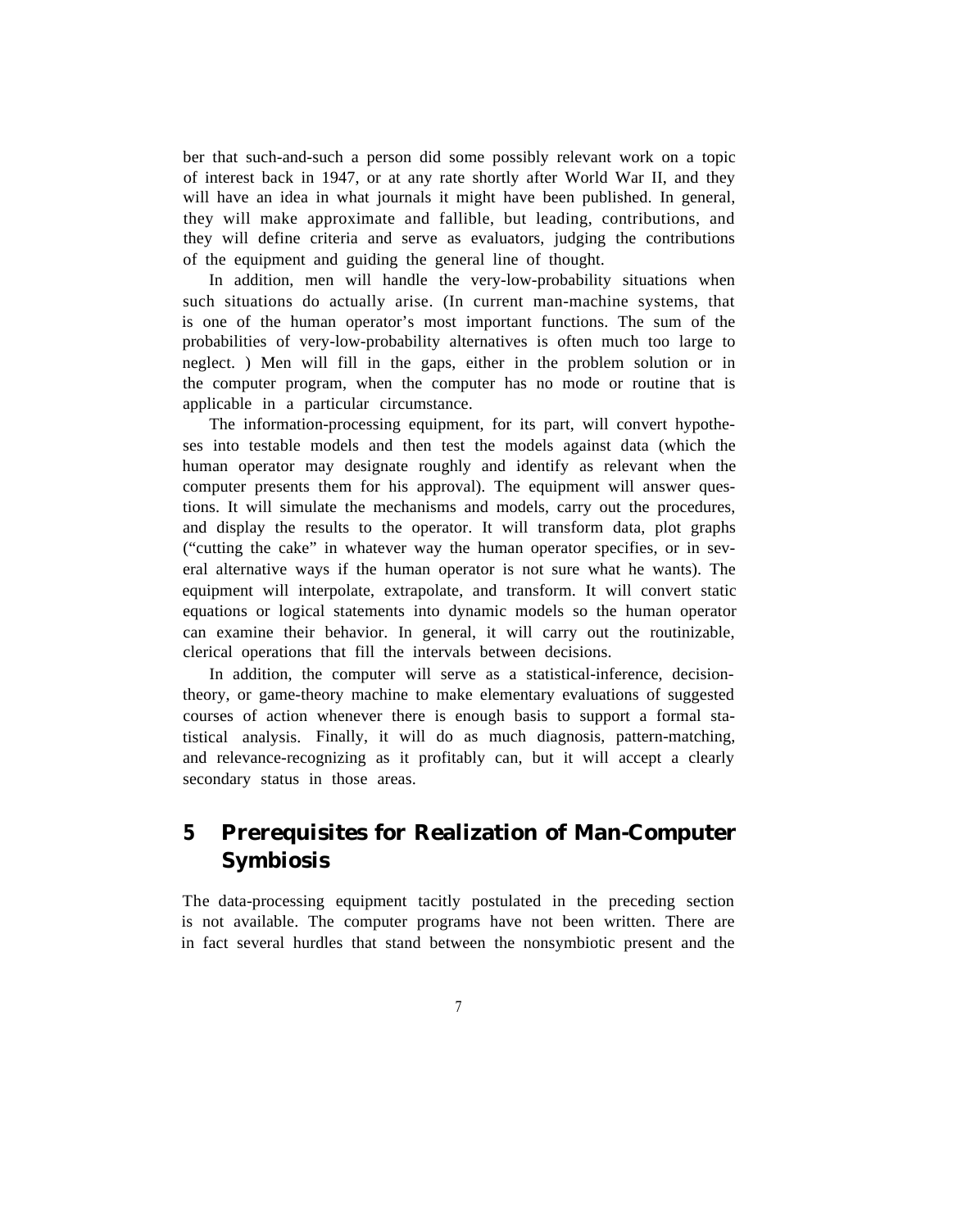anticipated symbiotic future. Let us examine some of them to see more clearly what is needed and what the chances are of achieving it.

#### **5.1 Speed Mismatch Between Men and Computers**

Any present-day large-scale computer is too fast and too costly for realtime cooperative thinking with one man. Clearly, for the sake of efficiency and economy, the computer must divide its time among many users. Timesharing systems are currently under active development. There are even arrangements to keep users from "clobbering" anything but their own personal programs.

It seems reasonable to envision, for a time 10 or 15 years hence, a "thinking center" that will incorporate the functions of present-day libraries together with anticipated advances in information storage and retrieval and the symbiotic functions suggested earlier in this paper. The picture readily enlarges itself into a network of such centers, connected to one another by wide-band communication lines and to individual users by leased-wire services. In such a system, the speed of the computers would be balanced, and the cost of the gigantic memories and the sophisticated programs would be divided by the number of users.

#### **5.2 Memory Hardware Requirements**

When we start to think of storing any appreciable fraction of a technical literature in computer memory, we run into billions of bits and, unless things change markedly, billions of dollars.

The first thing to face is that we shall not store all the technical and scientific papers in computer memory. We may store the parts that can be summarized most succinctly—the quantitative parts and the reference citations—but not the whole. Books are among the most beautifully engineered, and human-engineered, components in existence, and they will continue to be functionally important within the context of man-computer symbiosis. (Hopefully, the computer will expedite the finding, delivering, and returning of books.)

The second point is that a very important section of memory will be permanent: part indelible *memory* and part *published memory.* The computer will be able to write once into indelible memory, and then read back indefinitely, but the computer will not be able to erase indelible memory. (It may also over-write, turning all the 0's into l's, as though marking over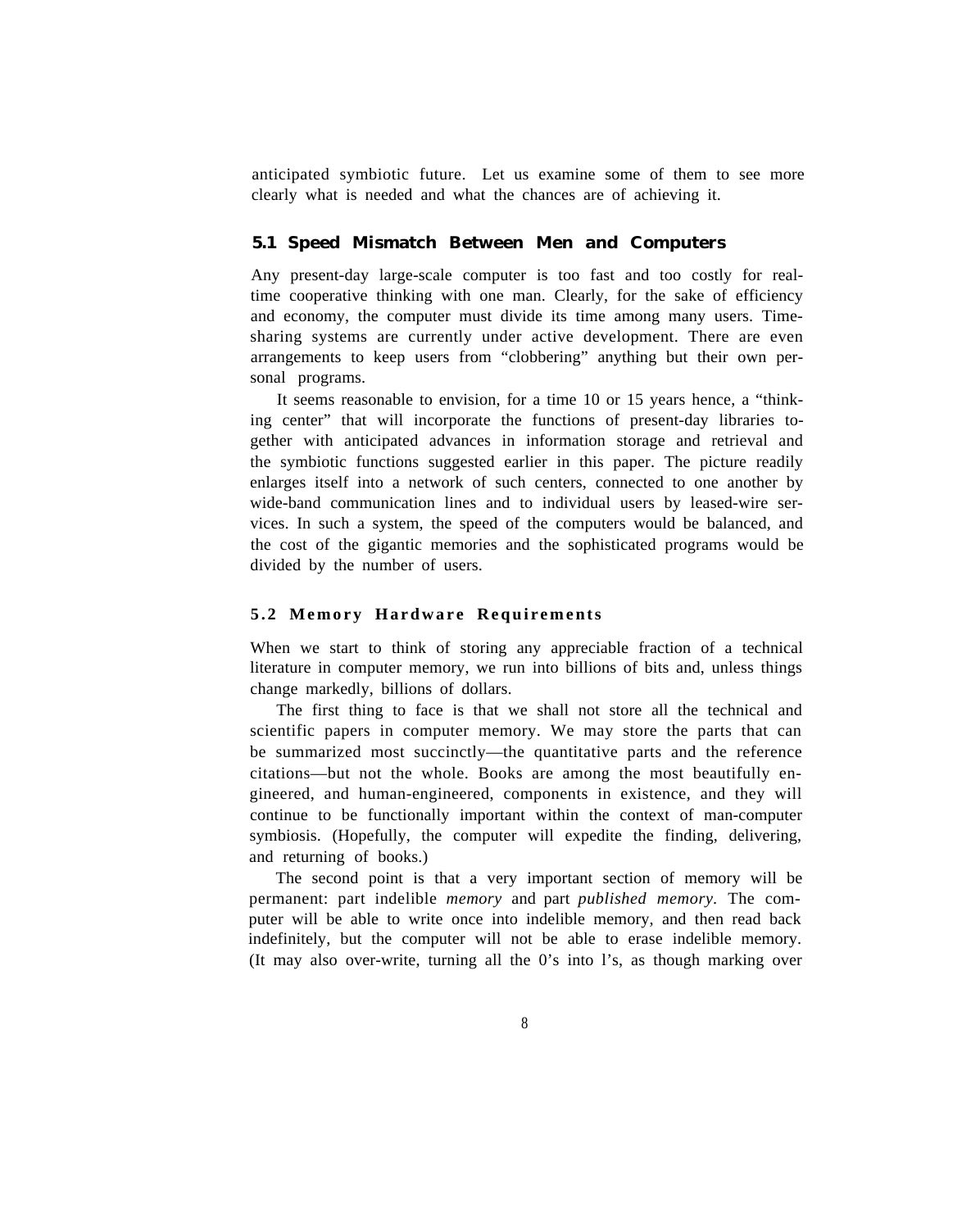what was written earlier. ) Published memory will be "read-only" memory. It will be introduced into the computer already structured. The computer will be able to refer to it repeatedly, but not to change it. These types of memory will become more and more important as computers grow larger. They can be made more compact than core, thin-film, or even tape memory, and they will be much less expensive. The main engineering problems will concern selection circuitry.

In so far as other aspects of memory requirement are concerned, we may count upon the continuing development of ordinary scientific and business computing machines There is some prospect that memory elements will become as fast as processing (logic) elements. That development would have a revolutionary effect upon the design of computers.

#### **5.3 Memory Organization Requirements**

Implicit in the idea of man-computer symbiosis are the requirements that information be retrievable both by name and by pattern and that it be accessible through procedure much faster than serial search. At least half of the problem of memory organization appears to reside in the storage procedure. Most of the remainder seems to be wrapped up in the problem of pattern recognition within the storage mechanism or medium. Detailed discussion of these problems is beyond the present scope. However, a brief outline of one promising idea, "trie memory," may serve to indicate the general nature of anticipated developments.

Trie memory is so called by its originator, Fredkin [10], because it is designed to facilitate retrieval of information and because the branching storage structure, when developed, resembles a tree. Most common memory systems store functions of arguments at locations designated by the arguments. (In one sense, they do not store the arguments at all. In another and more realistic sense, they store all the possible arguments in the framework structure of the memory.) The trie memory system, on the other hand, stores both the functions and the arguments. The argument is introduced into the memory first, one character at a time, starting at a standard initial register. Each argument register has one cell for each character of the ensemble (e.g., two for information encoded in binary form) and each character cell has within it storage space for the address of the next register. The argument is stored by writing a series of addresses, each one of which tells where to find the next. At the end of the argument is a special "end-of-argument" marker. Then follow directions to the function, which is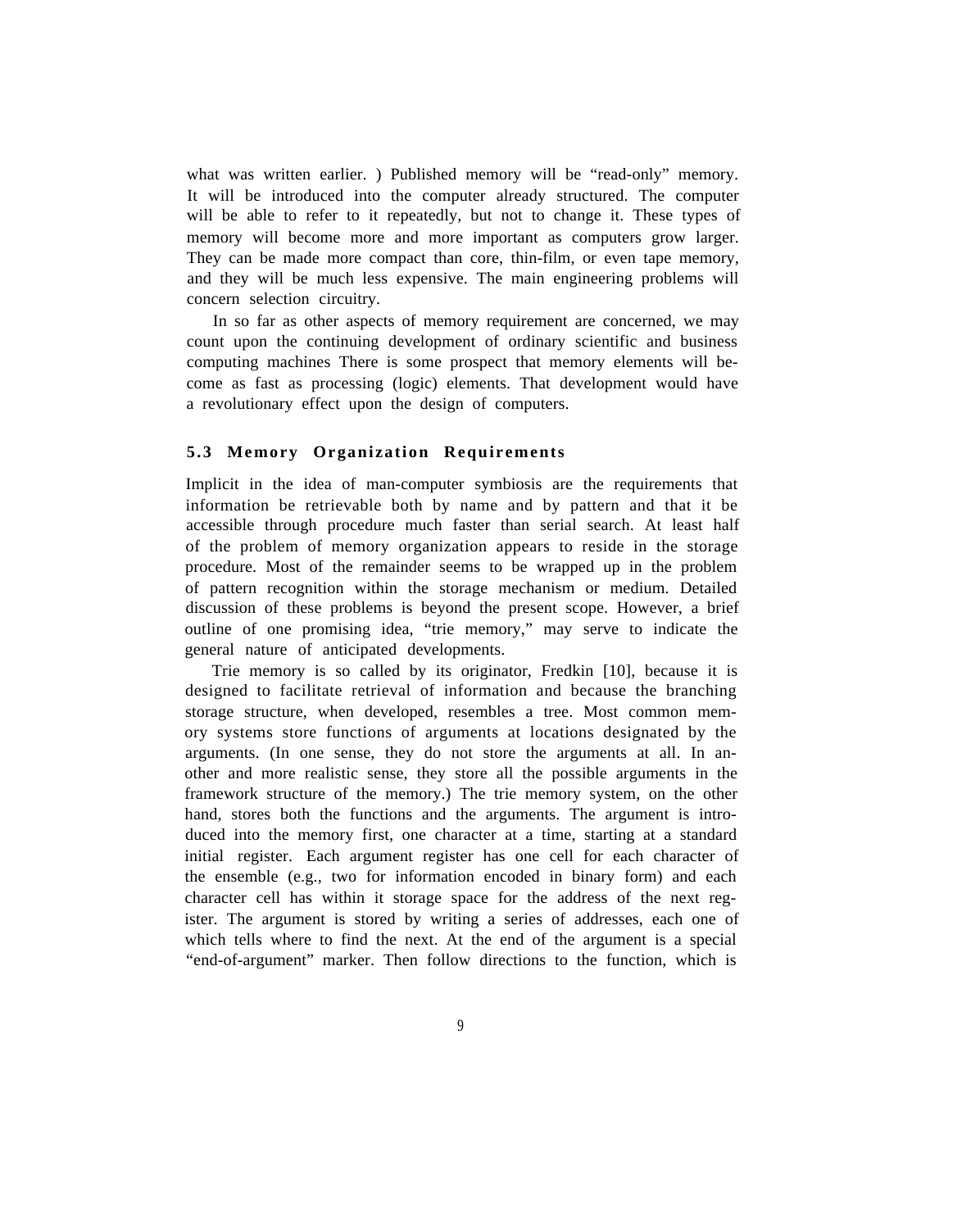stored in one or another of several ways, either further trie structure or "list structure" often being most effective.

The trie memory scheme is inefficient for small memories, but it becomes increasingly efficient in using available storage space as memory size increases. The attractive features of the scheme are these: 1) The retrieval process is extremely simple. Given the argument, enter the standard initial register with the first character, and pick up the address of the second. Then go to the second register, and pick up the address of the third, etc. 2) If two arguments have initial characters in common, they use the same storage space for those characters. 3) The lengths of the arguments need not be the same, and need not be specified in advance. 4) No room in storage is reserved for or used by any argument until it is actually stored. The trie structure is created as the items are introduced into the memory. 5) A function can be used as an argument for another function, and that function as an argument for the next. Thus, for example, by entering with the argument, "matrix multiplication," one might retrieve the entire program for performing a matrix multiplication on the computer. 6) By examining the storage at a given level, one can determine what thus-far similar items have been stored. For example, if there is no citation for Egan, J. P., it is but a step or two backward to pick up the trail of Egan, James . . . .

The properties just described do not include all the desired ones, but they bring computer storage into resonance with human operators and their predilection to designate things by naming or pointing.

#### **5.4 The Language Problem**

The basic dissimilarity between human languages and computer languages may be the most serious obstacle to true symbiosis. It is reassuring, however, to note what great strides have already been made, through interpretive programs and particularly through assembly or compiling programs such as FORTRAN, to adapt computers to human language forms. The "Information Processing Language" of Shaw, Newell, Simon, and Ellis [24] represents another line of rapprochement. And, in ALGOL and related systems, men are proving their flexibility by adopting standard formulas of representation and expression that are readily translatable into machine language.

For the purposes of real-time cooperation between men and computers, it will be necessary, however, to make use of an additional and rather different principle of communication and control. The idea may be high-lighted by comparing instructions ordinarily addressed to intelligent human beings with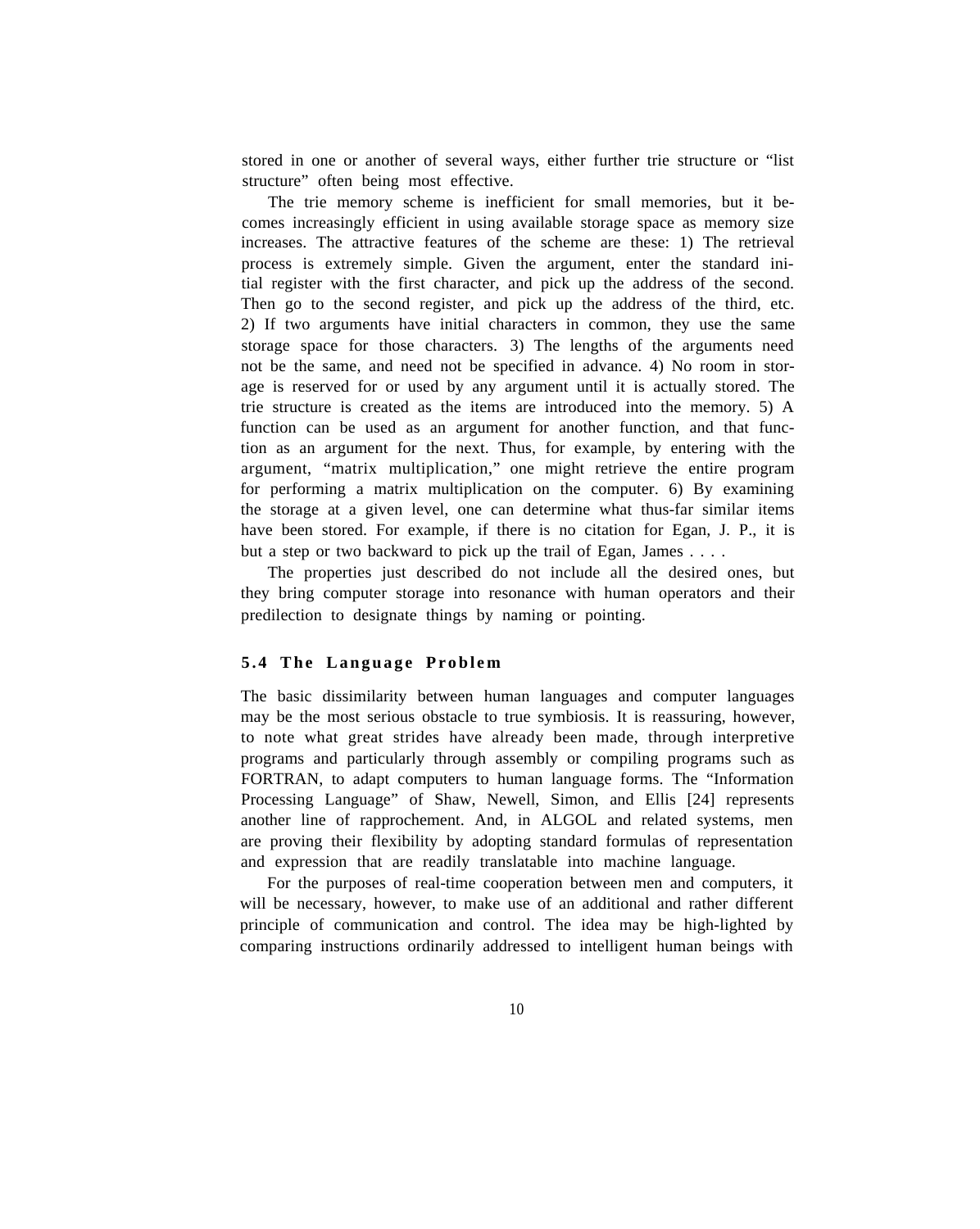instructions ordinarily used with computers. The latter specify precisely the individual steps to take and the sequence in which to take them. The former present or imply something about incentive or motivation, and they supply a criterion by which the human executor of the instructions will know when he has accomplished his task. In short: instructions directed to computers specify courses; instructions-directed to human beings specify goals.

Men appear to think more naturally and easily in terms of goals than in terms of courses. True, they usually know something about directions in which to travel or lines along which to work, but few start out with precisely formulated itineraries. Who, for example, would depart from Boston for Los Angeles with a detailed specification of the route? Instead, to paraphrase Wiener, men bound for Los Angeles try continually to decrease the amount by which they are not yet in the smog.

Computer instruction through specification of goals is being approached along two paths. The first involves problem-solving, hill-climbing, selforganizing programs. The second involves real-time concatenation of preprogrammed segments and closed subroutines which the human operator can designate and call into action simply by name.

Along the first of these paths, there has been promising exploratory work. It is clear that, working within the loose constraints of predetermined strategies, computers will in due course be able to devise and simplify their own procedures for achieving stated goals. Thus far, the achievements have not been substantively important; they have constituted only "demonstration in principle." Nevertheless, the implications are far-reaching.

Although the second path is simpler and apparently capable of earlier realization, it has been relatively neglected. Fredkin's trie memory provides a promising paradigm. We may in due course see a serious effort to develop computer programs that can be connected together like the words and phrases of speech to do whatever computation or control is required at the moment. The consideration that holds back such an effort, apparently, is that the effort would produce nothing that would be of great value in the context of existing computers. It would be unrewarding to develop the language before there are any computing machines capable of responding meaningfully to it.

#### **5.5 Input and Output Equipment**

The department of data processing that seems least advanced, in so far as the requirements of man-computer symbiosis are concerned, is the one that deals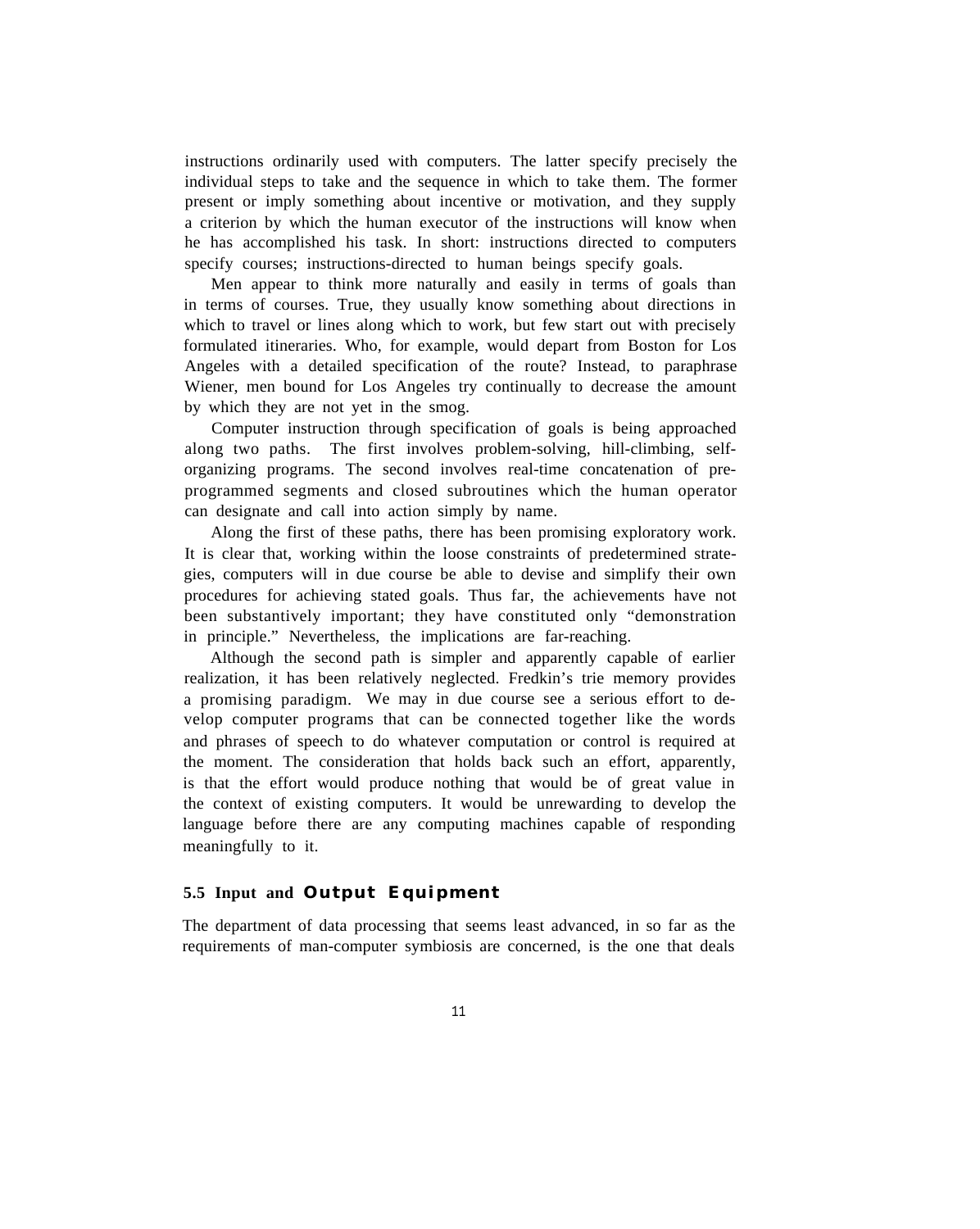with input and output equipment or, as it is seen from the human operator's point of view, displays and controls. Immediately after saying that, it is essential to make qualifying comments, because the engineering of equipment for high-speed introduction and extraction of information has been excellent, and because some very sophisticated display and control techniques have been developed in such research laboratories as the Lincoln Laboratory. By and large, in generally available computers, however, there is almost no provision for any more effective, immediate man-machine communication than can be achieved with an electric typewriter.

Displays seem to be in a somewhat better state than controls. Many computers plot graphs on oscilloscope screens, and a few take advantage of the remarkable capabilities, graphical and symbolic, of the charactron display tube. Nowhere, to my knowledge, however, is there anything approaching the flexibility and convenience of the pencil and doodle pad or the chalk and blackboard used by men in technical discussion.

1) *Desk-Surface Display and Control:* Certainly, for effective mancomputer interaction, it will be necessary for the man and the computer to draw graphs and pictures and to write notes and equations to each other on the same display surface. The man should be able to present a function to the computer, in a rough but rapid fashion, by drawing a graph. The computer should read the man's writing, perhaps on the condition that it be in clear block capitals, and it should immediately post, at the location of each hand-drawn symbol, the corresponding character as interpreted and put into precise type-face. With such an input-output device, the operator would quickly learn to write or print in a manner legible to the machine. He could compose instructions and subroutines, set them into proper format, and check them over before introducing them finally into the computer's main memory. He could even define new symbols, as Gilmore and Savell [14] have done at the Lincoln Laboratory, and present them directly to the computer. He could sketch out the format of a table roughly and let the computer shape it up with precision. He could correct the computer's data, instruct the machine via flow diagrams, and in general interact with it very much as he would with another engineer, except that the "other engineer" would be a precise draftsman, a lightning calculator, a mnemonic wizard, and many other valuable partners all in one.

2) *Computer-Posted Wall Display:* In some technological systems, several men share responsibility for controlling vehicles whose behaviors interact. Some information must be presented simultaneously to all the men, preferably on a common grid, to coordinate their actions. Other informa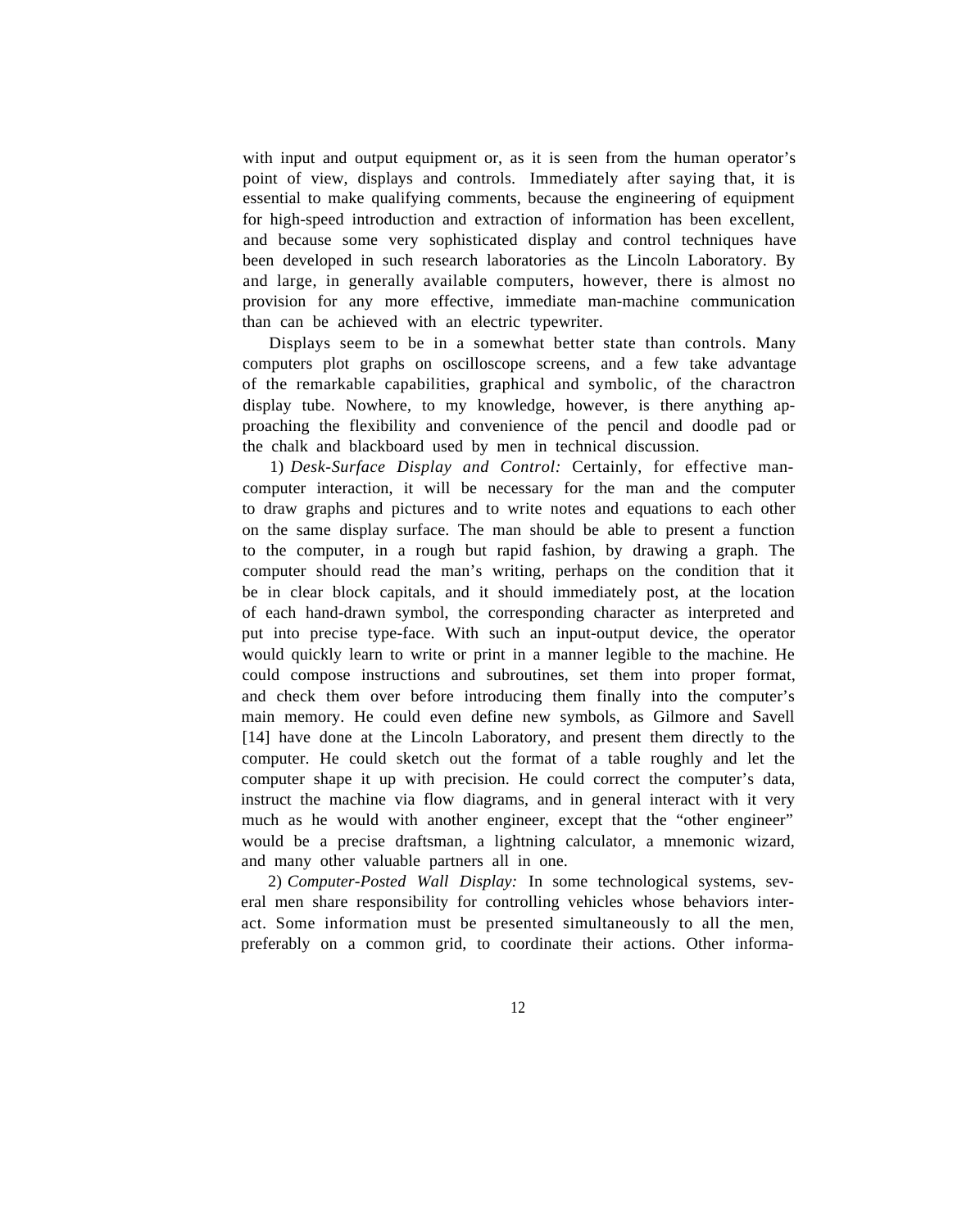tion is of relevance only to one or two operators. There would be only a confusion of uninterpretable clutter if all the information were presented on one display to all of them. The information must be posted by a computer, since manual plotting is too slow to keep it up to date.

The problem just outlined is even now a critical one, and it seems certain to become more and more critical as time goes by. Several designers are convinced that displays with the desired characteristics can be constructed with the aid of flashing lights and time-sharing viewing screens based on the light-valve principle.

The large display should be supplemented, according to most of those who have thought about the problem, by individual display-control units. The latter would permit the operators to modify the wall display without leaving their locations. For some purposes, it would be desirable for the operators to be able to communicate with the computer through the supplementary displays and perhaps even through the wall display. At least one scheme for providing such communication seems feasible.

The large wall display and its associated system are relevant, of course, to symbiotic cooperation between a computer and a team of men. Laboratory experiments have indicated repeatedly that informal, parallel arrangements of operators, coordinating their activities through reference to a large situation display, have important advantages over the arrangement, more widely used, that locates the operators at individual consoles and attempts to correlate their actions through the agency of a computer. This is one of several operator-team problems in need of careful study.

3) *Automatic Speech Production and Recognition:* How desirable and how feasible is speech communication between human operators and computing machines? That compound question is asked whenever sophisticated data-processing systems are discussed. Engineers who work and live with computers take a conservative attitude toward the desirability. Engineers who have had experience in the field of automatic speech recognition take a conservative attitude toward the feasibility. Yet there is continuing interest in the idea of talking with computing machines. In large part, the interest stems from realization that one can hardly take a military commander or a corporation president away from his work to teach him to type. If computing machines are ever to be used directly by top-level decision makers, it may be worthwhile to provide communication via the most natural means, even at considerable cost.

Preliminary analysis of his problems and time scales suggests that a corporation president would be interested in a symbiotic association with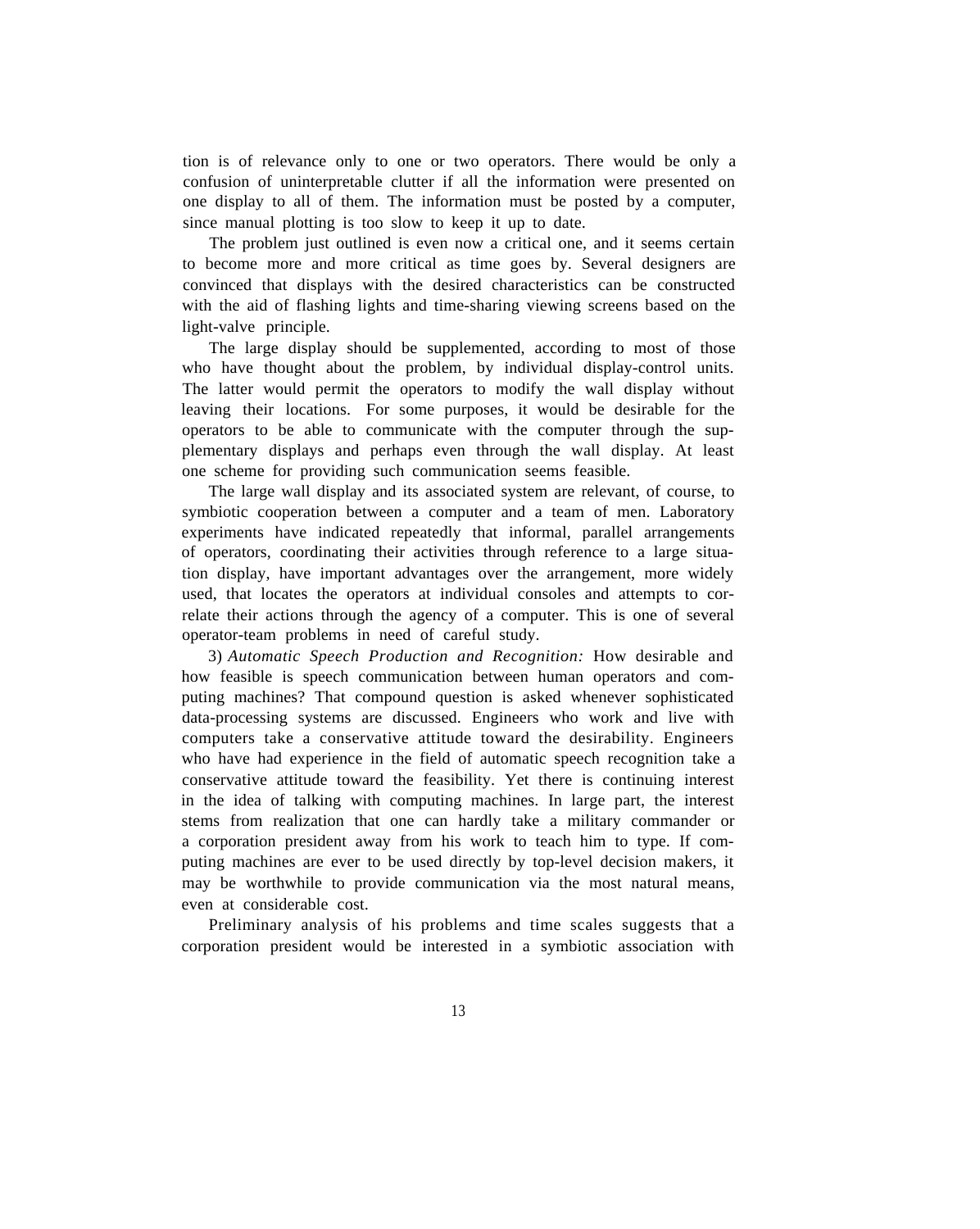a computer only as an avocation. Business situations usually move slowly enough that there is time for briefings and conferences. It seems reasonable, therefore, for computer specialists to be the ones who interact directly with computers in business offices.

The military commander, on the other hand, faces a greater probability of having to make critical decisions in short intervals of time. It is easy to overdramatize the notion of the ten-minute war, but it would be dangerous to count on having more than ten minutes in which to make a critical decision. As military system ground environments and control centers grow in capability and complexity, therefore, a real requirement for automatic speech production and recognition in computers seems likely to develop. Certainly, if the equipment were already developed, reliable, and available, it would be used.

In so far as feasibility is concerned, speech production poses less severe problems of a technical nature than does automatic recognition of speech sounds. A commercial electronic digital voltmeter now reads aloud its indications, digit by digit. For eight or ten years, at the Bell Telephone Laboratories, the Royal Institute of Technology (Stockholm), the Signals Research and Development Establishment (Christchurch), the Haskins Laboratory, and the Massachusetts Institute of Technology, Dunn [6], Fant [7], Lawrence [15], Cooper [3], Stevens [26], and their co-workers, have demonstrated successive generations of intelligible automatic talkers. Recent work at the Haskins Laboratory has led to the development of a digital code, suitable for use by computing machines, that makes an automatic voice utter intelligible connected discourse [16].

The feasibility of automatic speech recognition depends heavily upon the size of the vocabulary of words to be recognized and upon the diversity of talkers and accents with which it must work. Ninety-eight per cent correct recognition of naturally spoken decimal digits was demonstrated several years ago at the Bell Telephone Laboratories and at the Lincoln Laboratory [4], [9]. Togo a step up the scale of vocabulary size, we may say that an automatic recognizer of clearly spoken alpha-numerical characters can almost surely be developed now on the basis of existing knowledge. Since untrained operators can read at least as rapidly as trained ones can type, such a device would be a convenient tool in almost any computer installation.

For real-time interaction on a truly symbiotic level, however, a vocabulary of about 2000 words, e.g., 1000 words of something like basic English and 1000 technical terms, would probably be required. That constitutes a challenging problem. In the consensus of acousticians and linguists, construction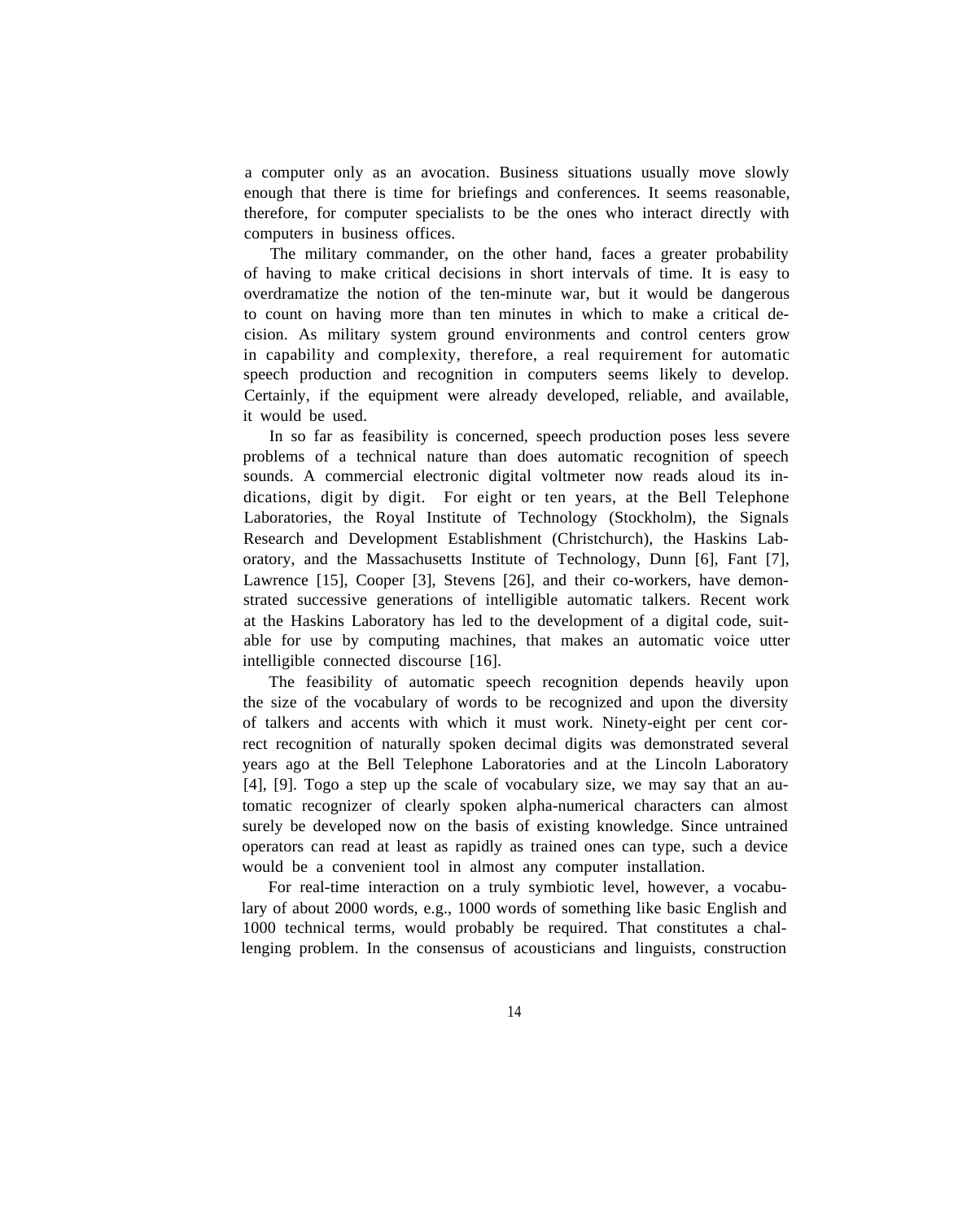of a recognizer of 2000 words cannot be accomplished now. However, there are several organizations that would happily undertake to develop an automatic recognize for such a vocabulary on a five-year basis. They would stipulate that the speech be clear speech, dictation style, without unusual accent.

Although detailed discussion of techniques of automatic speech recognition is beyond the present scope, it is fitting to note that computing machines are playing a dominant role in the development of automatic speech recognizers. They have contributed the impetus that accounts for the present optimism, or rather for the optimism presently found in some quarters. Two or three years ago, it appeared that automatic recognition of sizeable vocabularies would not be achieved for ten or fifteen years; that it would have to await much further, gradual accumulation of knowledge of acoustic, phonetic, linguistic, and psychological processes in speech communication. Now, however, many see a prospect of accelerating the acquisition of that knowledge with the aid of computer processing of speech signals, and not a few workers have the feeling that sophisticated computer programs will be able to perform well as speech-pattern recognizes even without the aid of much substantive knowledge of speech signals and processes. Putting those two considerations together brings the estimate of the time required to achieve practically significant speech recognition down to perhaps five years, the five years just mentioned.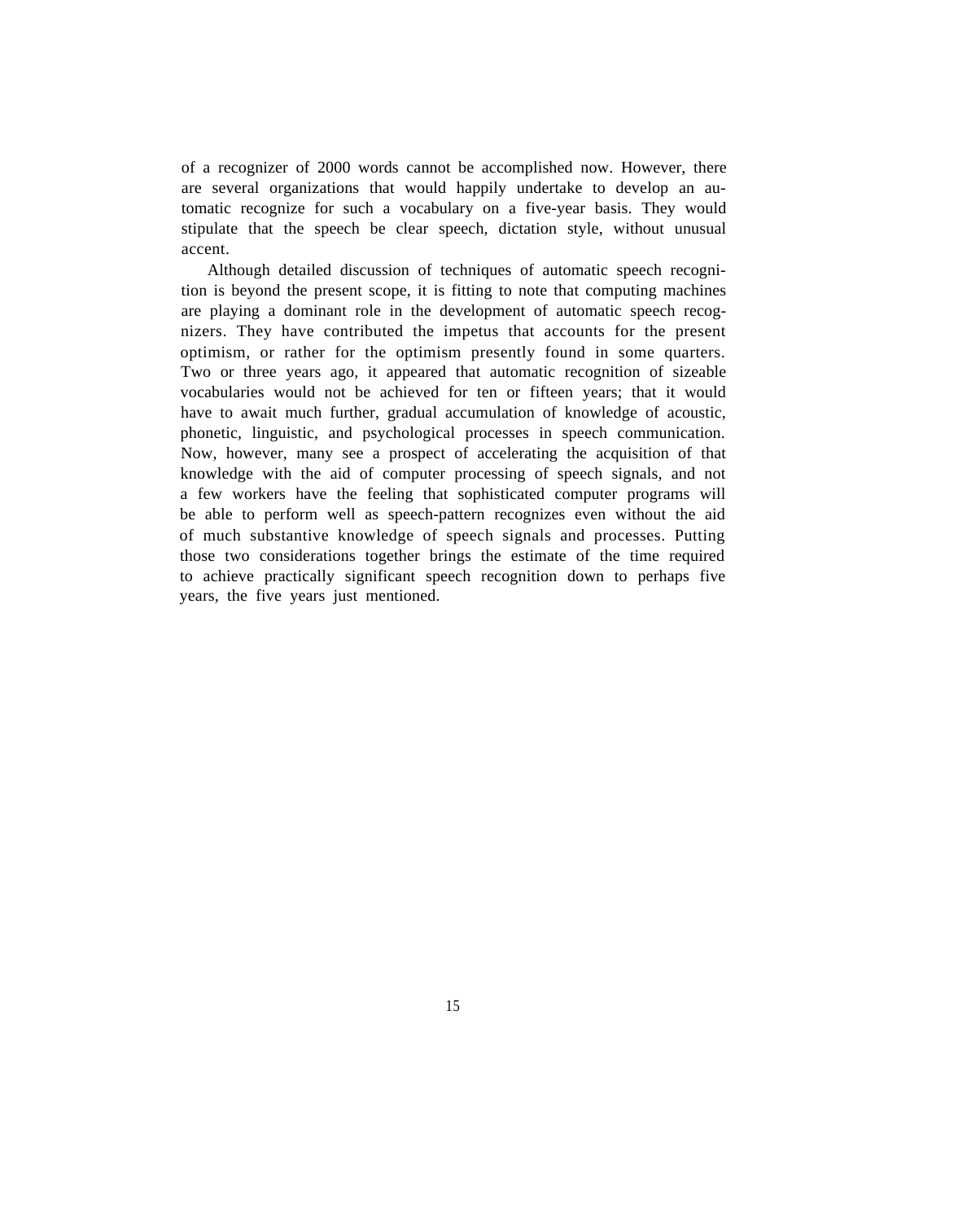#### **References**

- [1] A. Bernstein and M. deV. Roberts, "Computer versus chess-player," *Scientific American,* vol. 198, pp. 96-98; June, 1958.
- [2] W. W. Bledsoe and I. Browning, "Pattern Recognition and Reading by Machine," presented at the Eastern Joint Computer Conf., Boston, Mass., December, 1959.
- [3] F. S. Cooper, et al., "Some experiments on the perception of synthetic speech sounds," *J. Acoust. Soc. Amer.,* vol. 24, pp. 597– 606; November, 1952.
- [4] K. H. Davis, R. Biddulph, and S. Balashek, "Automatic recognition of spoken digits," in W. Jackson, *Communication Theory,* Butterworths Scientific Publications, London, Eng., pp. 433-441; 1953.
- [5] G. P. Dinneen, "Programming pattern recognition," *Proc. WJCC,* pp. 94-100; March, 1955.
- [6] H. K. Dunn, "The calculation of vowel resonances, and an electrical vocal tract," J. *Acoust. Soc. Amer.,* vol. 22, pp.740–753; November, 1950.
- [7] G. Fant, "On the Acoustics of Speech," paper presented at the Third Internatl. Congress on Acoustics, Stuttgart, Ger.; September, 1959.
- [8] B. G. Farley and W. A. Clark, "Simulation of self-organizing systems by digital computers." *IRE Trans. on Information Theory,* vol. IT-4, pp.76-84; September, 1954.
- [9] J. W. Forgie and C. D. Forgie, "Results obtained from a vowel recognition computer program," *J. Acoust. Soc.* Amer., vol. 31, pp. 1480-1489; November, 1959.
- [10] E. Fredkin, "Trie memory," *Communications of the ACM,* Sept. 1960, pp. 490-499.
- [11] R. M. Friedberg, "A learning machine: Part I," *IBM J. Res. & Dev.,* vol. 2, pp. 2–13; January, 1958.
- [12] H. Gelernter, "Realization of a Geometry Theorem Proving Machine." Unesco, NS, ICIP, 1.6.6, Internatl. Conf. on Information Processing, Paris, France; June, 1959.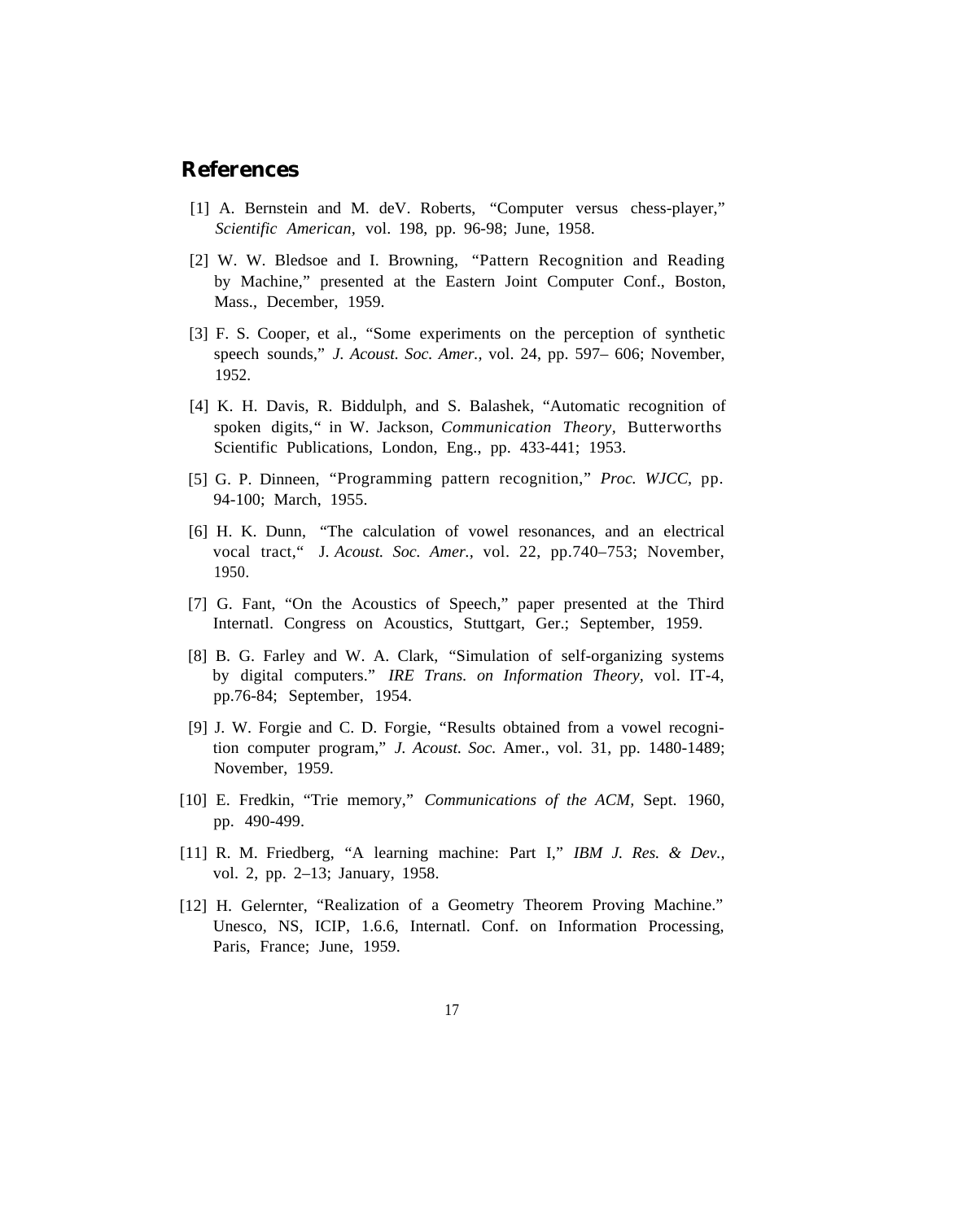- [13] P. C. Gilmore, "A Program for the Production of Proofs for Theorems Derivable Within the First Order Predicate Calculus from Axioms," Unesco, NS, ICIP, 1.6.14, Internatl. Conf. on Information Processing, Paris, France; June, 1959.
- [14] J. T. Gilmore and R. E. Savell, "The Lincoln Writer," Lincoln Laboratory, M. I. T., Lexington, Mass., Rept. 51–8; October, 1959.
- [15] W. Lawrence, et al., "Methods and Purposes of Speech Synthesis," Signals Res. and Dev. Estab., Ministry of Supply, Christ- church, Hants, England, Rept. 56/1457; March, 1956.
- [16] A. M. Liberman, F. Ingemann, L. Lisker, P. Delattre, and F. S. Cooper, "Minimal rules for synthesizing speech," *J. Acoust. Soc. Amer.,* vol. 31, pp. 1490-1499; November, 1959.
- [17] A. Newell, "The chess machine: an example of dealing with a complex task by adaptation," *Proc. WJCC,* pp. 101-108; March, 1955.
- [18] A. Newell and J. C. Shaw, 'Programming the logic theory machine." *Proc. WJCC,* pp. 230-240; March, 1957.
- [19] A. Newell, J. C. Shaw, and H. A. Simon, "Chess-playing programs and the problem of complexity," *IBM J. Res. & Dev., vol. 2,* pp. 320-33.5; October, 1958.
- [20] A. Newell, H. A. Simon, and J. C. Shaw, "Report on a general problemsolving program," Unesco, NS, ICIP, 1.6.8, Internatl. Conf. on Information Processing, Paris, France; June, 1959.
- [21] J. D. North, "The rational behavior of mechanically extended man", Boulton Paul Aircraft Ltd., Wolverhampton, Eng.; September, 1954.
- [22] O. G. Selfridge, "Pandemonium, a paradigm for learning," *Proc. Symp. Mechanisation of Thought Processes,* Natl. Physical Lab., Teddington, Eng.; November, 1958.
- [23] C. E. Shannon, "Programming a computer for playing chess," *Phil. Mag.,* vol. 41, pp. 256-75; March, 1950.
- [24] J. C. Shaw, A. Newell, H. A. Simon, and T. O. Ellis, "A command structure for complex information processing," *Proc. WJCC, pp.* 119– 128; May, 1958.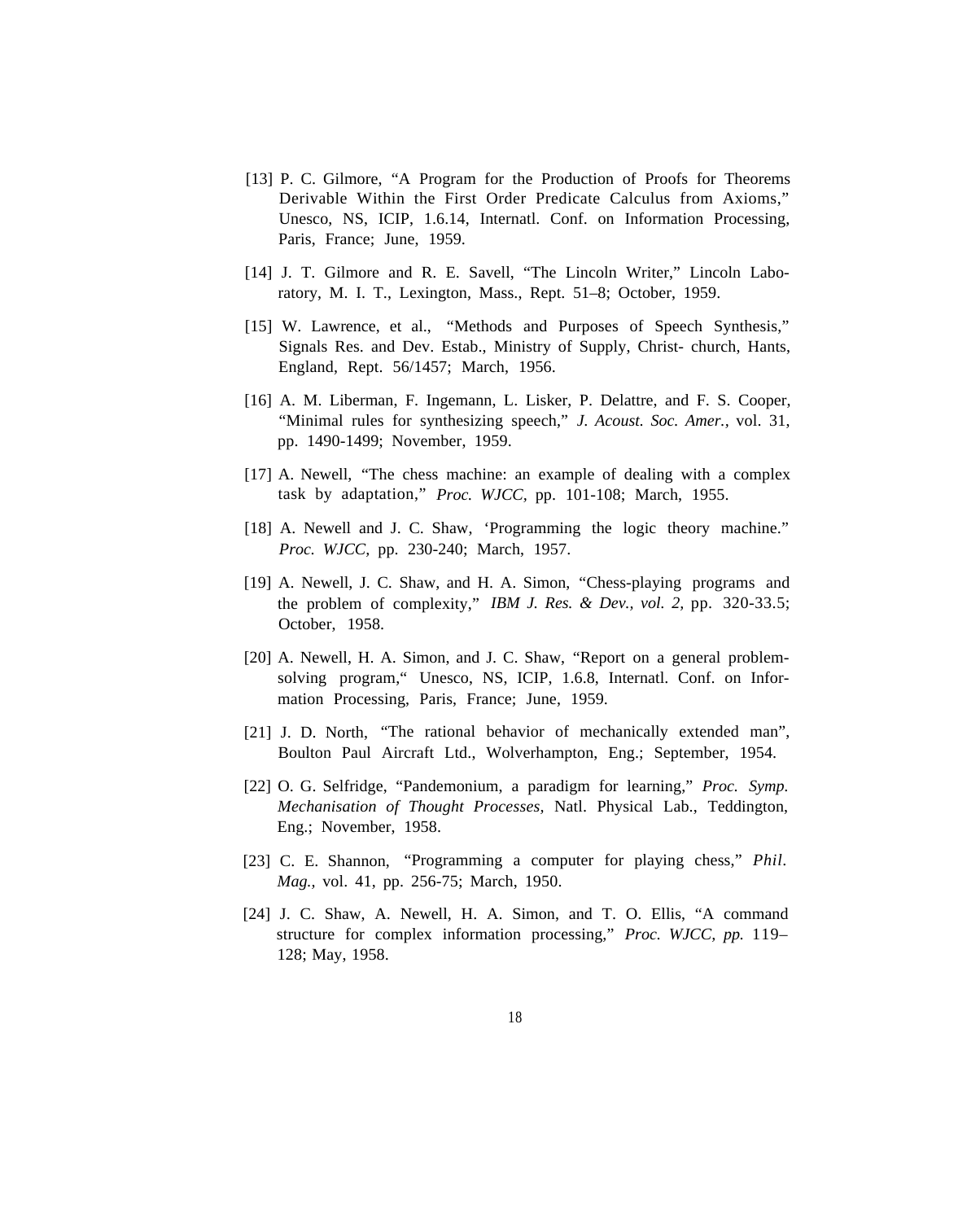- [25] H. Sherman, "A Quasi-Topological Method for Recognition of Line Patterns," Unesco, NS, ICIP, H.L.5, Internatl. Conf. on Information Processing, Paris, France; June, 1959.
- [26] K. N. Stevens, S. Kasowski, and C. G. Fant, "Electric analog of the vocal tract," *J. Acoust. Soc. Amer.,* vol. 25, pp.734-742; July, 1953.
- [27] *Webster's New International Dictionary,* 2nd ed., G. and C. Merriam Co., Springfield, Mass., p. 2555; 1958.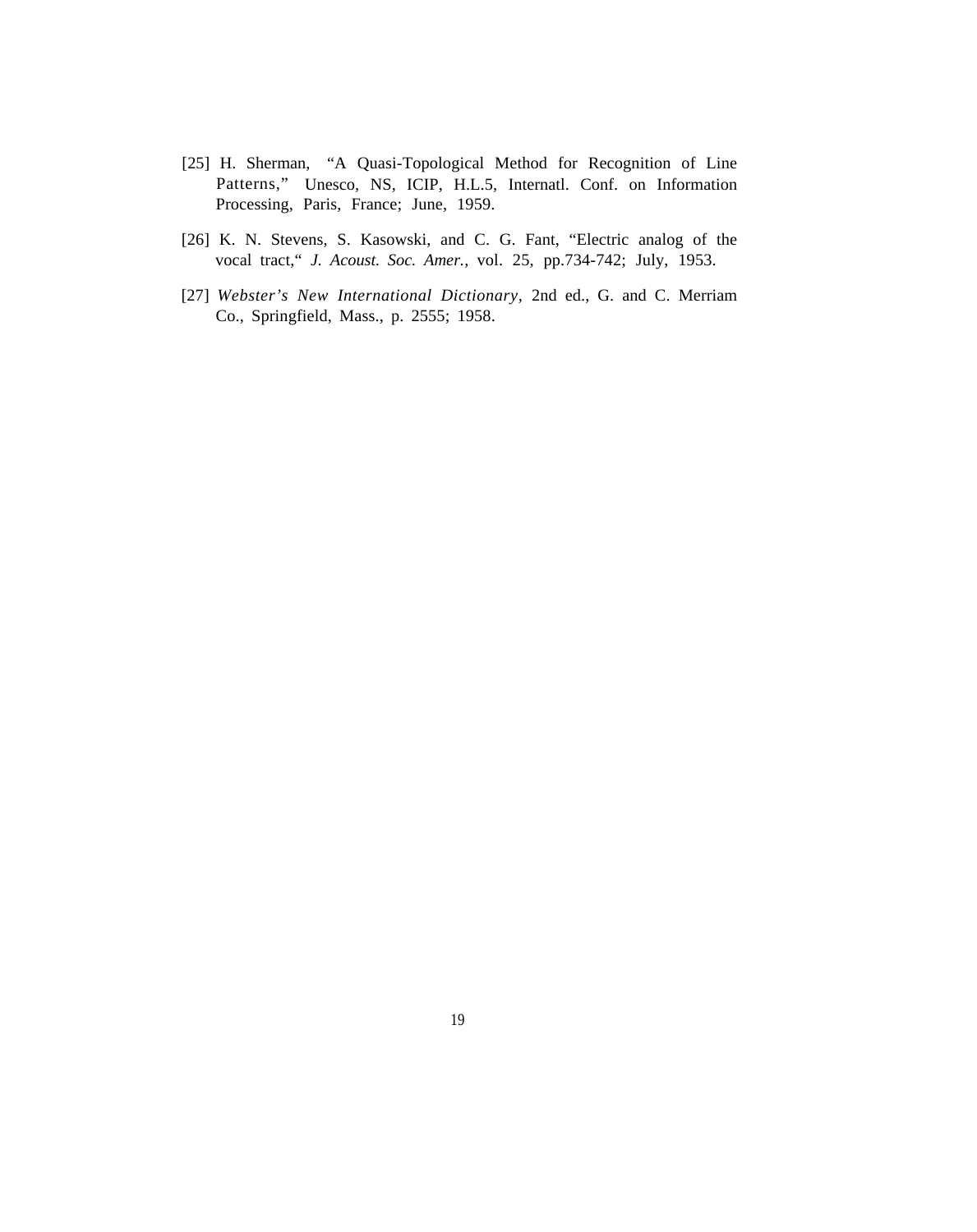# **The Computer as a Communication Device**

In a few years, men will be able to communicate more effectively through a machine than face to face.

That is a rather startling thing to say, but it is our conclusion. As if in confirmation of it, we participated a few weeks ago in a technical meeting held through a computer. In two days, the group accomplished with the aid of a computer what normally might have taken a week.

We shall talk more about the mechanics of the meeting later; it is sufficient to note here that we were all in the same room. But for all the communicating we did directly across that room, we could have been thousands of miles apart and communicated just as effectively-as people-over the distance.

Our emphasis on people is deliberate. A communications engineer thinks of communicating as transferring information from one point to another in codes and signals.

But to communicate is more than to send and to receive. Do two tape recorders communicate when they play to each other and record from each other? Not really-not in our sense. We believe that communicators have to do something nontrivial with the information they send and receive. And we believe that we are entering a technological age in which we will be able to interact with the richness of living information—not merely in the passive way that we have become accustomed to using books and libraries, but as active participants in an ongoing process, bringing something to it through our interaction with it, and not simply receiving something from it by our connection to it.

To the people who telephone an airline flight operations information service, the tape recorder that answers seems more than a passive depository. It is an often-updated model of a changing situation—a synthesis of information collected, analyzed, evaluated, and assembled to represent a situation or process in an organized way.

Still there is not much direct interaction with the airline information service; the tape recording is not changed by the customer's call. We want to emphasize something beyond its one-way transfer: the increasing significance of the jointly constructive, the mutually reinforcing aspect of communication—the part that transcends "now we both know a fact that only one of us knew before." When minds interact, new ideas emerge. We want to talk about the creative aspect of communication.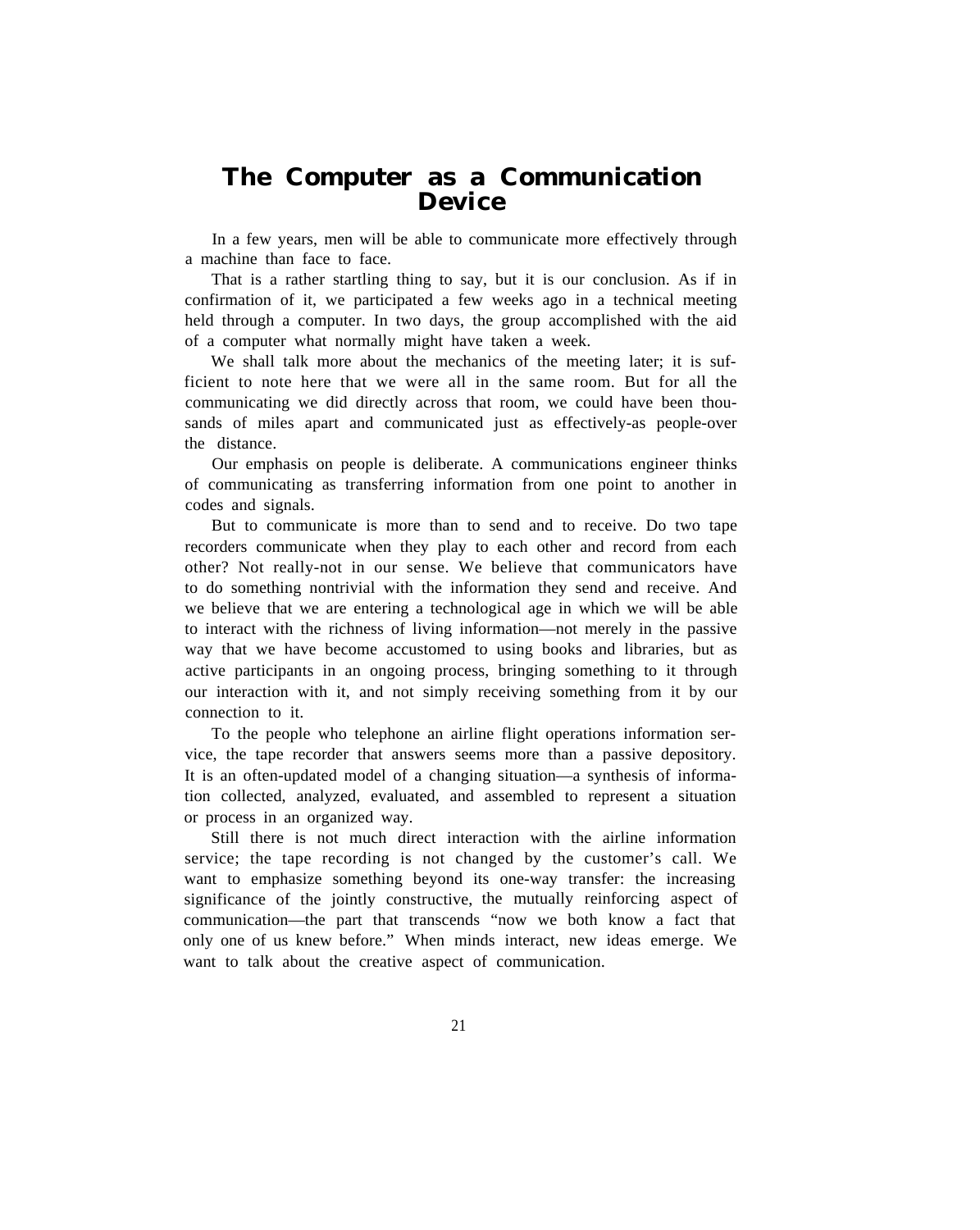Creative, interactive communication requires a plastic or moldable medium that can be modeled, a dynamic medium in which premises will flow into consequences, and above all a common medium that can be contributed to and experimented with by all.

Such a medium is at hand—the programmed digital computer. Its presence can change the nature and value of communication even more profoundly than did the printing press and the picture tube, for, as we shall show, a well-programmed computer can provide direct access both to informational resources and to the *processes* for making use of the resources,

#### **Communication: a comparison of models**

To understand how and why the computer can have such an effect on communication, we must examine the idea of modeling-in a computer and with the aid of a computer. For modeling, we believe, is basic and central to communication. Any communication between people about the same thing is a common revelatory experience about informational models of that thing. Each model is a conceptual structure of abstractions formulated initially in the mind of one of the persons who would communicate, and if the concepts in the mind of one would-be communicator are very different from those in the mind of another, there is no common model and no communication.

By far the most numerous, most sophisticated, and most important models are those that reside in men's minds, In richness, plasticity, facility, and economy, the mental model has no peer, but, in other respects, it has shortcomings. It will not stand still for careful study. It cannot be made to repeat a run. No one knows just how it works. It serves its owner's hopes more faithfully than it serves reason. It has access only to the information stored in one man's head. It can be observed and manipulated only by one person.

Society rightly distrusts the modeling done by a single mind. Society demands consensus, agreement, at least majority. Fundamentally, this amounts to the requirement that individual models be compared and brought into some degree of accord. The requirement is for communication, which we now define concisely as "cooperative modeling" —cooperation in the construction, maintenance, and use of a model.

How can we be sure that we are modeling cooperatively, that we are communicating, unless we can compare models?

When people communicate face to face, they externalize their models so they can be sure they are talking about the same thing. Even such a simple externalized model as a flow diagram or an outline-because it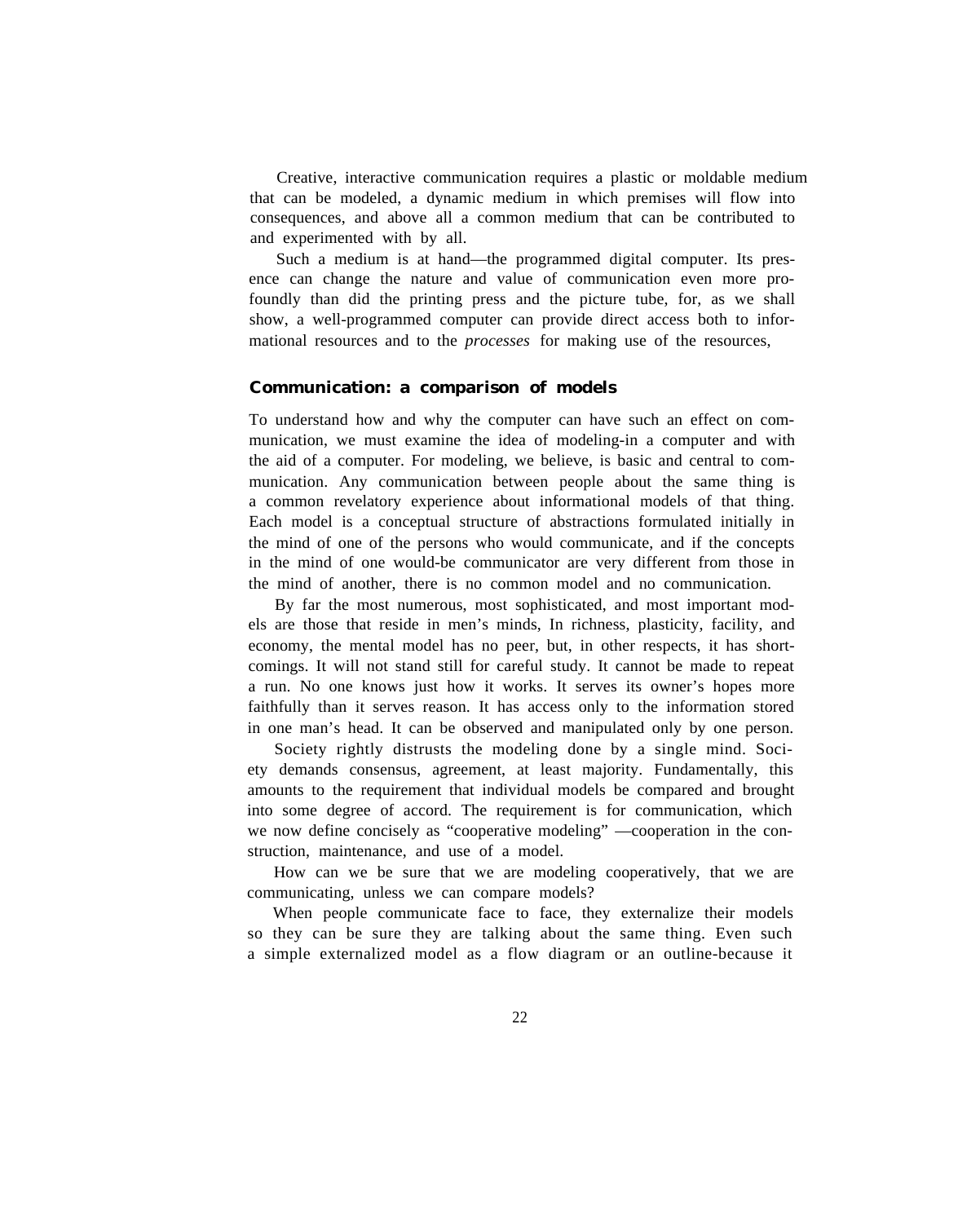can be seen by all the communicators—serves as a focus for discussion. It changes the nature of communication: When communicators have no such common framework, they merely make speeches *at* each other; but when they have a manipulable model before them, they utter a few words, point, sketch, nod, or object.

The dynamics of such communication are so model-centered as to suggest an important conclusion: Perhaps the reason present-day two-way telecommunication falls so far short of face-to-face communication is simply that it fails to provide facilities for externalizing models. Is it really seeing the expression in the other's eye that makes the face-to-face conference so much more productive than the telephone conference call, or is it being able to create and modify external models?

#### **The project meeting as a model**

In a technical project meeting, one can see going on, in fairly clear relief, the modeling process that we contend constitutes communication. Nearly every reader can recall a meeting held during the formulative phase of a project. Each member of the project brings to such a meeting a somewhat different mental model of the common undertaking—its purposes, its goals, its plans, its progress, and its status. Each of these models interrelates the past, present, and future states of affairs of (1) himself; (2) the group he represents; (3) his boss; (4) the project.

Many of the primary data the participants bring to the meeting are in undigested and uncorrelated form. To each participant, his own collections of data are interesting and important in and of themselves. And they are more than files of facts and recurring reports. They are strongly influenced by insight, subjective feelings, and educated guesses. Thus, each individual's data are reflected in his mental model. Getting his colleagues to incorporate his data into their models is the essence of the communications task.

Suppose you could see the models in the minds of two would-be communicators at this meeting. You could tell, by observing their models, whether or not communication was taking place. If, at the outset, their two models were similar in structure but different simply in the values of certain parameters, then communication would cause convergence toward a common pattern. That is the easiest and most frequent kind of communication.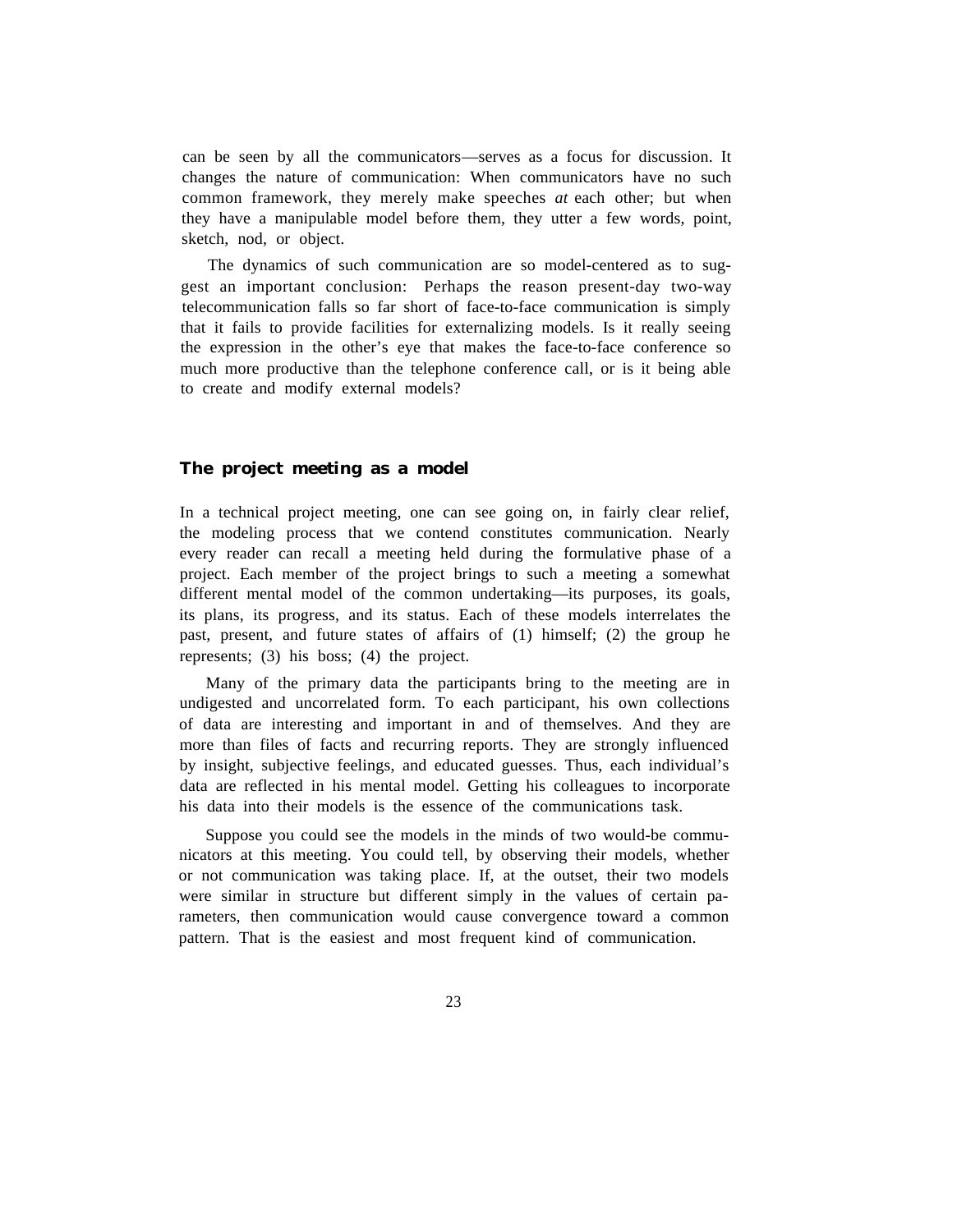

When mental models are dissimilar, the achievement of communication might be signaled by changes in the structure of one of the models, or both of them.

If the two mental models were structurally dissimilar, then the achievement of communication would be signaled by structural changes in one of the models or in both of them. We might conclude that one of the communicating parties was having insights or trying out new hypotheses in order to begin to understand the other—or that both were restructuring their mental models to achieve commonality.

The meeting of many interacting minds is a more complicated process. Suggestions and recommendations may be elicited from all sides. The interplay may produce, not just a solution to a problem, but a new set of rules for solving problems. That, of course, is the essence of creative interaction. The process of maintaining a current model has within it a set of changing or changeable rules for the processing and disposition of information.

The project meeting we have just described is representative of a broad class of human endeavor which may be described as creative informational activity. Let us differentiate this from another class which we will call informational housekeeping. The latter is what computers today are used for in the main; they process payroll checks, keep track of bank balances, calculate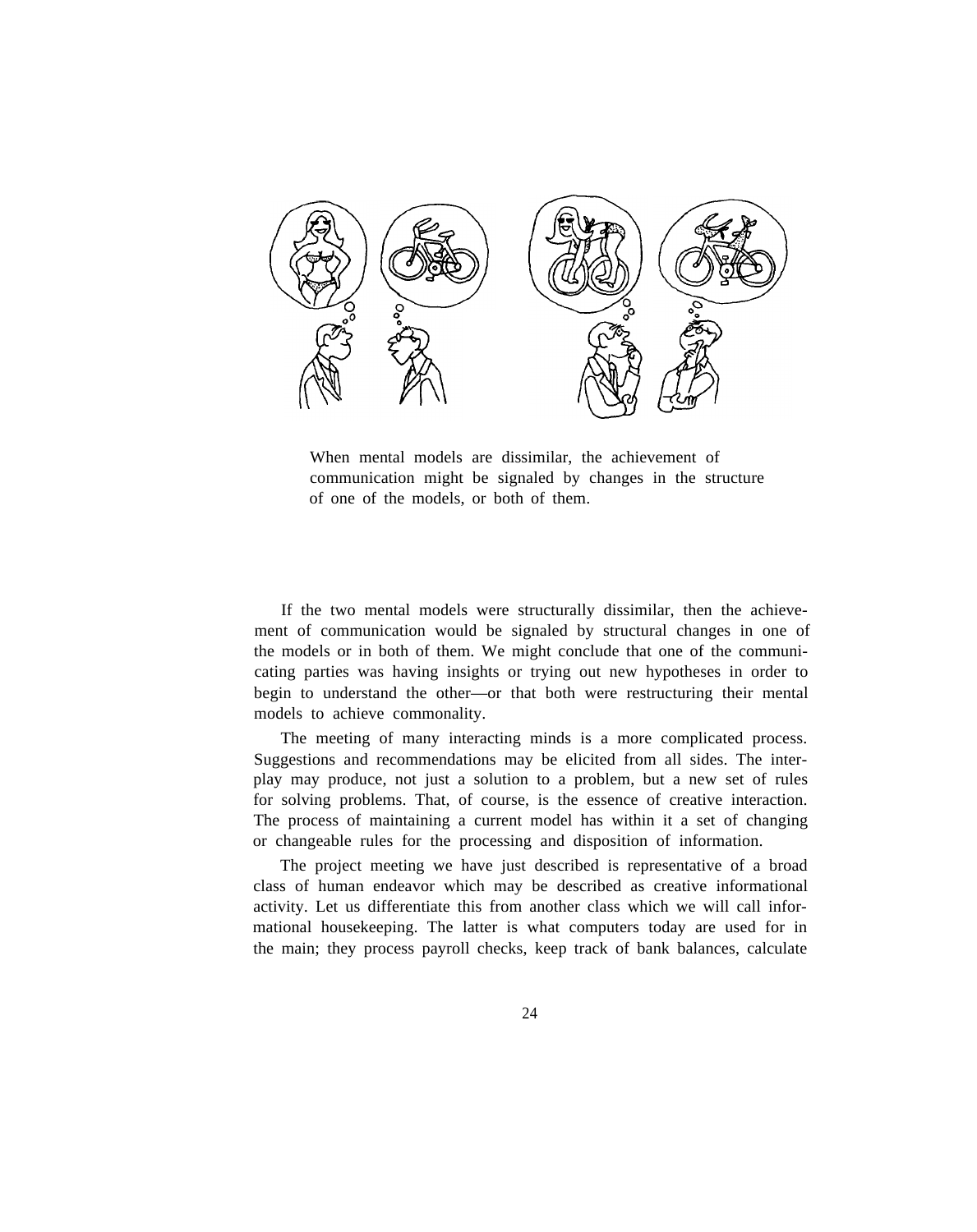orbits of space vehicles, control repetitive machine processes, and maintain varieties of debit and credit lists. Mostly they have *not* been used to make coherent pictures of not well understood situations.

We referred earlier to a meeting in which the participants interacted with each other through a computer. That meeting was organized by Doug Engelbart of Stanford Research Institute and was actually a progress-review conference for a specific project. The subject under discussion was rich in detail and broad enough in scope that no one of the attendees, not even the host, could know all the information pertaining to this particular project.

#### **Face to face through a computer**

Tables were arranged to form a square work area with five on a side. The center of the area contained six television monitors which displayed the alphanumeric output of a computer located elsewhere in the building but remotely controlled from a keyboard and a set of electronic pointer controllers called "mice." Any participant in the meeting could move a near-by mouse, and thus control the movements of a tracking pointer on the TV screen for all other participants to see.

Each person working on the project had prepared a topical outline of his particular presentation for the meeting, and his outline appeared on the screens as he talked—providing a broad view of his own model. Many of the outline statements contained the names of particular reference files which the speaker could recall from the computer to appear in detail on the screens, for, from the beginning of the project, its participants had put their work into the computer system's files.

So the meeting began much like any other meeting in the sense that there was an overall list of agenda and that each speaker had brought with him (figuratively in his briefcase but really within the computer) the material he would be talking about.

The computer system was a significant aid in exploring the depth and breadth of the material. More detailed information could be displayed when facts had to be pinpointed; more global information could be displayed to answer questions of relevance and interrelationship. A future version of this system will make it possible for each participant, on his own TV screen, to thumb through the speaker's files as the speaker talks—and thus check out incidental questions without interrupting the presentation for substantiation.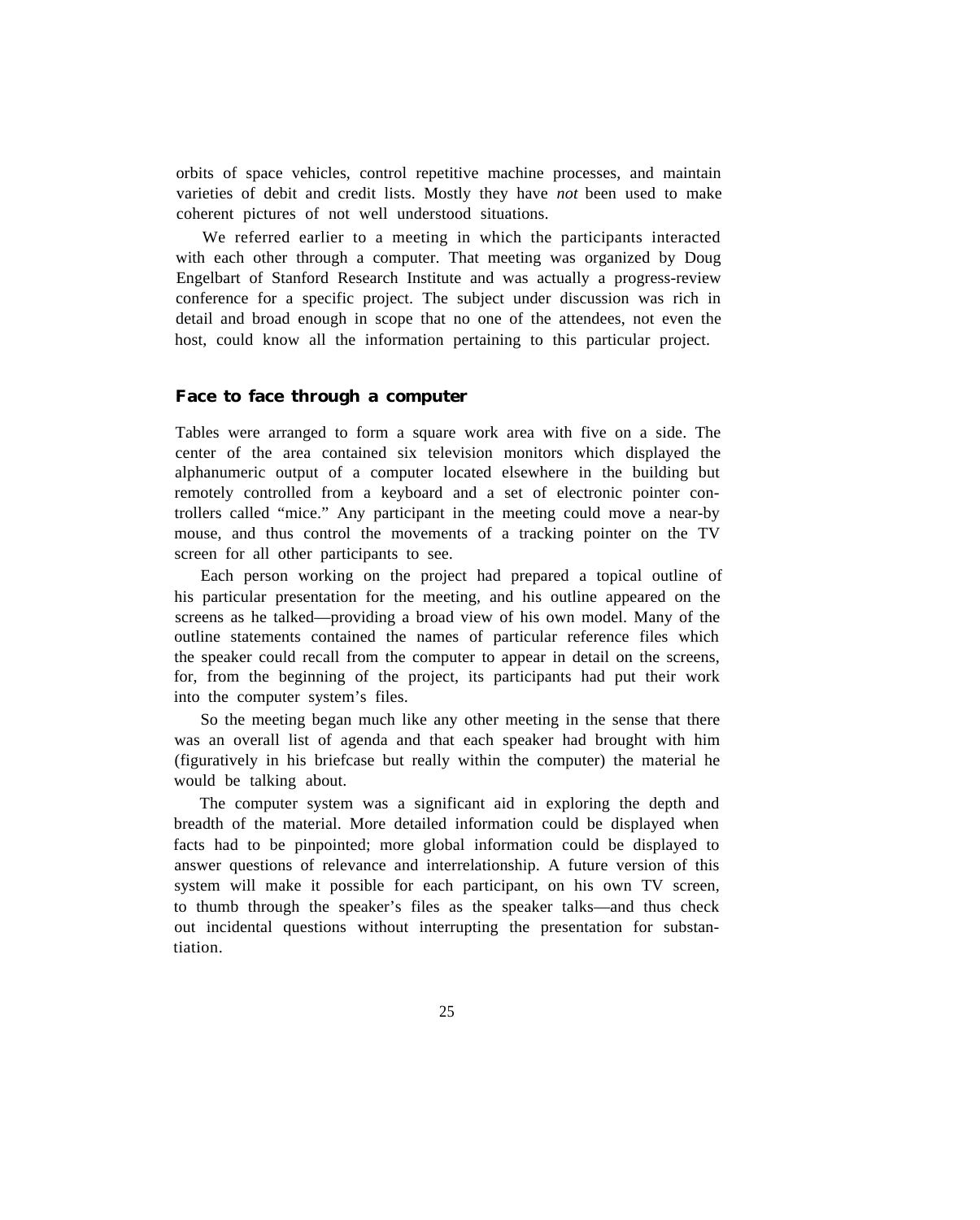

At a project meeting held through a computer, you can thumb through the speaker's primary data without interrupting him to substantiate or explain.



A communication system should make a positive contribution to the discovery and arousal of interests.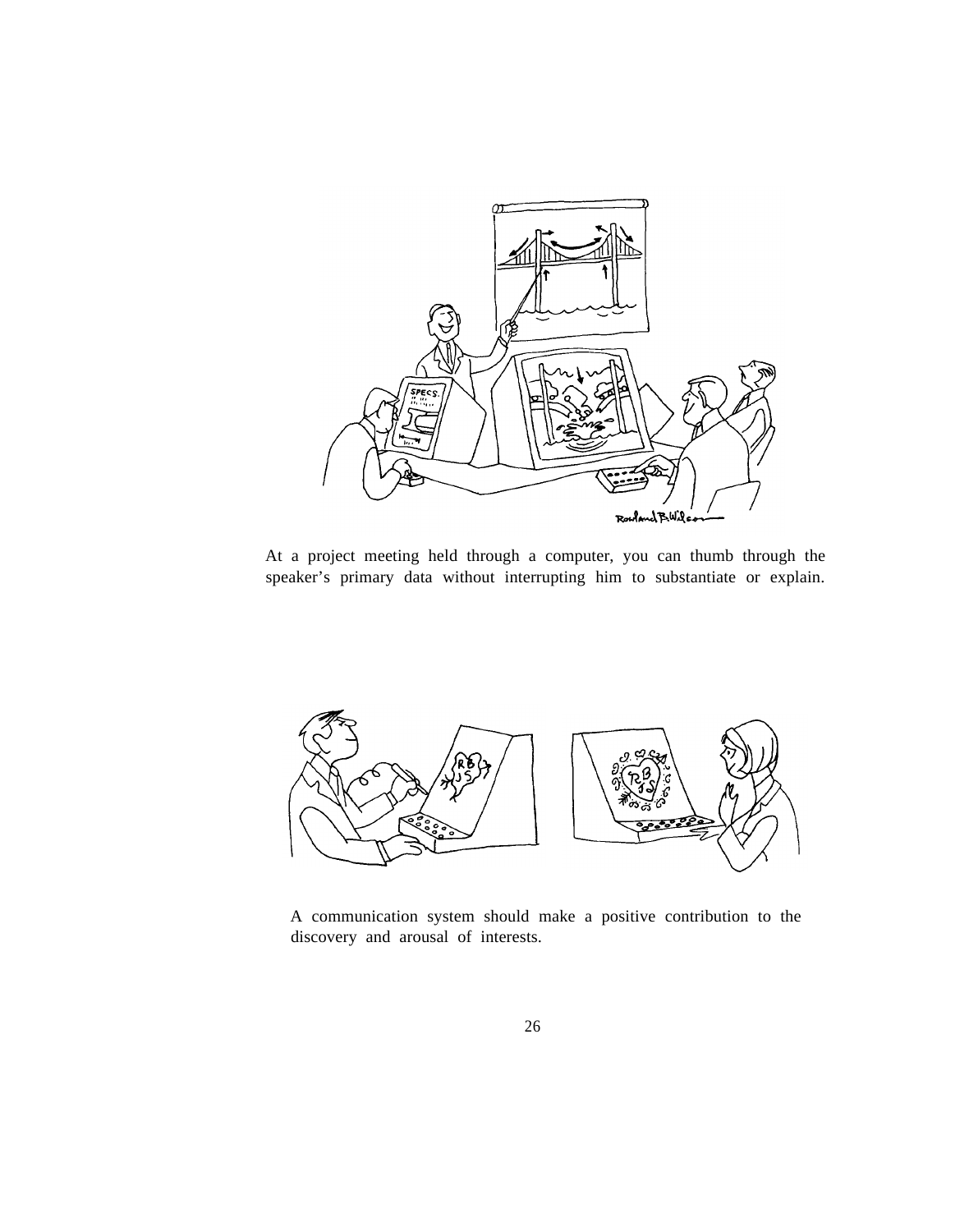Obviously, collections of primary data can get too large to digest. There comes a time when the complexity of a communications process exceeds the available resources and the capability to cope with it; and at that point one has to simplify and draw conclusions.

It is frightening to realize how early and drastically one does simplify, how prematurely one does conclude, even when the stakes are high and when the transmission facilities and information resources are extraordinary. Deep modeling to communicate—to understand—requires a huge investment. Perhaps even governments cannot afford it yet.

But someday governments may not be able *not* to afford it. For, while we have been talking about the communicant ion process as a cooperative modeling effort in a mutual environment, there is also an aspect of communication with or about an uncooperative opponent. As nearly as we can judge from reports of recent international crises, out of the hundreds of alternatives that confronted the decision makers at each decision point or ply in the "game," on the average only a few, and never more than a few dozen could be considered, and only a few branches of the game could be explored deeper than two or three such plies before action had to be taken. Each side was busy trying to model what the other side might be up to-but modeling takes time, and the pressure of events forces simplification even when it is dangerous.

Whether we attempt to communicate across a division of interests, or whether we engage in a cooperative effort, it is clear that we need to be able to model faster and to greater depth. The importance of improving decisionmaking processes—not only in government, but throughout business and the professions—is so great as to warrant every effort.

#### **The computer—switch or interactor?**

As we see it, group decision-making is simply the active, executive, effectproducing aspect of the kind of communication we are discussing. We have commented that one must oversimplify. We have tried to say why one must oversimplify. But we should not oversimplify the main point of this article. We can say with genuine and strong conviction that a particular form of digital computer organization, with its programs and its data, constitutes the dynamic, moldable medium that can revolutionize the art of modeling and that in so doing can improve the effectiveness of communication among people so much as perhaps to revolutionize that also.

But we must associate with that statement at once the qualification that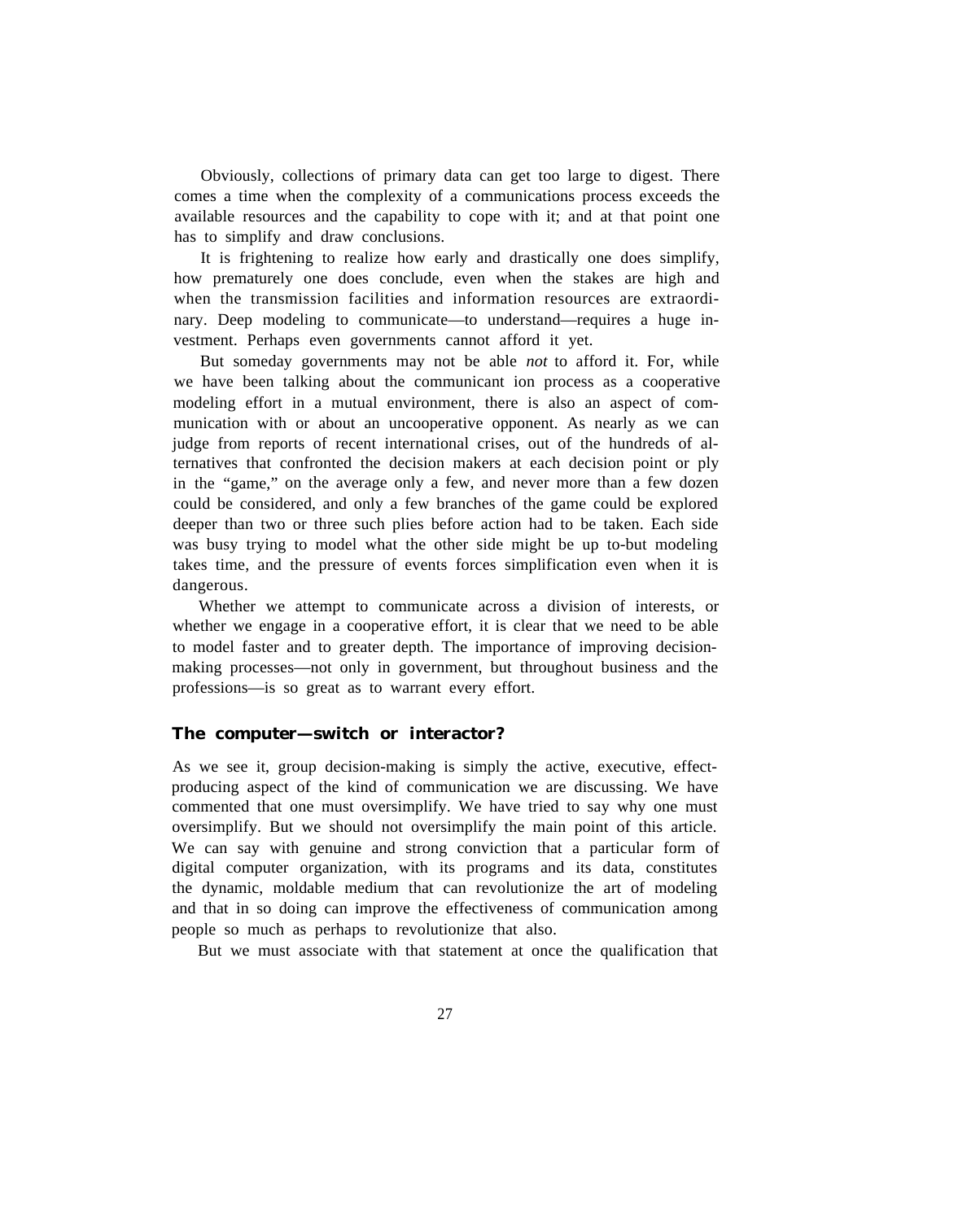the computer alone can make no contribution that will help us, and that the computer with the programs and the data that it has today can do little more than suggest a direction and provide a few germinal examples. Emphatically we do *not* say: "Buy a computer and your communication problems will be solved."

What we do say is that we, together with many colleagues who have had the experience of working on-line and interactively with computers, have already sensed more responsiveness and facilitation and "power" than we had hoped for, considering the inappropriateness of present machines and the primitiveness of their software. Many of us are therefore confident (some of us to the point of religious zeal) that truly significant achievements, which will markedly improve our effectiveness in communication, now are on the horizon.

Many communications engineers, too, are presently excited about the application of digital computers to communication. However, the function they want computers to implement is the switching function. Computers will either switch the communication lines, connecting them together in required configurations, or switch (the technical term is "store and forward") messages.

The switching function is important but it is not the one we have in mind when we say that the computer can revolutionize communication. We are stressing the modeling function, not the switching function. Until now, the communications engineer has not felt it within his province to facilitate the modeling function, to make an interactive, cooperative modeling facility. Information transmission and information processing have always been carried out separately and have become separately institutionalized. There are strong intellectual and social benefits to be realized by the melding of these two technologies. There are also, however, powerful legal and administrative obstacles in the way of any such melding.

#### **Distributed intellectual resources**

We have seen the beginnings of communication through a computer—communication among people at consoles located in the same room or on the same university campus or even at distantly separated laboratories of the same research and development organization. This kind of communication through a single multiaccess computer with the aid of telephone lines is beginning to foster cooperation and promote coherence more effectively than do present arrangements for sharing computer programs by exchanging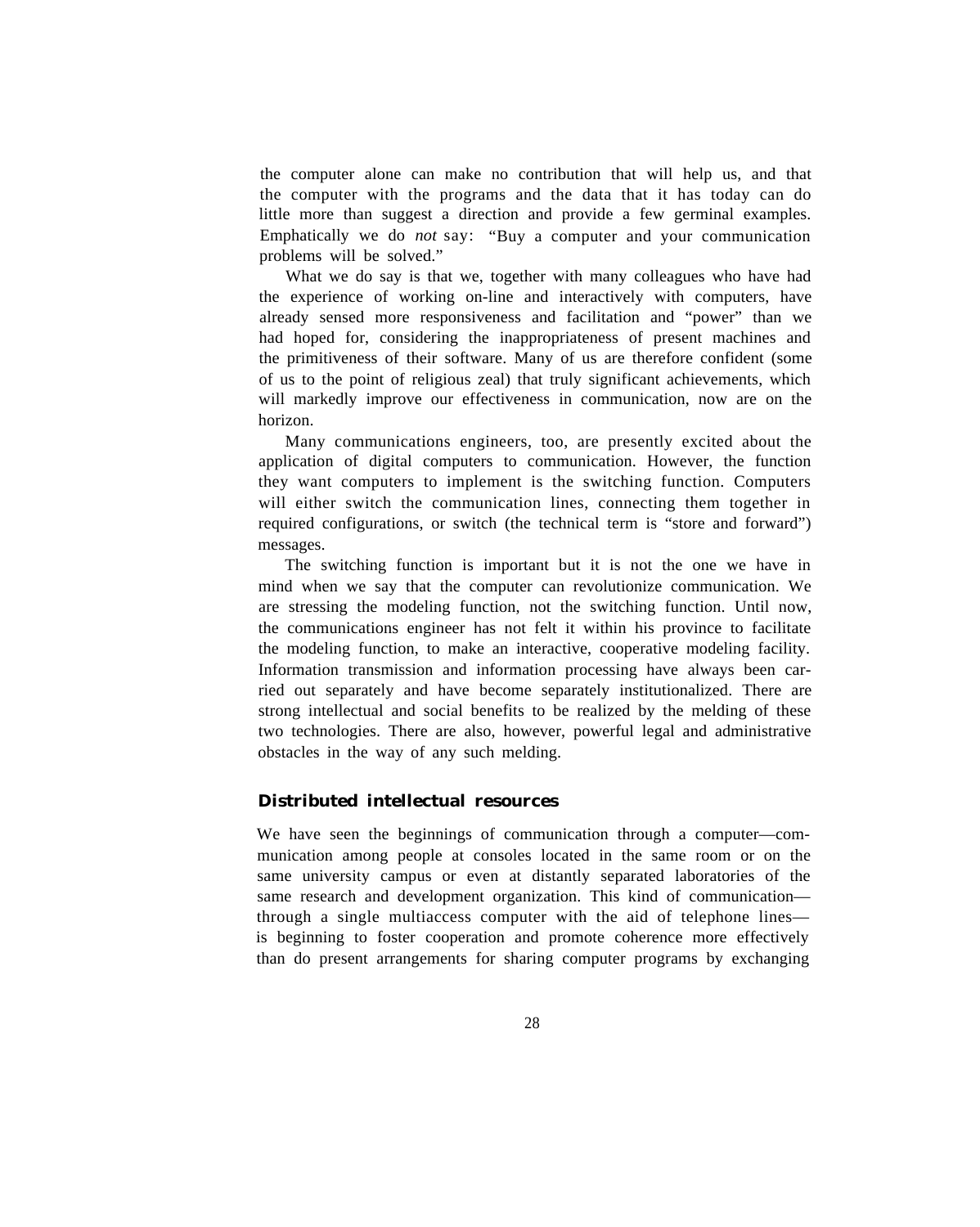magnetic tapes by messenger or mail. Computer programs are very important because they transcend mere "data''—they include procedures and processes for structuring and manipulating data. These are the main resources we can now concentrate and share with the aid of the tools and techniques of computers and communication, but they are only a part of the whole that we can learn to concentrate and share. The whole includes raw data, digested data, data about the location of data—and documents —and most especially models.

To appreciate the import ante the new computer-aided communication can have, one must consider the dynamics of "critical mass," as it applies to cooperation in creative endeavor. Take any problem worthy of the name, and you find only a few people who can contribute effectively to its solution. Those people must be brought into close intellectual partnership so that their ideas can come into contact with one another. But bring these people together physically in one place to form a team, and you have trouble, for the most creative people are often not the best team players, and there are not enough top positions in a single organization to keep them all happy. Let them go their separate ways, and each creates his own empire, large or small, and devotes more time to the role of emperor than to the role of problem solver. The principals still get together at meetings. They still visit one another. But the time scale of their communication stretches out, and the correlations among mental models degenerate between meetings so that it may take a year to do a week's communicating. There has to be some way of facilitating communicant ion among people wit bout bringing them together in one place.

A single multiaccess computer would fill the bill if expense were no object, but there is no way, with a single computer and individual communication lines to several geographically separated consoles, to avoid paying an unwarrantedly large bill for transmission. Part of the economic difficulty lies in our present communications system. When a computer is used interactively from a typewriter console, the signals transmitted between the console and the computer are intermittent and not very frequent. They do not require continuous access to a telephone channel; a good part of the time they do not even require the full information rate of such a channel. The difficulty is that the common carriers do not provide the kind of service one would like to have---a service that would let one have ad lib access to a channel for short intervals and not be charged when one is not using the channel.

It seems likely that a store-and-forward (i.e., store-for-just-a-moment-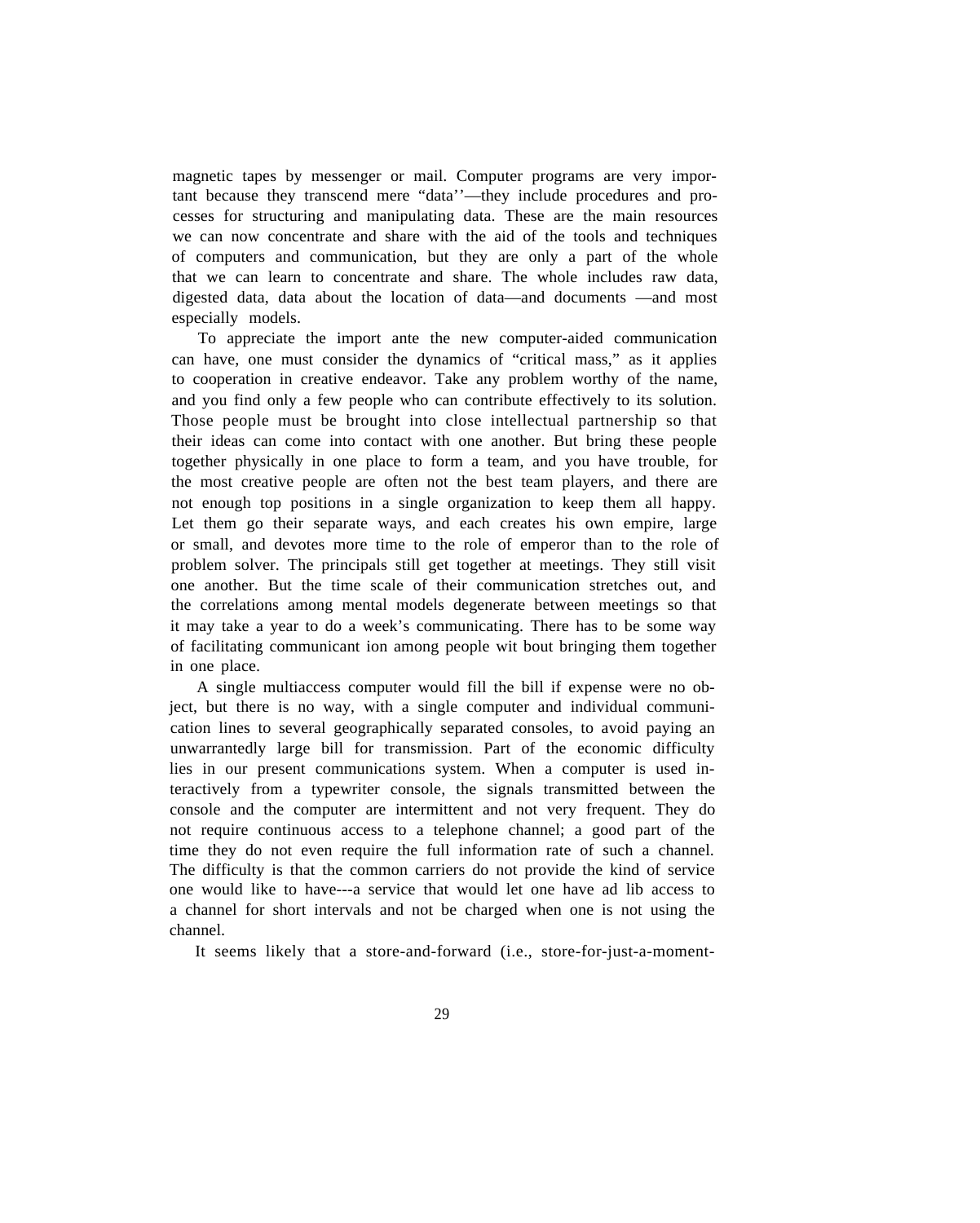and-forward-right-away) message service would be best for this purpose, whereas the common carriers offer, instead, service that sets up a channel for one's individual use for a period not shorter than one minute.

The problem is further complicated because interaction with a computer via a fast and flexible graphic display, which is for most purposes far superior to interaction through a slow-printing typewriter, requires markedly higher information rates. Not necessarily more information, but the same amount in faster bursts—more difficult to handle efficiently with the conventional common-carrier facilities.

It is perhaps not surprising that there are incompatibilities between the requirements of computer systems and the services supplied by the common carriers, for most of the common-carrier services were developed in support of voice rather than digital communication. Nevertheless, the incompatibilities are frustrating. It appears that the best and quickest way to overcome them—and to move forward the development of interactive *communities* of geographically separated people—is to set up an experimental network of multiaccess computers. Computers would concentrate and interleave the concurrent, intermittent messages of many users and their programs so as to utilize wide-band transmission channels continuously and efficiently, with marked reduction in overall cost.

#### **Computer and information networks**

The concept of computers connected to computers is not new. Computer manufacturers have successfully installed and maintained interconnected computers for some years now. But the computers in most instances are from families of machines compatible in both software and hardware, and they are in the same location. More important, the interconnected computers are not interactive, general-purpose, multiaccess machines of the type described by David [1] and Licklider [2]. Although more interactive multiaccess computer systems are being delivered now, and although more groups plan to be using these systems within the next year, there are at present perhaps only as few as half a dozen interactive multiaccess computer *communities.*

These communities are socio-technical pioneers, in several ways out ahead of the rest of the computer world: What makes them so? First, some of their members are computer scientists and engineers who understand the concept of man-computer interaction and the technology of interactive multiaccess systems. Second, others of their members are creative people in other fields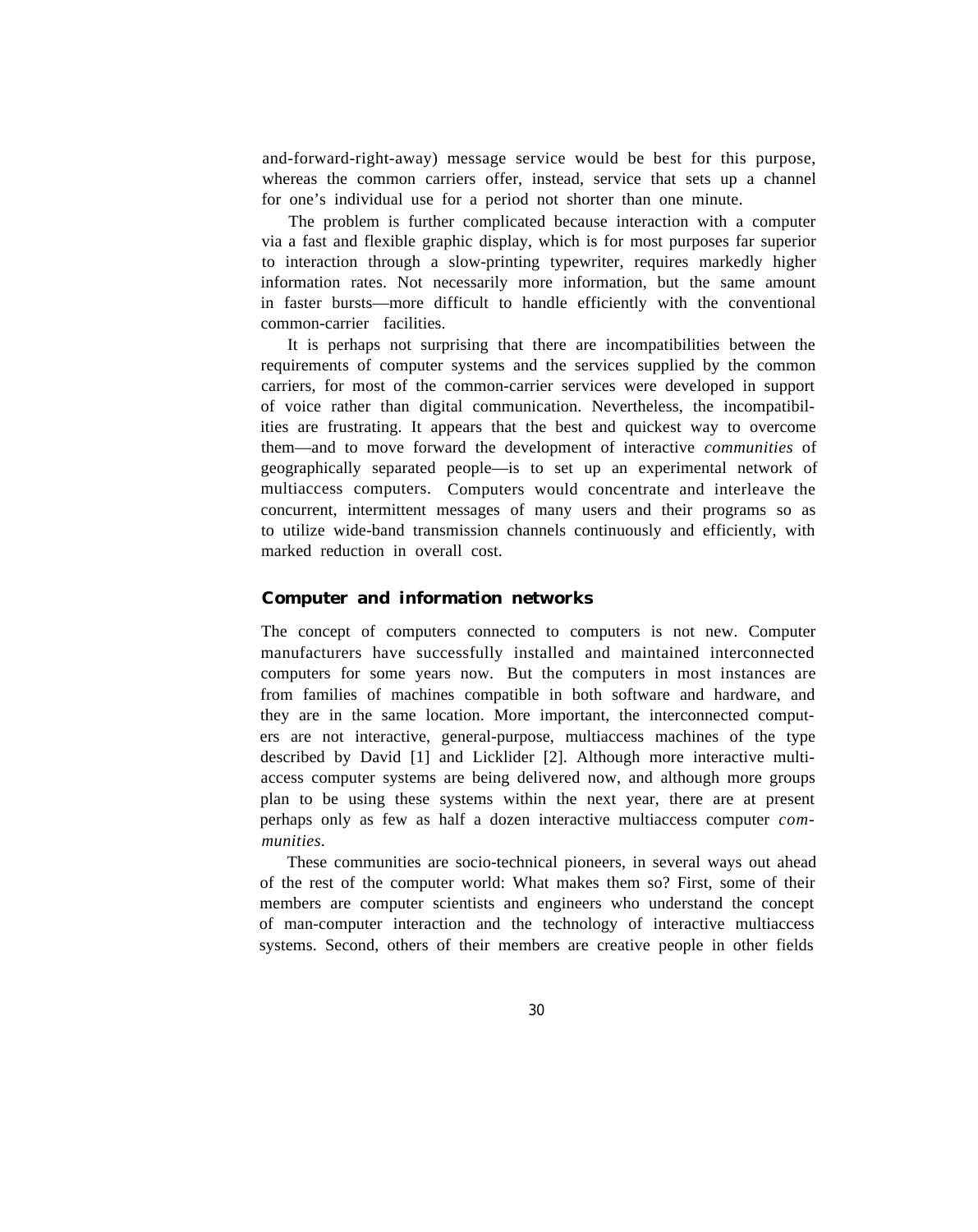and disciplines who recognize the usefulness and who sense the impact of interactive multiaccess computing upon their work. Third, the communities have large multiaccess computers and have learned to use them. And, fourth, their efforts are regenerative.

In the half-dozen communities, the computer systems research and development and the development of substantive applications mutually support each other. They are producing large and growing resources of programs, data, and know-how. But we have seen only the beginning. There is much more programming and data collect ion—and much more learning how to cooperate-to be done before the full potential of the concept can be realized.

Obviously, multiaccess systems must be developed interactively. The systems being built must remain flexible and open-ended throughout the process of development, which is evolutionary.

Such systems cannot be developed in small ways on small machines. They require large, multiaccess computers, which are necessarily complex. Indeed, the sonic barrier in the development of such systems is complexity.

These new computer systems we are describing differ from other computer systems advertised with the same labels: interactive, time-sharing, multiaccess. They differ by having a greater degree of open-endedness, by rendering more services, and above all by providing facilities that foster a working sense of community among their users. The commercially available time-sharing services do not yet offer the power and flexibility of soft ware resources—the "general purposeness''—of the interactive multiaccess systems of the System Development Corporation in Santa Monica, the University of California at Berkeley, Massachusetts Institute of Technology in Cambridge and Lexington, Mass.—which have been collectively serving about a thousand people for several years.

The thousand people include many of the leaders of the ongoing revolution in the computer world. For over a year they have been preparing for the transition to a radically new organization of hardware and software, designed to support many more simultaneous users than the current systems, and to offer them—through new languages, new file-handling systems, and new graphic displays—the fast, smooth interaction required for truly effective man-computer partnership.

Experience has shown the importance of making the response time short and the conversation free and easy. We think those attributes will be almost as important for a network of computers as for a single computer.

Today the on-line communities are separated from one another function-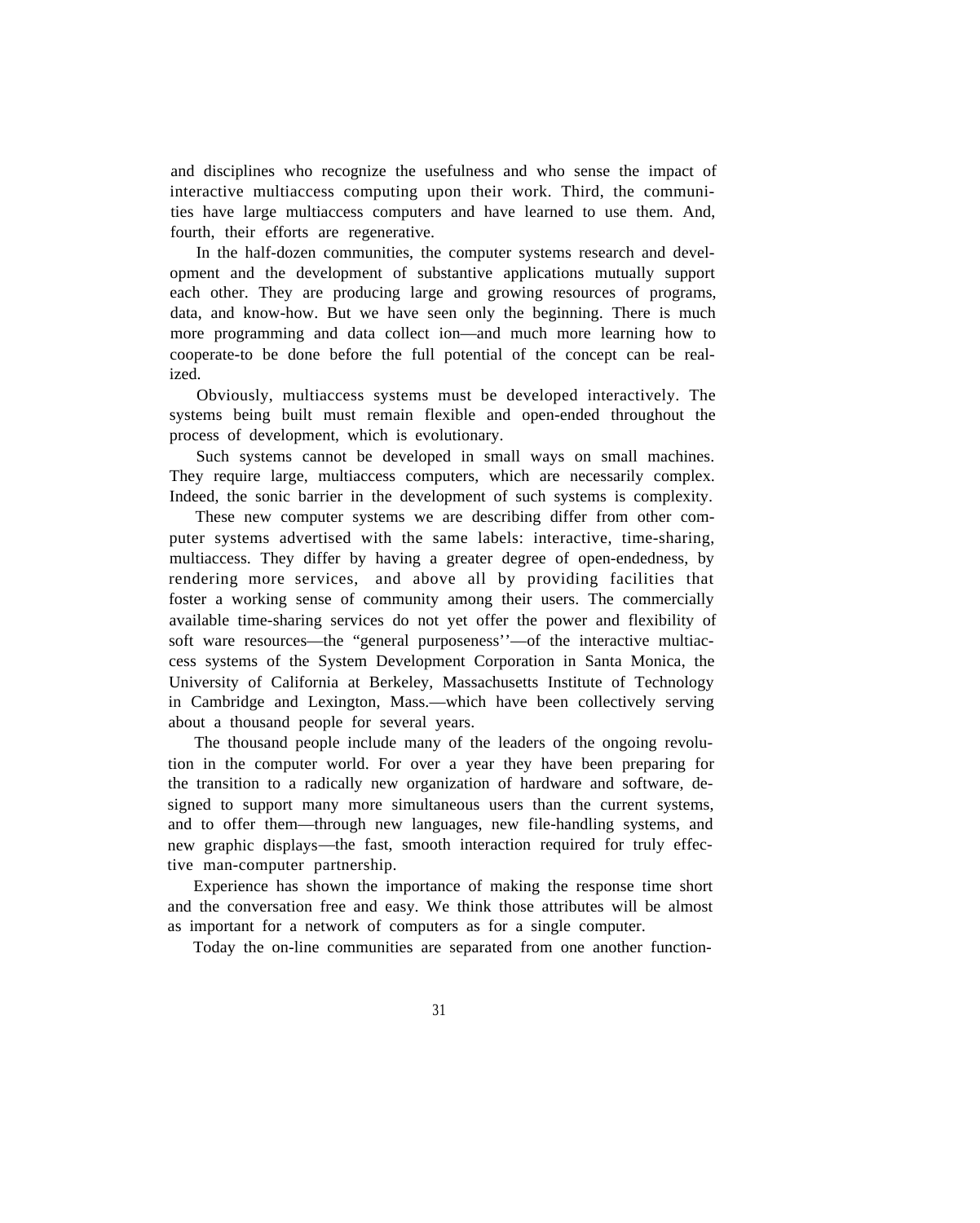ally as well as geographically. Each member can look only to the processing, storage and software capability of the facility upon which his community is centered. But now the move is on to interconnect the separate communities and thereby transform them into, let us call it, a supercommunity. The hope is that interconnection will make available to all the members of all the communities the programs and data resources of the entire supercommunity. First, let us indicate how these communities can be interconnected; then we shall describe one hypothetical person's interaction with this network, of interconnected computers.

#### **Message processing**

The hardware of a multiaccess computer system includes one or more central processors, several kinds of memory—core, disks, drums, and tapes—and many consoles for the simultaneous on-line users. Different users can work simultaneously on diverse tasks. The software of such a system includes supervisory programs (which control the whole operation), system programs for interpretation of the user's commands, the handling of his files, and graphical or alphanumeric display of information to him (which permit people not skilled in the machine's language to use the system effectively), and programs and data created by the users themselves. The collection of people, hardware, and software-the multiaccess computer together with its local community of users—will become a node in a geographically distributed computer network. Let us assume for a moment that such a network has been formed.

For each node there is a small, general-purpose computer which we shall call a "message processor." The message processors of all the nodes are interconnected to form a fast store-and-forward network. The large multiaccess computer at each node is connected directly to the message processor there. Through the network of message processors, therefore, all the large computers can communicate with one another. And through them, all the members of the supercommunity can communicate-with other people, with programs, with data, or with selected combinations of those resources. The message processors, being all alike, introduce an element of uniformity into an otherwise grossly nonuniform situation, for they facilitate both hardware and software compatibility among diverse and poorly compatible computers. The links among the message processors are transmission and high-speed *digital* switching facilities provided by common carrier. This allows the linking of the message processors to be reconfigured in response to demand.

a Node? en Proce **Primar** Processo<br>C<u>omput</u>e Software<br>(programs

 $o_{\bm{m}\bar{\bm{\nu}}\bar{\bm{\nu}}}$ 

What's in

)<br>Perating System<br>Pra*phic display* Interpreter User Programs Files, etc.

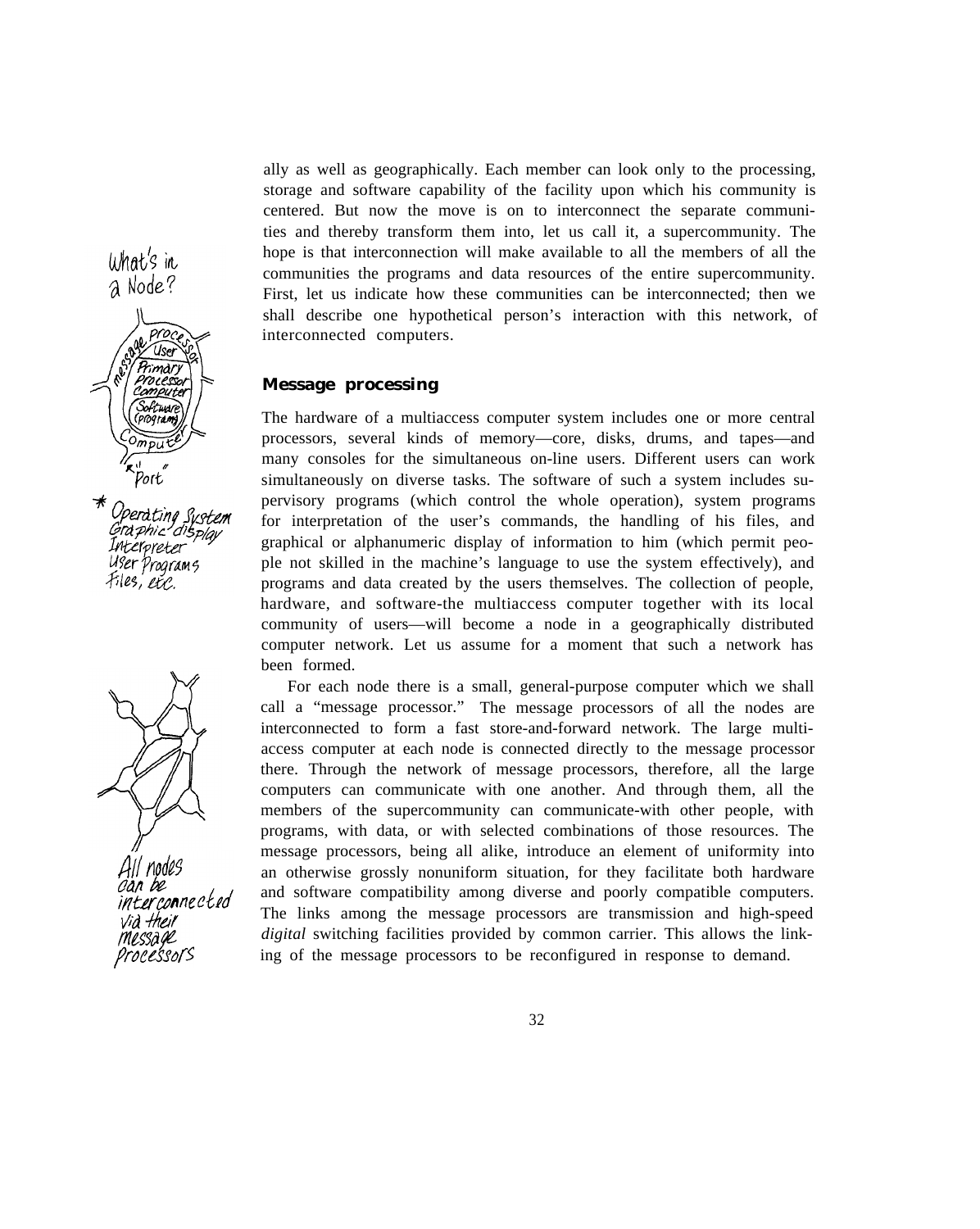A message can be thought of as a short sequence of "bits" flowing through the network from one multiaccess computer to another. It consists of two types of information: control and data. Control information guides the transmission of data from source to destination. In present transmission systems, errors are too frequent for many computer applications. However, through the use of error detection and correction or retransmission procedures in the message processors, messages can be delivered to their destinations intact even though many of their "bits" were mutilated at one point or another along the way. In short, the message processors function in the system as traffic directors, controllers, and correctors.

Today, programs created at one installation on a given manufacturer's computer are generally not of much value to users of a different manufacturer's computer at another installation. After learning (with difficulty) of a distant program's existence, one has to get it, understand it, and recode it for his own computer. The cost is comparable to the cost of preparing a new program from scratch, which is, in fact, what most programmers usually do. On a national scale, the annual cost is enormous. Within a network of interactive, multiaccess computer systems, on the other hand, a person at one node will have access to programs running at other nodes, even though those programs were written in different languages for different computers.

The feasibility of using programs at remote locations has been shown by the successful linking of the AN/FSQ-32 computer at Systems Development Corporation in Santa Monica, Calif., with the TX-2 computer across the continent at the Lincoln Laboratory in Lexington, Mass. A person at a TX-2 graphic console can make use of a unique list-processing program at SDC, which would be prohibitively expensive to translate for use on the TX-2. A network of 14 such diverse computers, all of which will be capable of sharing one another's resources, is now being planned by the Defense Department's Advanced Research Projects Agency, and its contractors.

The system's way of managing data is crucial to the user who works in interaction with many other people. It should put generally useful data, if not subject to control of access, into public files. Each user, however, should have complete control over his personal files. He should define and distribute the "keys" to each such file, exercising his option to exclude all others from any kind of access to it; or to permit anyone to "read" but not modify or execute it; or to permit selected individuals or groups to execute but not read it; and so on—with as much detailed specification or as much aggregation as he likes. The system should provide for group and organizational files within its overall information base.





A given, pair of nodes may exchange Several independent messages for Simultaneous users with different interests.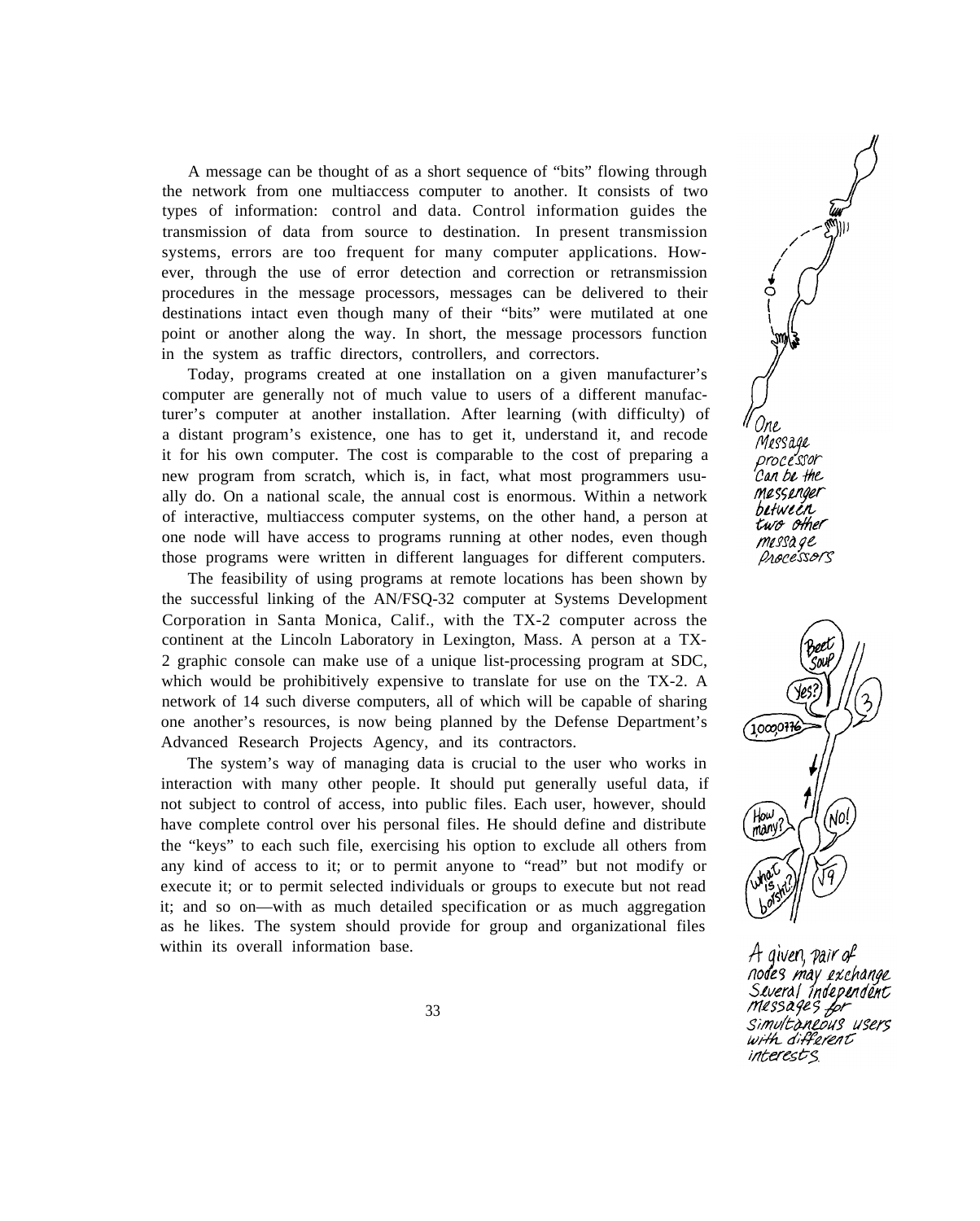

Interactive communication consists of short spurts of dialog . . . . .

At least one of the new multiaccess systems will exhibit such features. In several of the research centers we have mentioned, security and privacy of information are subjects of active concern; they are beginning to get the attention they deserve.

In a multiaccess system, the number of consoles permitted to use the computer simultaneously depends upon the load placed on the computer by the users' jobs, and may be varied automatically as the load changes. Large general-purpose multiaccess systems operating today can typically support 20 to 30 simultaneous users. Some of these users may work with low-level "assembly" languages while others use higher-level "compiler" or "interpreter" languages. Concurrently, others may use data management and graphical systems. And so on.

But back to our hypothetical user. He seats himself at his console, which may be a terminal keyboard plus a relatively slow printer, a sophisticated graphical console, or any one of several intermediate devices. He dials his local computer and "logs in" by presenting his name, problem number, and password to the monitor program. He calls for either a public program, one of his own programs, or a colleague's program that he has permission to use. The monitor links him to it, and he then communicates with that program.

When the user (or the program) needs service from a program at another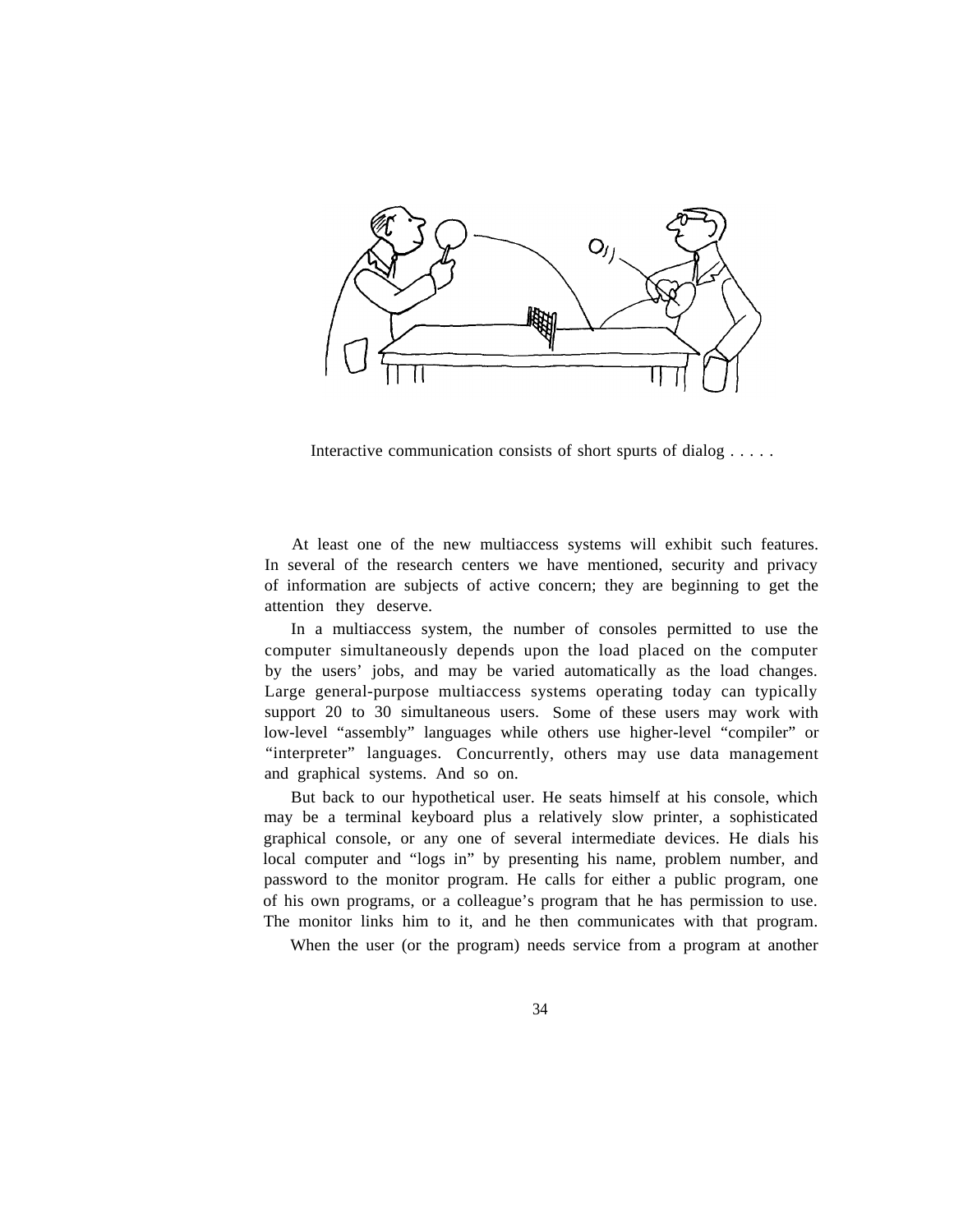

. . . filibustering destroys communication.

node in the network, he (or it) requests the service by specifying the location of the appropriate computer and the identity of the program required. If necessary, he uses computerized directories to determine those data. The request is translated by one or more of the message processors into the precise language required by the remote computer's monitor. Now the user (or his local program) and the remote program can interchange information. When the information transfer is complete, the user (or his local program) dismisses the remote computer, again with the aid of the message processors. In a commercial system, the remote processor would at this point record cost information for use in billing.

#### **Who can afford it?**

The mention of billing brings up an important matter. Computers and longdistance calls have "expensive" images. One of the standard reactions to the idea of "on-line communities" is: "It sounds great, but who can afford it ?"

In considering that question, let us do a little arithmetic. The main elements of the cost of computer-facilitated communication, over and above the salaries of the communicators, are the cost of the consoles, processing, storage, transmission, and supporting software. In each category, there is a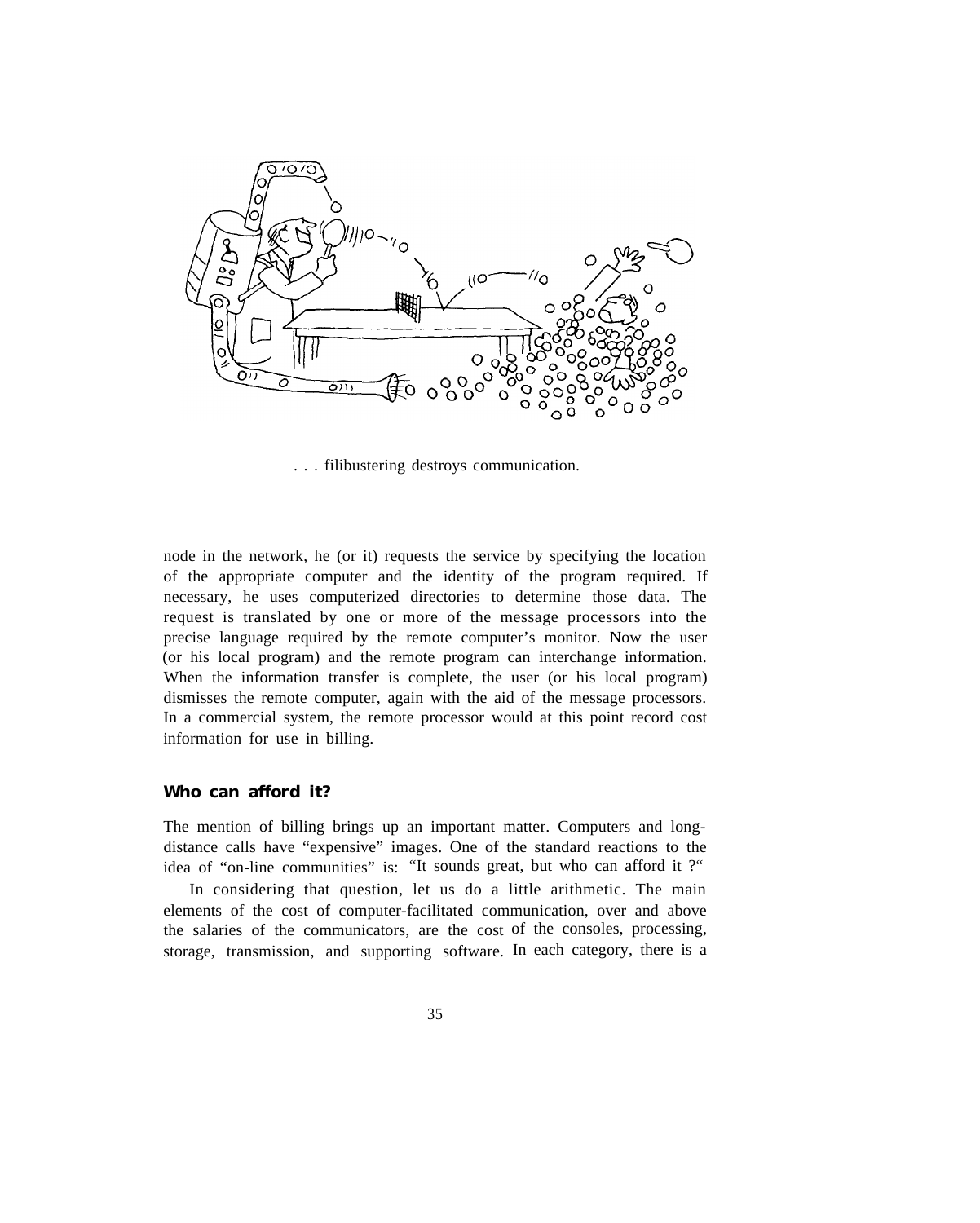wide range of possible costs, depending in part upon the sophistication of the equipment, programs, or services employed and in part upon whether they are custom-made or mass-produced.

Making rough estimates of the hourly component costs per user, we arrived at the following: \$1 for a console, \$5 for one man's share of the services of a processor, 70 cents for storage, \$3 for transmission via line leased from a common carrier, and \$1 for software support—a total cost of just less than \$11 per communicator hour.

The only obviously untenable assumption underlying that result, we believe, is the assumption that one's console and the personal files would be used 160 hours per month. All the other items are assumed to be shared with others, and experience indicates that time-sharing leads on the average to somewhat greater utilization than the 160 hours per month that we assumed, Note, however, that the console and the personal files are items used also in individual problem solving and decision making. Surely those activities, taken together with communication, would occupy at least 25% of the working hours of the on-line executive, scientist or engineer. If we cut the duty factor of the console and files to one quarter of 160 hours per month, the estimated total cost comes to \$16 per hour.

Let us assume that our \$16/hr interactive computer link is set up between Boston, Mass., and Washington, D.C. Is \$16/hr affordable? Compare it first with the cost of ordinary telephone communication: Even if you take advantage of the lower charge per minute for long calls, it is less than the daytime direct-dial station-to-station toll. Compare it with the cost of travel: If one flies from Boston to Washington in the morning and back in the evening, he can have eight working hours in the capital city in return for about \$64 in air and taxi fares plus the spending of four of his early morning and evening hours en route. If those four hours are worth \$16 each, then the bill for the eight hours in Washington is \$128—again \$16 per hour. Or look at it still another way: If computer-aided communication doubled the effectiveness of a man paid \$16 per hour then, according to our estimate, it would be worth what it cost if it could be bought right now. Thus we have some basis for arguing that computer-aided communication is economically feasible. But we must admit that the figure of \$16 per hour sounds high, and we do not want to let our discussion depend upon it.

Fortunately, we do not have to, for the system we envision cannot be bought at this moment. The time scale provides a basis for genuine optimism about the cost picture. It will take two years, at least, to bring the first interactive computer networks up to a significant level of experimental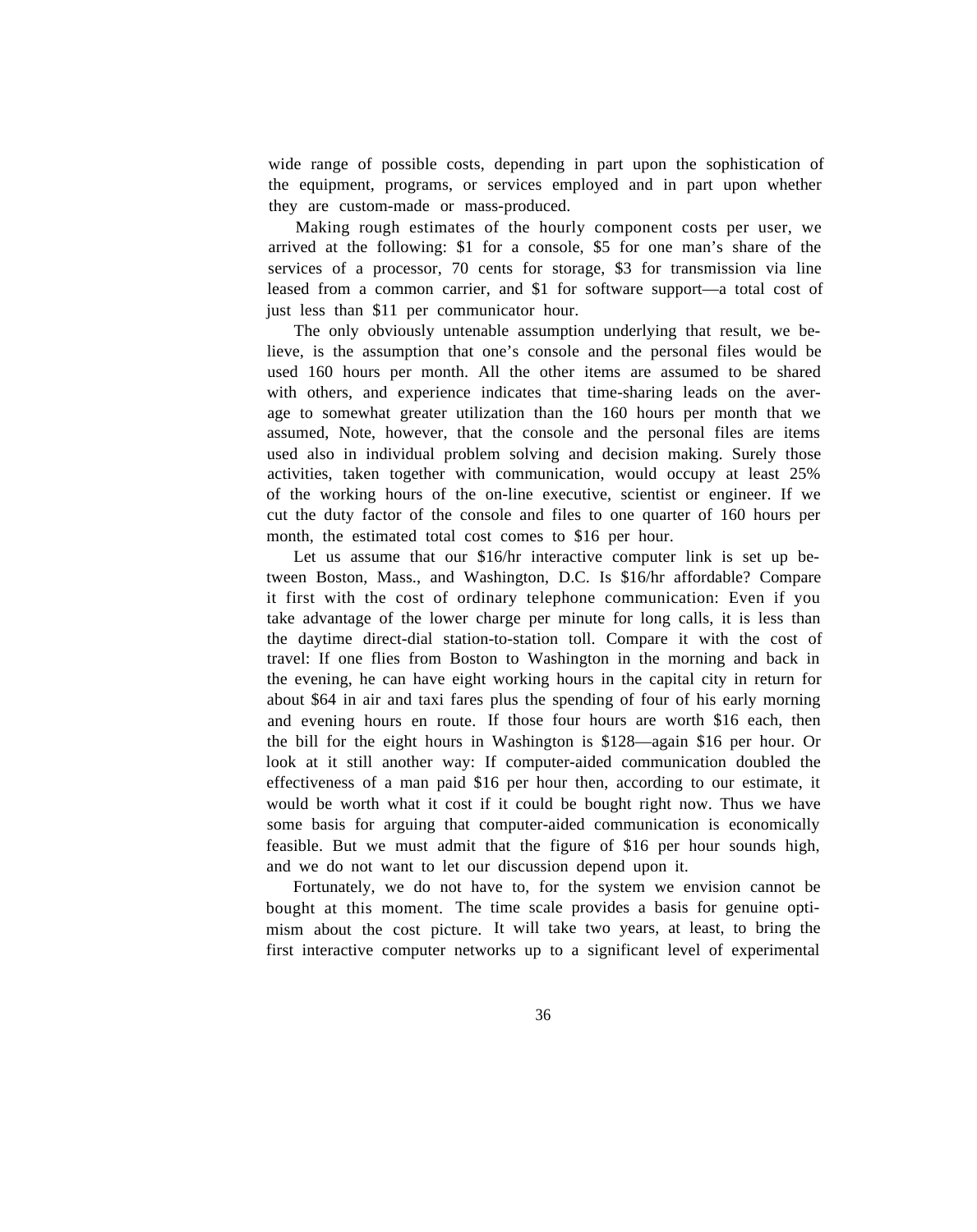activity. Operational systems might reach critical size in as little as six years if everyone got onto the bandwagon, but there is little point in making cost estimates for a nearer date. So let us take six years as the target.

In the computer field, the cost of a unit of processing and the cost of a unit of storage have been dropping for two decades at the rate of 50% or more every two years. In six years, there is time for at least three such drops, which cut a dollar down to 12 1/2 cents. Three halvings would take the cost of processing, now \$5 per hour on our assumptions, down to less than 65 cents per hour.

Such advances in capability, accompanied by reduction in cost, lead us to expect that computer facilitation will be affordable before many people are ready to take advantage of it. The only areas that cause us concern are consoles and transmission.

In the console field, there is plenty of competition; many firms have entered the console sweepstakes, and more are entering every month. Lack of competition is not the problem. The problem is the problem of the chicken and the egg—in the factory and in the market. If a few companies would take the plunge into mass manufacture, then the cost of a satisfactory console would drop enough to open up a mass market. If large on-line communities were already in being, their mass market would attract mass manufacture. But at present there is neither mass manufacture nor a mass market, and consequently there is no low-cost console suitable for interactive on-line communication.

In the field of transmission, the difficulty may be lack of competition. At any rate, the cost of transmission is not falling nearly as fast as the cost of processing and storage. Nor is it falling nearly as fast as we think it should fall. Even the advent of satellites has affected the cost picture by less than a factor of two. That fact does not cause immediate distress because (unless the distance is very great) transmission cost is not now the dominant cost. But, at the rate things are going, in six years it will be the dominant cost. That prospect concerns us greatly and is the strongest damper to our hopes for near-term realization of operationally significant interactive networks and significant on-line communities.

#### **On-line interactive communities**

But let us be optimistic. What will on-line interactive communities be like? In most fields they will consist of geographically separated members, sometimes grouped in small clusters and sometimes working individually. They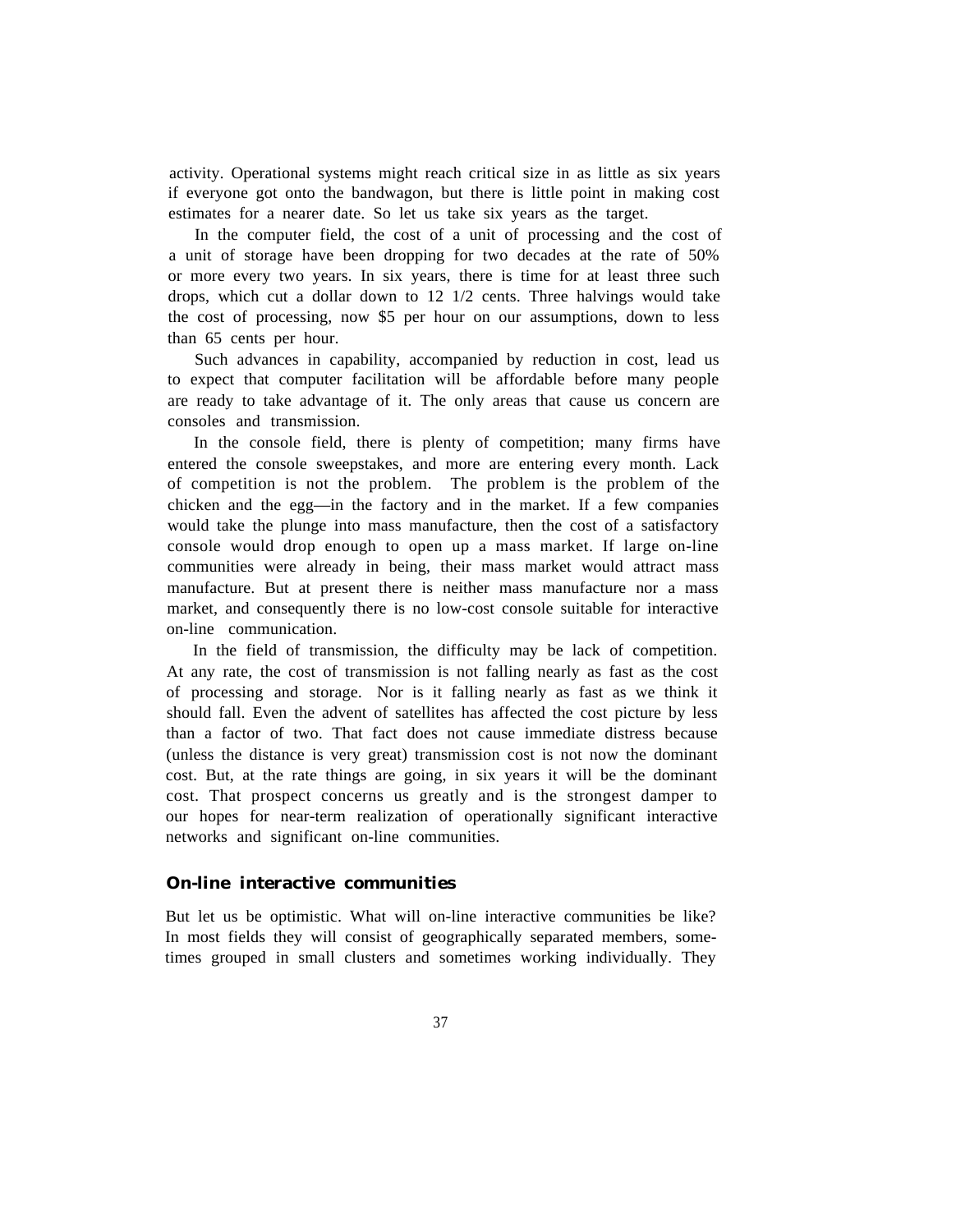will be communities not of common location, but of *common interest.* In each field, the overall community of interest will be large enough to support a comprehensive system of field-oriented programs and data.

In each geographical sector, the total number of users—summed over all the fields of interest—will be large enough to support extensive generalpurpose information processing and storage facilities. All of these will be interconnected by telecommunications channels. The whole will constitute a labile network of networks—ever-changing in both content and configuration.

What will go on inside? Eventually, every informational transaction of sufficient consequence to warrant the cost. Each secretary's typewriter, each data-gathering instrument, conceivably each dictation microphone, will feed into the network.

You will not send a letter or a telegram; you will simply identify the people whose files should be linked to yours and the parts to which they should be linked-and perhaps specify a coefficient of urgency. You will seldom make a telephone call; you will ask the network to link your consoles together,

You will seldom make a purely business trip, because linking consoles will be so much more efficient. When you do visit another person with the object of intellectual communication, you and he will sit at a two-place console and interact as much through it as face to face. If our extrapolation from Doug Engelbart's meeting proves correct, you will spend much more time in computer-facilitated teleconferences and much less en route to meetings.

A very important part of each man's interaction with his on-line community will be mediated by his OLIVER. The acronym OLIVER honors Oliver Selfridge, originator of the concept. An OLIVER is, or will be when there is one, an "on-line interactive vicarious expediter and responder," a complex of computer programs and data that resides within the network and acts on behalf of its principal, taking care of many minor matters that do not require his personal attention and buffering him from the demanding world. "You are describing a secretary," you will say. But no! Secretaries will have OLIVERS.

At your command, your OLIVER will take notes (or refrain from taking notes) on what you do, what you read, what you buy and where you buy it. It will know who your friends are, your mere acquaintances. It will know your value structure, who is prestigious in your eyes, for whom you will do what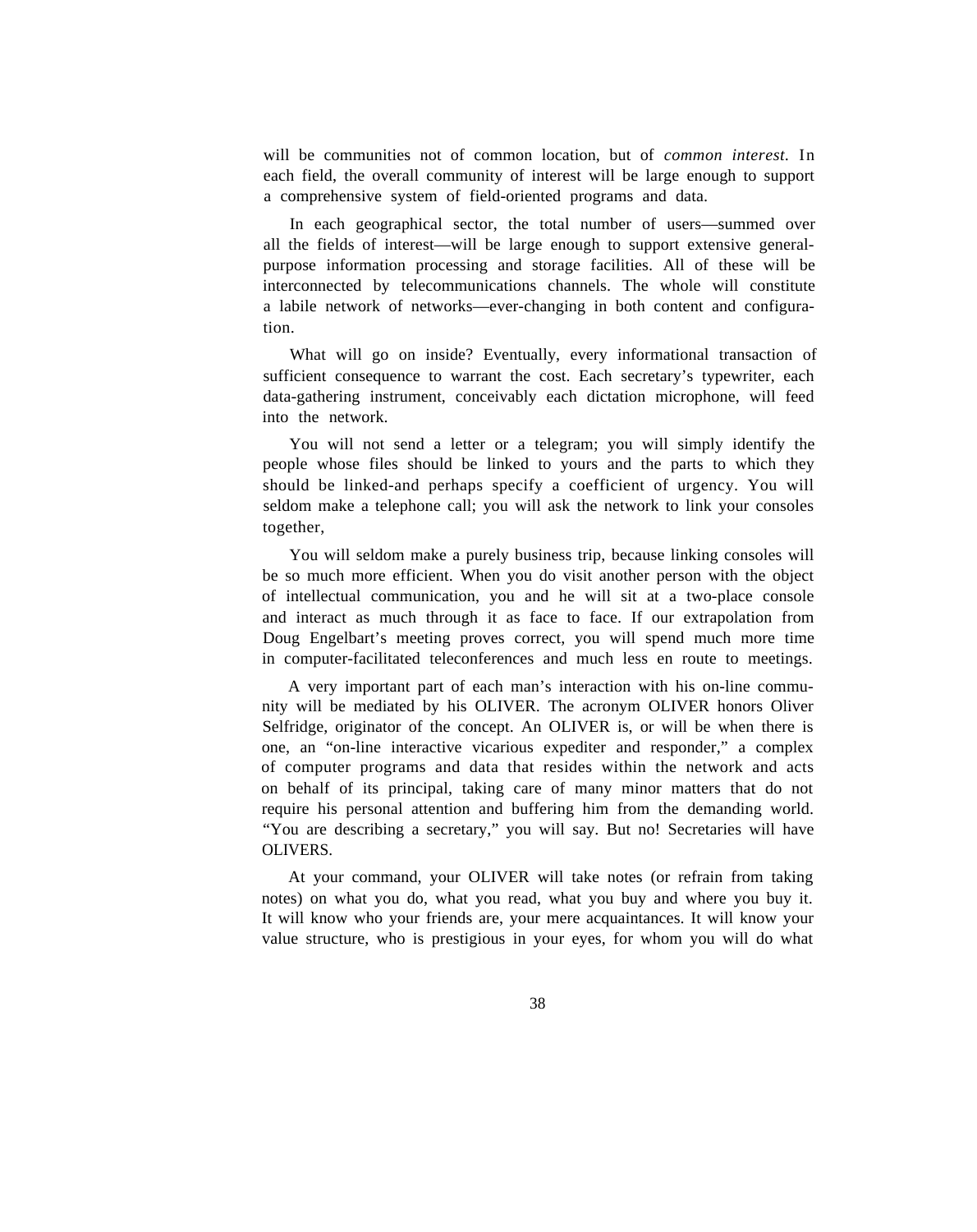

Your computer will know who is prestigious in your eyes and buffer you from a demanding world.

with what priority, and who can have access to which of your personal files. It will know your organization's rules pertaining to proprietary information and the government's rules relating to security classification.

Some parts of your OLIVER program will be common with parts of other people's OLIVERS; other parts will be custom-made for you, or by you, or will have developed idiosyncrasies through "learning" based on its experience in your service.

Available within the network will be functions and services to which you subscribe on a regular basis and others that you call for when you need them. In the former group will be investment guidance, tax counseling, selective dissemination of information in your field of specialization, announcement of cultural, sport, and entertainment events that fit your interests, etc. In the latter group will be dictionaries, encyclopedias, indexes, catalogues, editing programs, teaching programs, testing programs, programming systems, data bases, and—most important—communication, display, and modeling programs.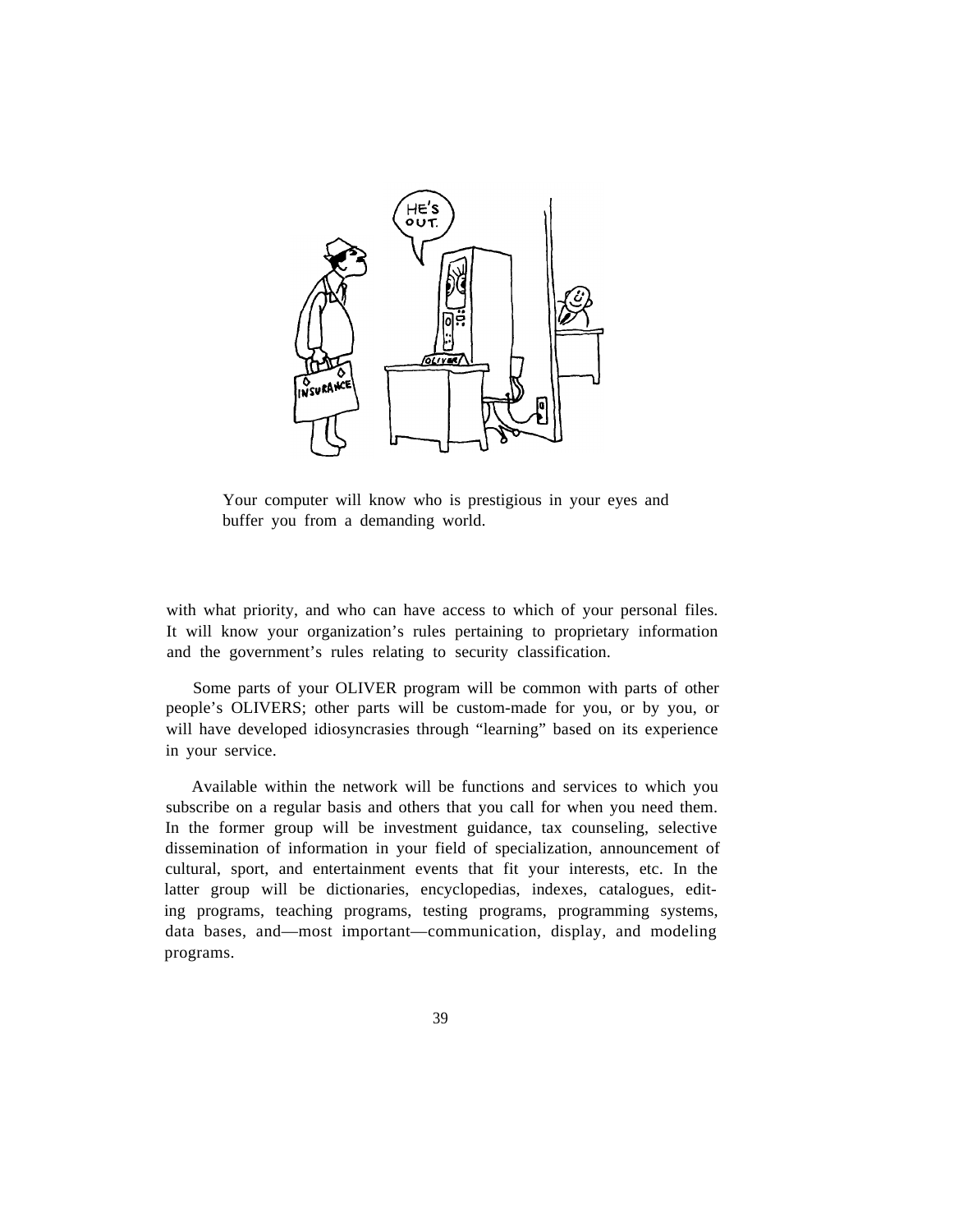All these will be—at some late date in the history of networking systematized and coherent; you will be able to get along in one basic language up to the point at which you choose a specialized language for its power or terseness.

When people do their informational work "at the console" and "through the network," telecommunication will be as natural an extension of individual work as face-to-face communication is now. The impact of that fact, and of the marked facilitation of the communicative process, will be very great—both on the individual and on society.

First, life will be happier for the on-line individual because the people with whom one interacts most strongly will be selected more by commonality of interests and goals than by accidents of proximity. Second, communication will be more effective and productive, and therefore more enjoyable. Third, much communication and interaction will be with programs and programmed models, which will be (a) highly responsive, (b) supplementary to one's own capabilities, rather than competitive, and (c) capable of representing progressively more complex ideas without necessarily displaying all the levels of their structure at the same time-and which will therefore be both challenging and rewarding. And, fourth, there will be plenty of opportunity for everyone (who can afford a console) to find his calling, for the whole world of information, with all its fields and disciplines, will be open to him—with programs ready to guide him or to help him explore.

For the society, the impact will be good or bad, depending mainly on the question: Will "to be on line" be a privilege or a right? If only a favored segment of the population gets a chance to enjoy the advantage of "intelligence amplification," the network may exaggerate the discontinuity in the spectrum of intellectual opportunity.

On the other hand, if the network idea should prove to do for education what a few have envisioned in hope, if not in concrete detailed plan, and if all minds should prove to be responsive, surely the boon to humankind would be beyond measure.

Unemployment would disappear from the face of the earth forever, for consider the magnitude of the task of adapting the network's software to all the new generations of computer, coming closer and closer upon the heels of their predecessors until the entire population of the world is caught up in an infinite crescendo of on-line interactive debugging.